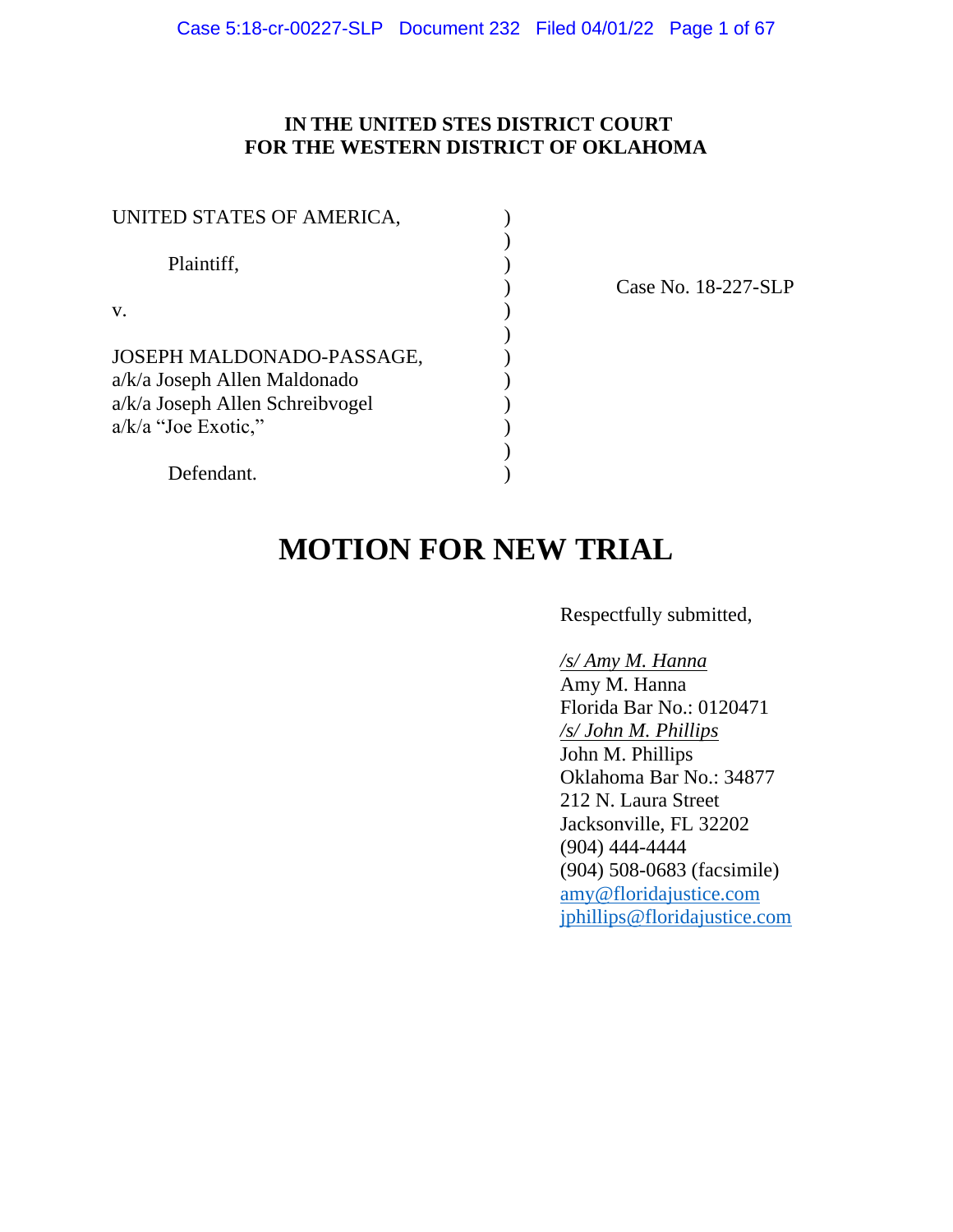# **TABLE OF CONTENTS**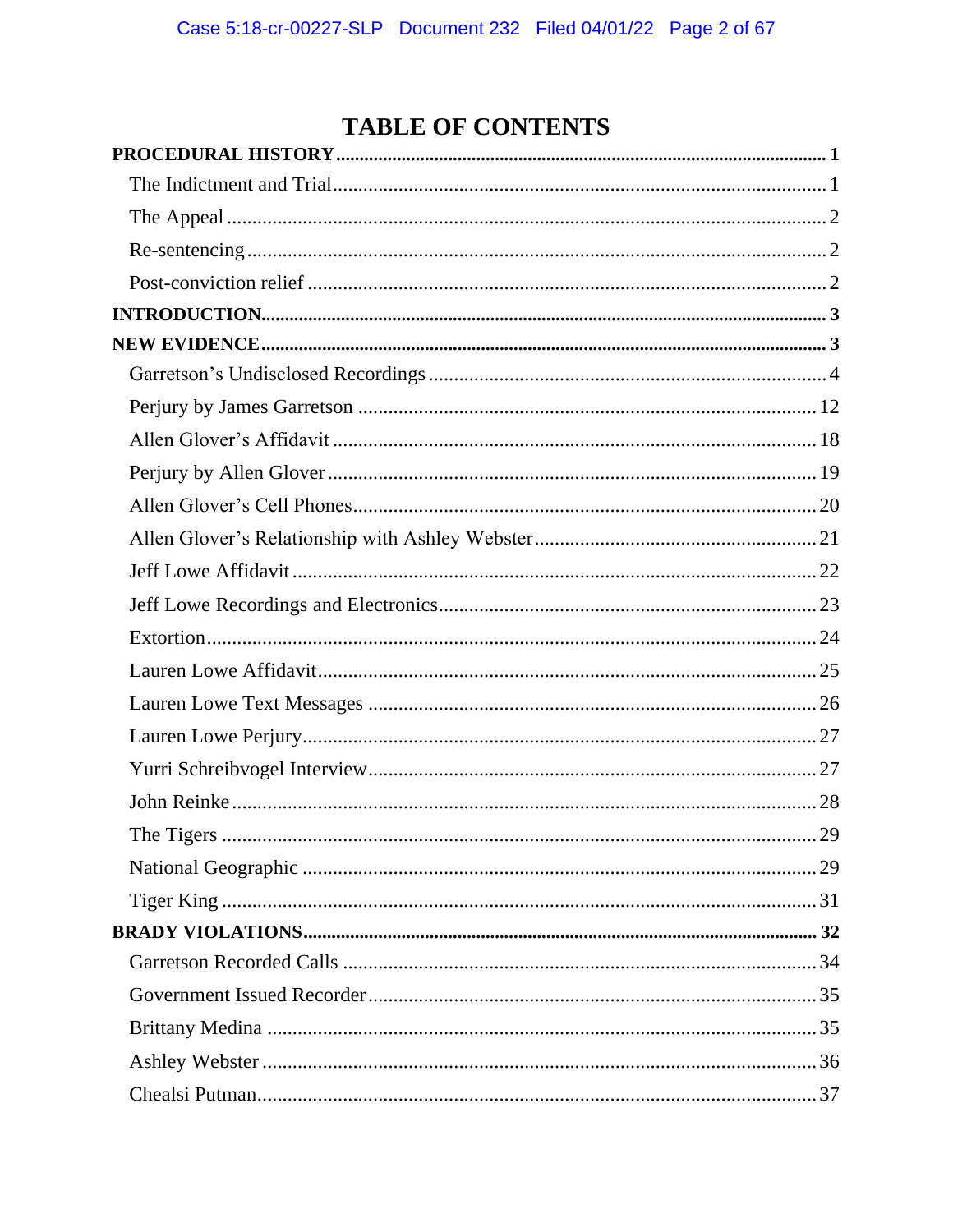| Absent The Government's Involvement, No Crime Would Have Occurred 44 |  |
|----------------------------------------------------------------------|--|
|                                                                      |  |
|                                                                      |  |
|                                                                      |  |
|                                                                      |  |
|                                                                      |  |
|                                                                      |  |
|                                                                      |  |
|                                                                      |  |
|                                                                      |  |
|                                                                      |  |
|                                                                      |  |
|                                                                      |  |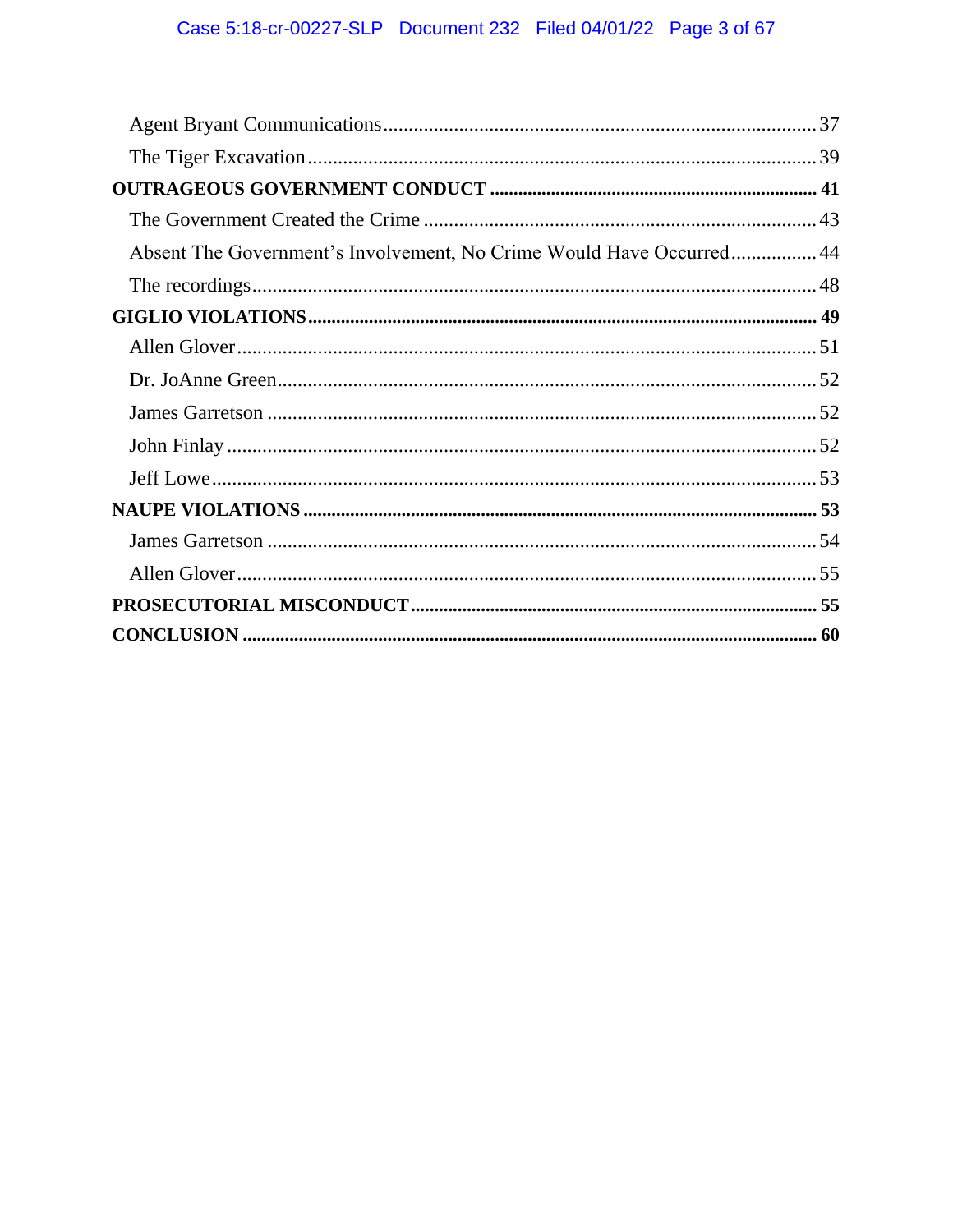# **TABLE OF AUTHORITIES**

| Macklin v. Dowling, No. CIV-19-375-C, 2019 U.S. Dist. LEXIS 166893 (W.D. Okla. |  |
|--------------------------------------------------------------------------------|--|
|                                                                                |  |
| Martin v. City of Albuquerque, No. CIV 14-1011 JB/GBW, 2015 U.S. Dist. LEXIS   |  |
|                                                                                |  |
|                                                                                |  |
|                                                                                |  |
|                                                                                |  |
|                                                                                |  |
|                                                                                |  |
|                                                                                |  |
|                                                                                |  |
| United States ex rel. Burnett v. Illinois, 619 F. 2d 668, (7th Cir. 1980) 57   |  |
|                                                                                |  |
|                                                                                |  |
|                                                                                |  |
|                                                                                |  |
|                                                                                |  |
|                                                                                |  |
|                                                                                |  |
| United States v. Keats, 937 F.2d 58, (2d Cir.) 112 S.Ct. 399 (1991); 50        |  |
|                                                                                |  |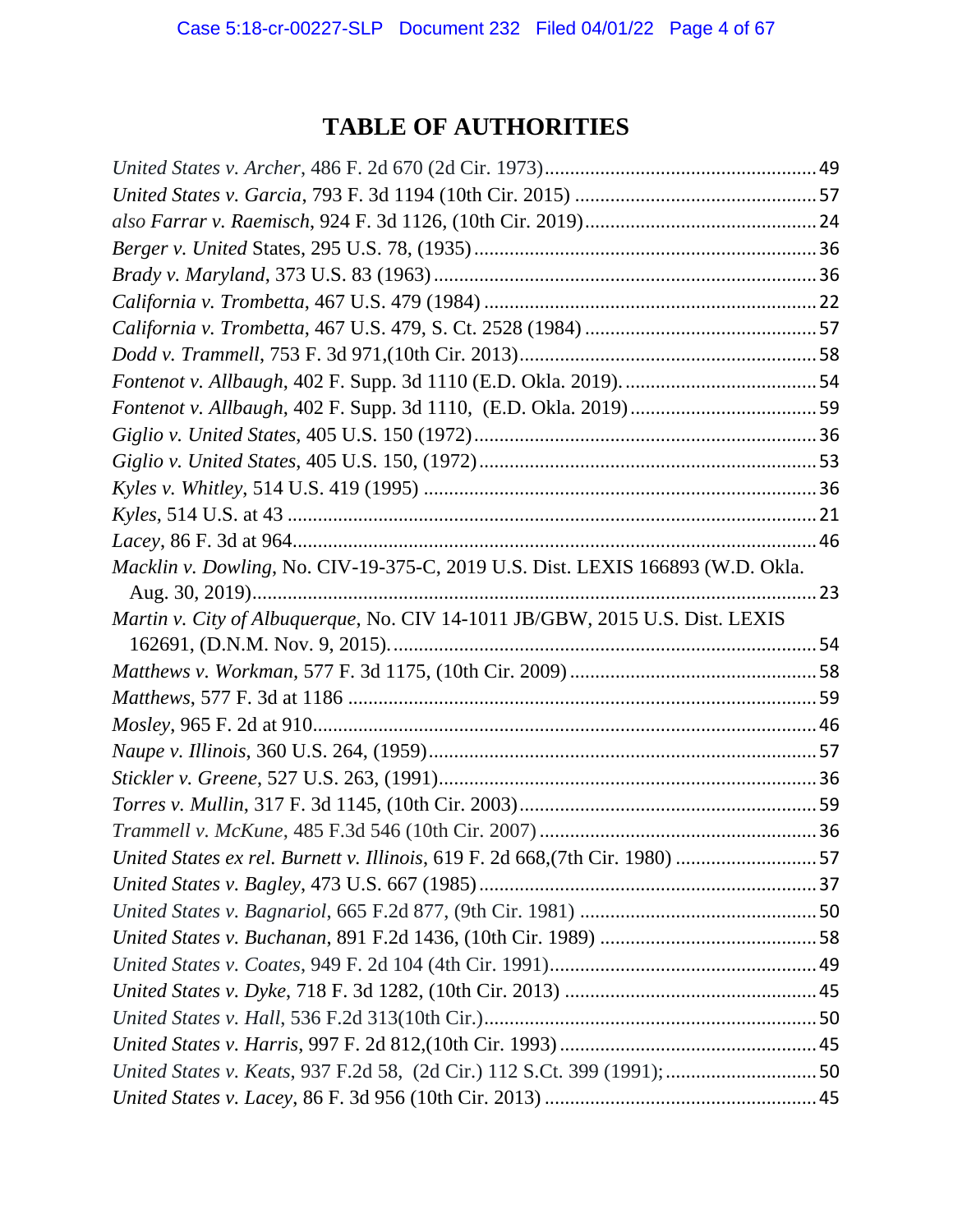| United States v. Montgomery, 676 F. Supp. 2d 1218 (D. Kan. 2009) 44 |  |
|---------------------------------------------------------------------|--|
|                                                                     |  |
|                                                                     |  |
|                                                                     |  |
|                                                                     |  |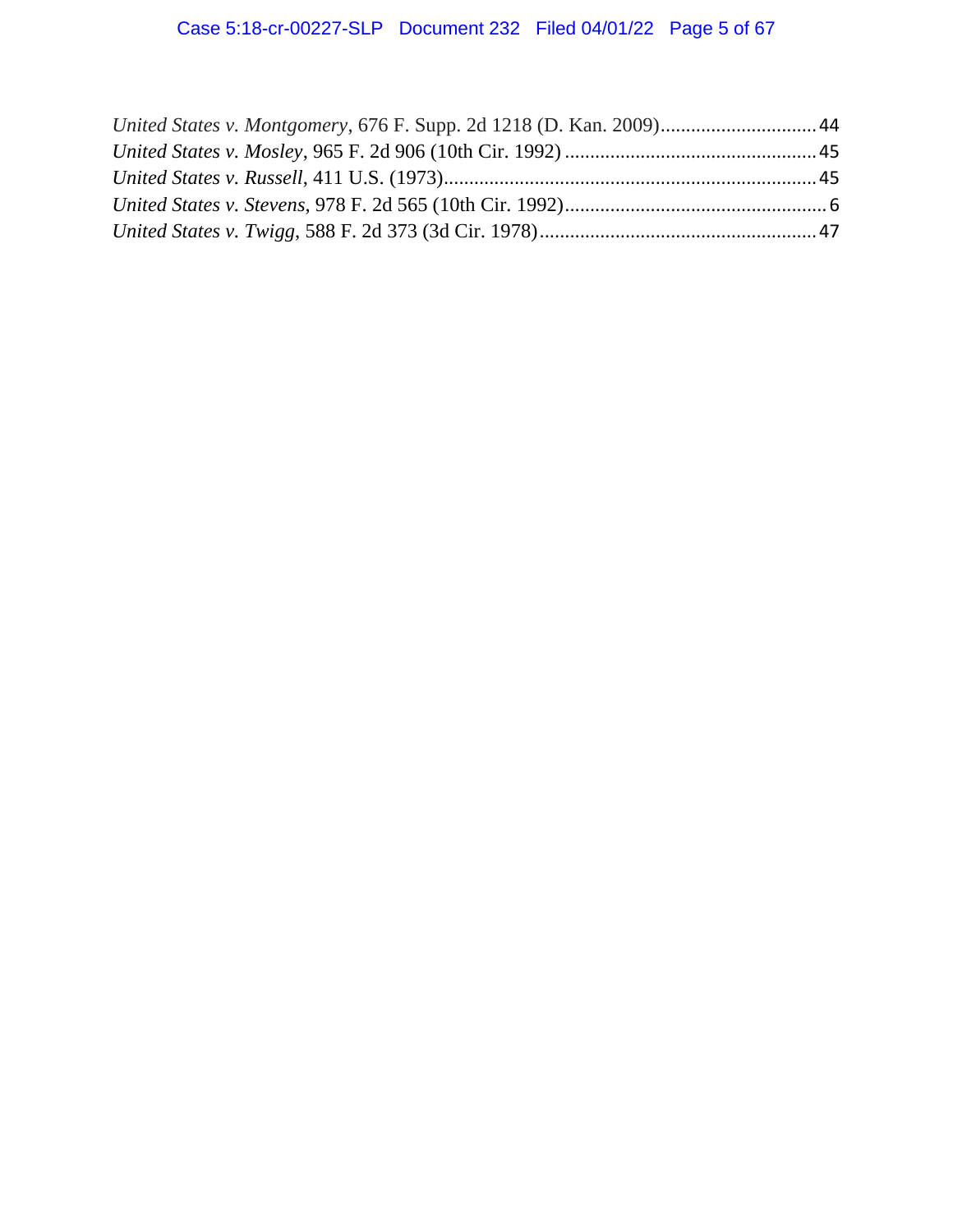# **IN THE UNITED STATES DISTRICT COURT FOR THE WESTERN DISTRICT OF OKLAHOMA**

| UNITED STATES OF AMERICA,                                                                                             |  |
|-----------------------------------------------------------------------------------------------------------------------|--|
| Plaintiff,                                                                                                            |  |
| V.                                                                                                                    |  |
| JOSEPH MALDONADO-PASSAGE,<br>a/k/a Joseph Allen Maldonado<br>a/k/a Joseph Allen Schreibvogel<br>$a/k/a$ "Joe Exotic," |  |
| Defendant.                                                                                                            |  |

) Case No. 5:18-227-SLP

# **MOTION FOR NEW TRIAL**

Defendant, JOSEPH MALDONADO, by and through undersigned counsel respectfully moves this Court pursuant to Rule 33 of the Federal Rules of Criminal Procedure, for an Order vacating the judgment of his convictions and sentence and ordering a new trial and in support thereof states as follows:

# **Mr. Maldonado requests an evidentiary hearing and that he be produced for**

<span id="page-5-0"></span>**that hearing.** 

# **PROCEDURAL HISTORY**

# <span id="page-5-1"></span>**The Indictment and Trial**

On September 5, 2018, a federal grand jury returned an indictment which accused Mr. Maldonado of two counts of the use of interstate commerce facilities in the commission of a murder for hire and aiding and abetting; nine counts for violations of the Endangered Species Act; and nine counts for violations of the Lacey Act. The Government dismissed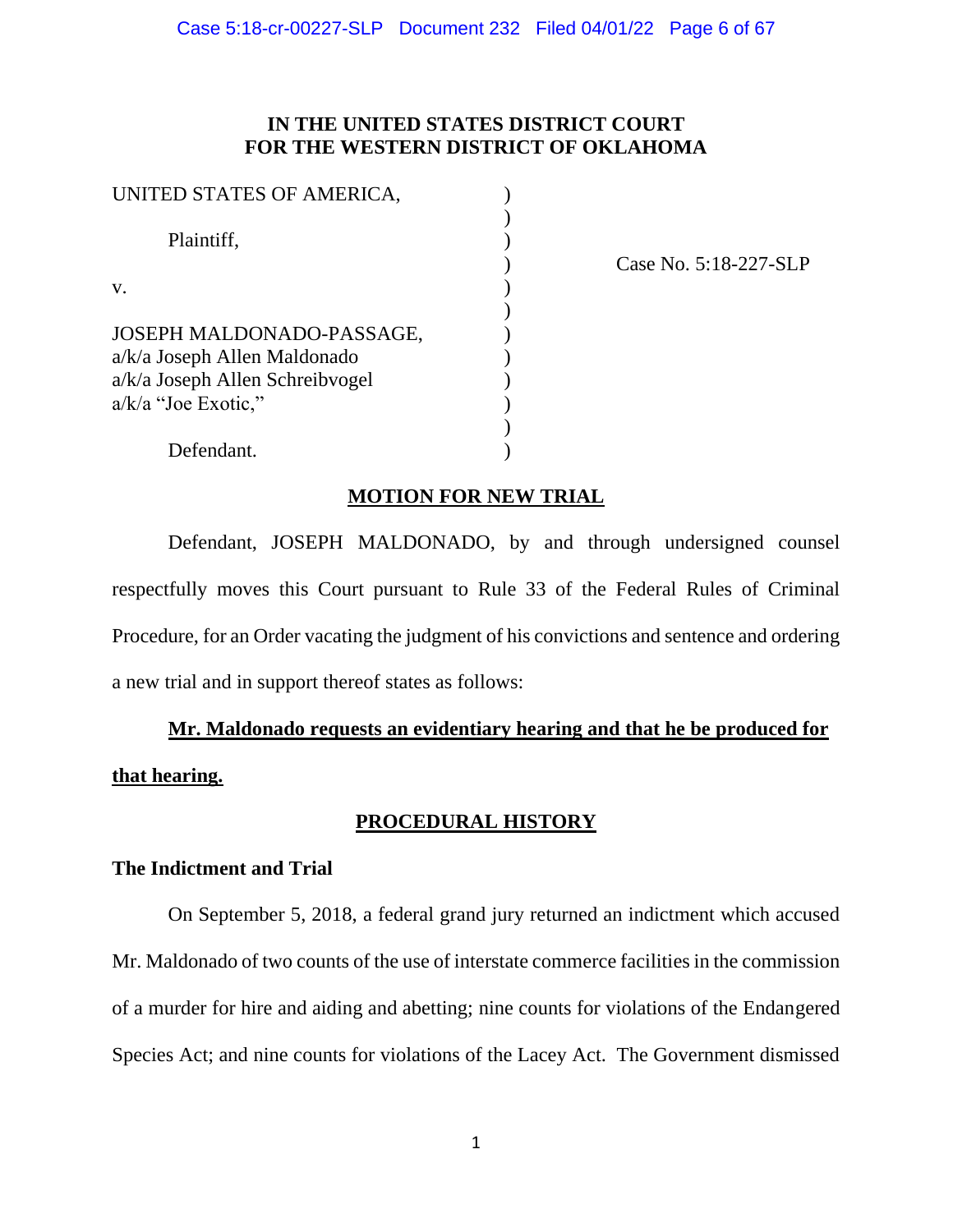counts 13 and 14 before trial. Following the trial, Maldonado was convicted for all 19 counts and sentenced to 22 years in prison.

# <span id="page-6-0"></span>**The Appeal**

In an appeal, Maldonado disputed his convictions arguing that the district court erred by allowing Baskin, a government witness, to attend the entire trial. He also disputed his sentence on grounds that the district court erred by not grouping the two murder-forhire convictions in calculating the advisory guideline range. The Tenth Circuit Court of Appeal confirmed the convictions, but vacated the sentence and remanded to the district court for re-sentencing*.* 

## <span id="page-6-1"></span>**Re-sentencing**

On January 28, 2022, Maldonado was re-sentenced by the district court to 21 years in prison. An appeal was filed.

## <span id="page-6-2"></span>**Post-conviction relief**

Maldonado requested leave to file a brief in excess of the page limit at 255 pages [DE #211]. The Court denied Maldonado's Motion and asked the government to respond. In the interim, Maldonado filed a 25-page brief and incorporated all arguments in the initial brief. This Court struck Maldonado's 25-page Motion for New Trial [DE #215]. Despite knowledge of the overwhelming amount of new evidence turned over to post conviction counsel, the Court entered an order arbitrarily limiting Maldonado's motion to 65 pages. Maldonado cannot possibly outline the significance of every piece of new evidence as it pertains to violations of his constitutional rights within the page limit. As such, Mr. Maldonado, request additional briefing of the issues outlined herein.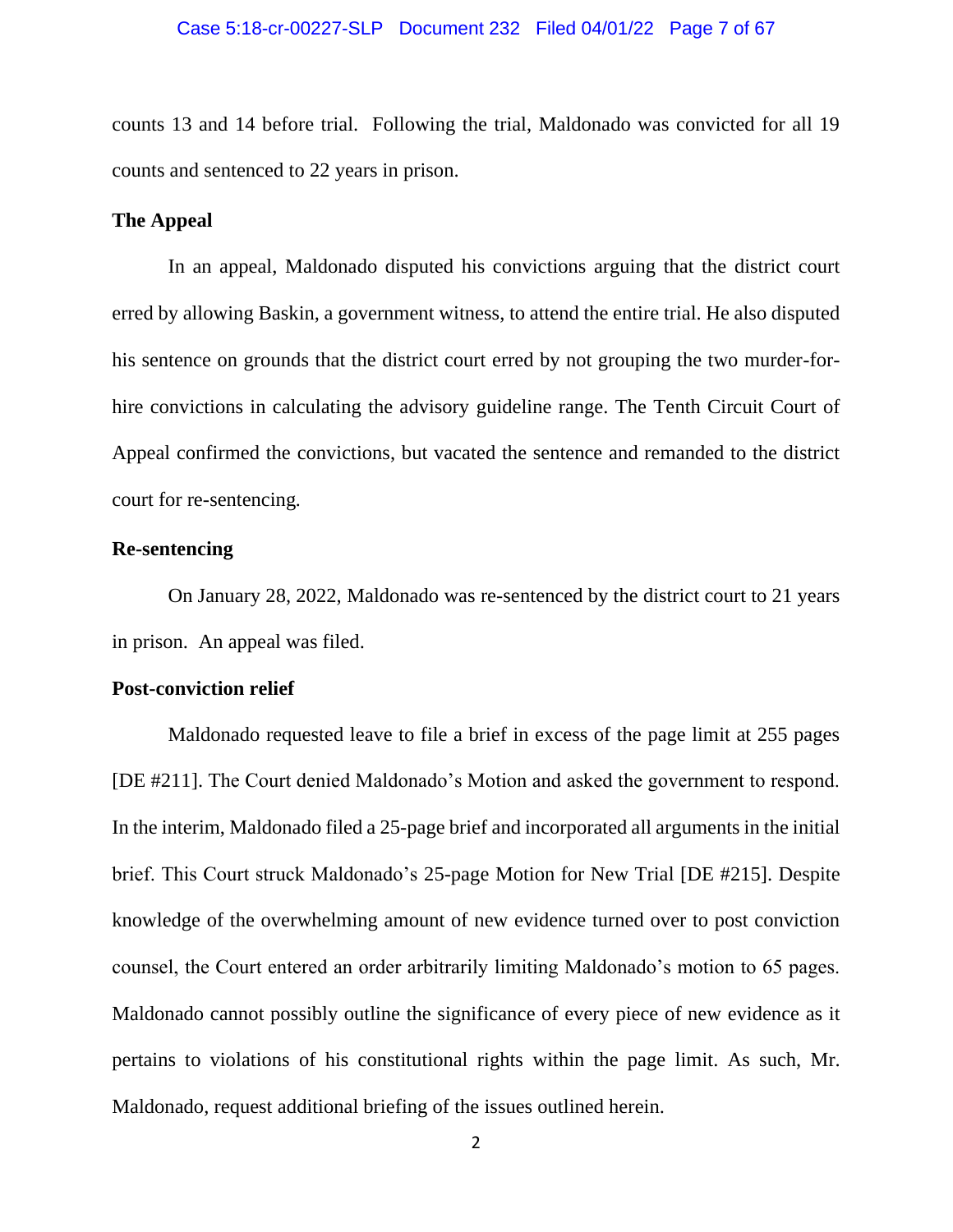#### **INTRODUCTION**

<span id="page-7-0"></span>On behalf of Joseph Maldonado-Passage ("Maldonado"), Post-Conviction Counsel (hereafter "PCC") examined all evidence associated with both the criminal investigation and trial. PCC reviewed information extracted from electronic devices offered by James Garretson ("Garretson"), Allen Glover ("Glover"), Jeffrey Lowe ("Lowe") and Lauren Lowe. In examining those devices, PCC discovered information that was intentionally not turned over to trial defense counsel and intentional acts of grave misconduct by the prosecuting and investigating agencies. The newly discovered evidence consists of photographs, videos, text messages and recorded calls among cooperating individuals that so strongly undermines confidence in Maldonado's verdict, that justice demands his conviction be vacated.

#### **NEW EVIDENCE**

<span id="page-7-1"></span>The Tenth Circuit explains that to, "succeed on a motion based on newly discovered evidence pursuant to rule 33 Fed. R. Crim. P., the defendant must show that: (1) the evidence was discovered after trial; (2) the failure to learn of the evidence was not caused by his own lack of diligence; (3) the new evidence is not merely impeaching; (4) the new evidence is material to the principal issues involved; and (5) the new evidence is of such a nature that in a new trial it would probably produce an acquittal." *United States v. Stevens*, 978 F. 2d 565 (10th Cir. 1992).

"When deciding a motion for new trial, the court may weigh the evidence and consider the credibility of witnesses in determining whether the verdict is contrary to the weight of the evidence such that a miscarriage of justice may have occurred." *United States*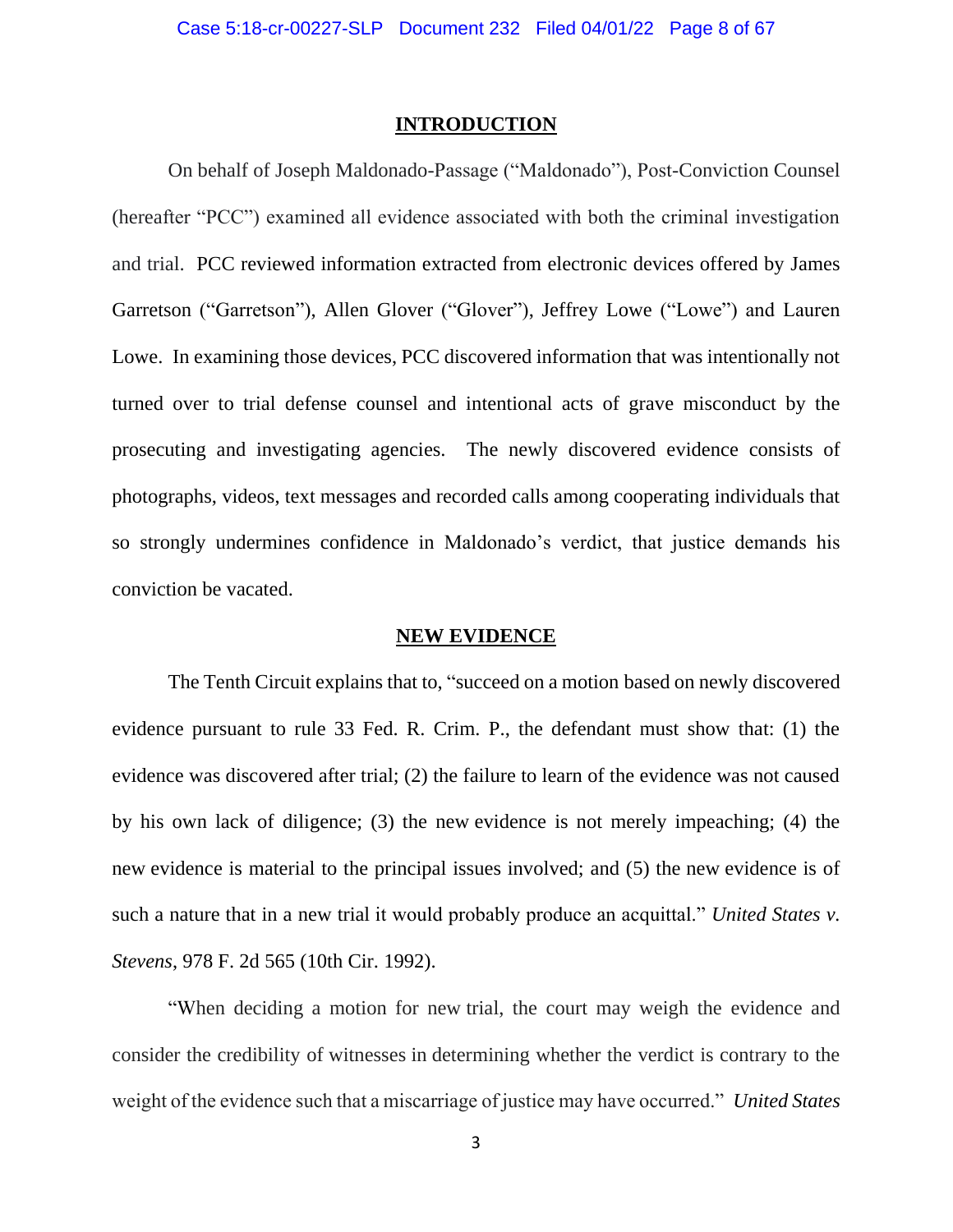#### Case 5:18-cr-00227-SLP Document 232 Filed 04/01/22 Page 9 of 67

*v. Evans*, 42 F. 3d 586, 593 (10th Cir. 1994). "The touchstone of materiality is a 'reasonable probability' of a different result, and the adjective is important. The question is not whether the defendant would more likely than not have received a different verdict with the evidence, but whether in its absence he received a fair trial, understood as a trial resulting in a verdict worthy of confidence*." Kyles v. Whitley*, 514 U.S. 419 (1995). The newly discovered evidence provided within this Motion demonstrates that the absence of this evidence prevented Mr. Maldonado from receiving a fair trial. Therefore, we present the following newly discovered evidence:

# <span id="page-8-0"></span>**Garretson's Undisclosed Recordings**<sup>1</sup>

Garretson served as a confidential informant for the United States Fish and Wildlife ("USFWS") during the federal investigation of Maldonado. (*See Exhibit 7.*) Garretson testified at trial that he used an app on his personal phone to record calls with subjects of the investigation at the direction of USFWS Special Agent Matthew Bryant ("Bryant") (Trial Tr. 553: 8-25.) Garretson went on to state he voluntarily turned "all of the conversations that" he was, "able to record" to Bryant. (Trial Tr. 553:1-25).

Garretson was interviewed by PCC on June 15, 2021 and July 31, 2021. (*See Exhibit 8 and Exhibit 9*.) At the conclusion of the July 31, 2021, interview, Garretson executed an Affidavit admitting to misconduct and perjury. (*See Exhibit 10*.) Garretson provided PCC with two cell phones he used throughout the criminal investigation. PCC examined the

<sup>1</sup> Each of the calls presented within this motion document different aspects of misconduct. A single recording may have several issues that warrant investigation. The undersigned cannot lay out the importance of each call due to page constraints, but they are attached hereto and must be viewed in their entirety.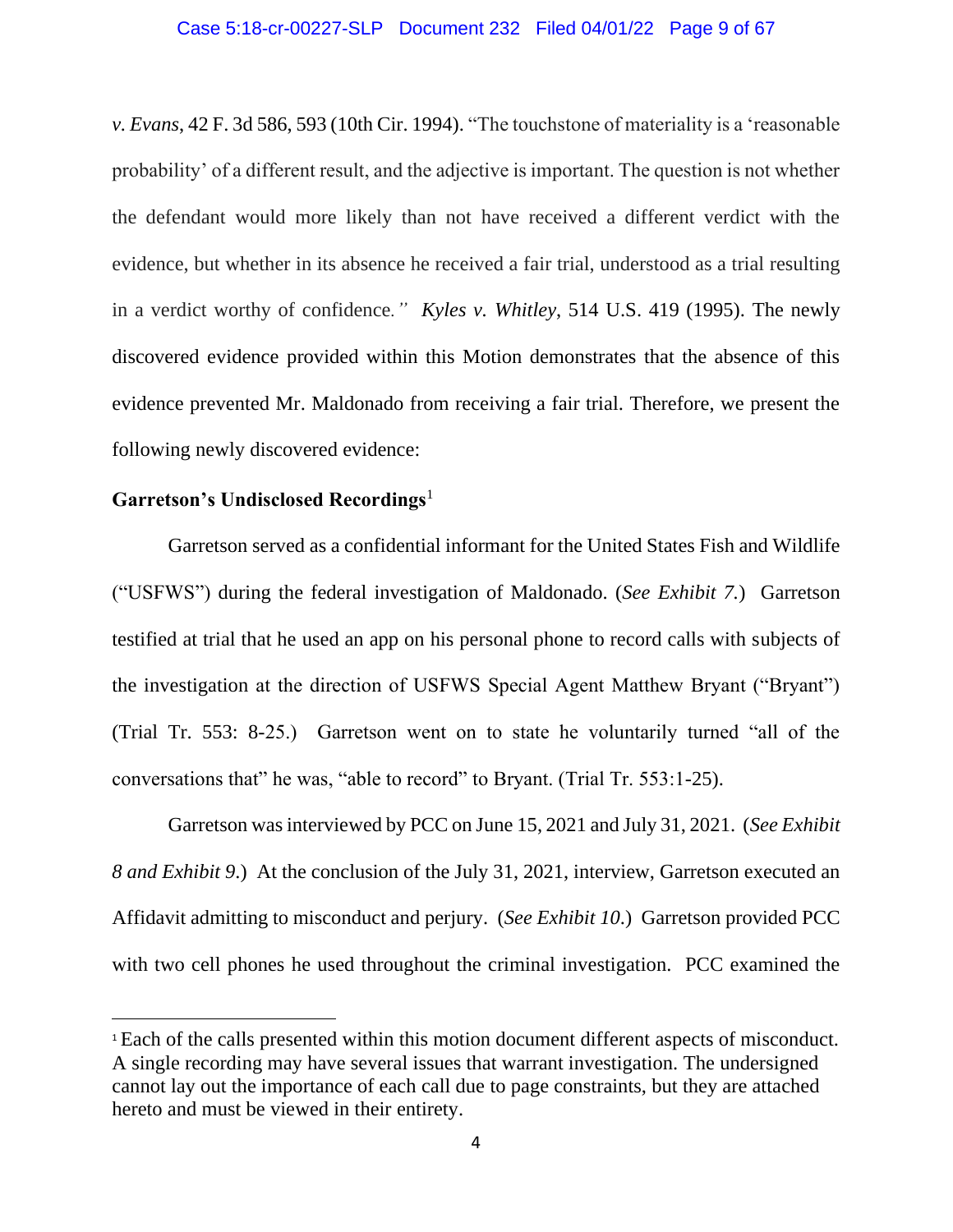## Case 5:18-cr-00227-SLP Document 232 Filed 04/01/22 Page 10 of 67

phones and discovered four hundred and seventeen (417) previously undisclosed recordings of phone calls stored in an app called "Cherinbo." (*See Exhibit 11.*) Additionally, there were two hundred and sixty-six calls which contained zero (0) data, which means they were either selectively not recorded or deleted. The existence of the recordings clearly demonstrates Garretson lied when he testified that he "voluntarily" turned over, "all of the conversations that" he was, "able to record."

Furthermore, Garretson continues to lie about the existence of the recordings to this day. In a January 7, 2022 interview with the FBI, Garretson told the agents that he turned over all the recordings to Bryant and denied deleting any messages. (*See Exhibit 152.*) The existence of the recordings and evidence of deleted recordings and messages cannot be disputed. Garretson's admissions regarding the withholding or the destruction of evidence – unilaterally deleting recordings - are relevant to the principal issues of the criminal case. (*See Exhibits 8, 9, and 25*.) Additionally, the government was aware this testimony was false and allowed the false testimony to stand uncorrected. (*See Exhibits 19, 25 and 50.*)

In addition to the *Brady* violations regarding the recordings, the **content** of the recordings demonstrates that during the criminal investigation and trial 1) Garretson lied to government agents regarding aspects of the criminal investigation (*See Exhibits 15, 23, and 59*.); 2) Garretson conspired with the federal government to lie about aspects of the criminal investigation (*See Exhibits 17, 24, and 27.*); 3) Garretson conspired with the federal government to intentionally suppress relevant and exculpatory recordings (*See Exhibits 15-19.*); 4) Garretson conspired with agents for the government to "twist" testimony (*See Exhibit 19 and 31.)*; 5) Garretson conspired with law enforcement to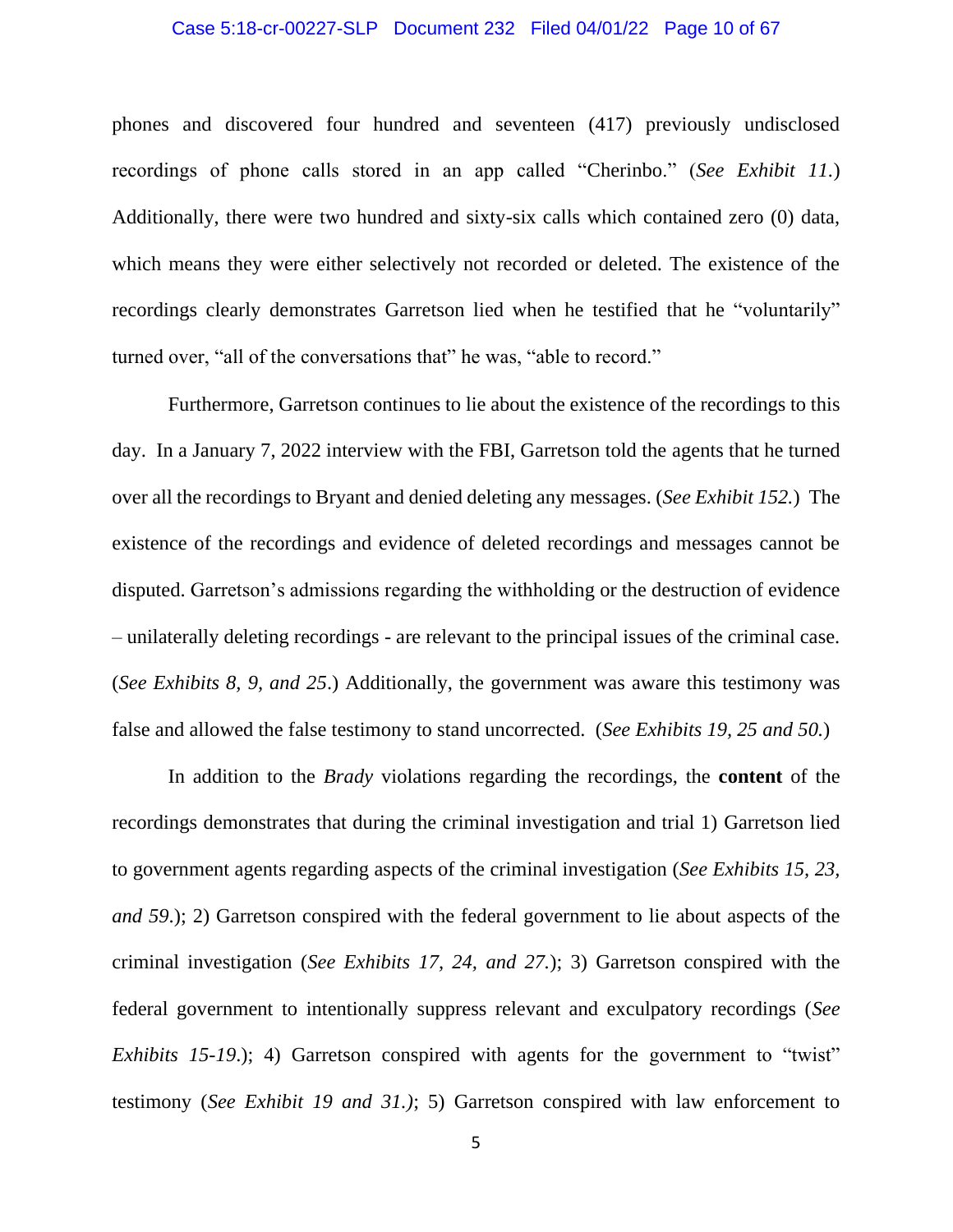fabricate evidence (*See Exhibits 15-19.*); 6) Garretson conspired to murder Lowe (*See Exhibits 14 and 144.*); 7) Garretson engaged in crimes involving identity theft (*See Exhibits 90, 96, 98, 99, and 100.*); 8) Garretson planned to use recordings captured during the investigation to discredit a potential defense witness (*See Exhibits 25, 26, and 32.*); and 9) Garretson planned to lie during the criminal trial. (*See Exhibits 21, 40, 43, 48, 60, 68 and 69.*)

The recordings demonstrate 1) the federal government, including Bryant, knew undisclosed recordings and messages existed (*See Exhibits 15-19, 26, and 50*.); 2) how Bryant circumvented due process by instructing a confidential informant and other witnesses for the government to lie about aspects of the criminal investigation (*See Exhibits 24 and 37*.); 3) how Bryant willfully refused to collect relevant evidence (*See Exhibits 15- 19*.); 4) how Bryant instructed a witness to fabricate evidence (*See Exhibits 15-19*.); and 5) how Bryant used one of the undisclosed recordings as a weapon to exclude a potential defense witness. (*See Exhibits 14-19.)* Bryant's knowledge that Garretson was recording all of the calls is demonstrated when he is heard asking Garretson if he is being recorded. (*See Exhibit 23.*)

Garretson was required to record phone calls with Maldonado, Lowe and "anybody else [he] encountered that seemed to have knowledge about these things" and he testified to such. (Trial Tr. 552:16-2:553:1-2.) However, Garretson was selective in what recordings he turned over. All of Garretson's recordings of Bryant, AUSA Maxfield Green, Paul Malagerio ("Malagerio), Eric Goode, ("Goode") Brittany Medina ("Medina") and Jeff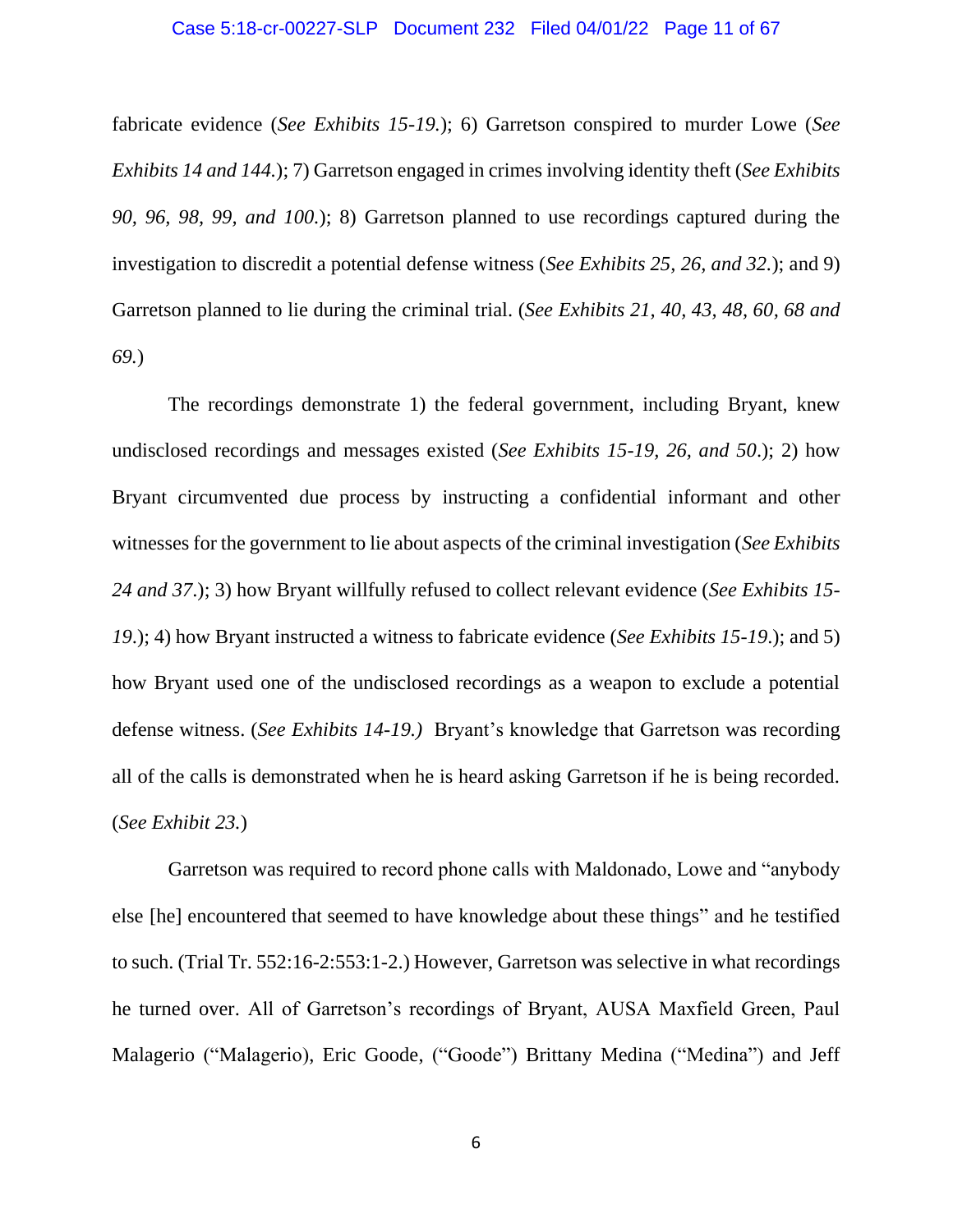# Case 5:18-cr-00227-SLP Document 232 Filed 04/01/22 Page 12 of 67

Johnson ("Johnson") should have been turned over as they all individually provided information about Maldonado as it related to the criminal investigation and trial.

The recordings of Goode (hereafter "Goode") were directly relevant to the issues of the criminal investigation into Maldonado, acts of perjury, trial strategy and collusion of witnesses. Specifically, how Garretson, Lowe, Lauren Lowe and others conspired to set up Maldonado. (*See Exhibits 22, 29, 49, 52, 55, 56, 57, 66, 67, 73, and 80*.)

The recordings of Malagerio were directly relevant to the issues of the criminal investigation into Maldonado. Malagerio was an unofficial cooperating witness for the government under the direction of Bryant. (*See Exhibit 28.*) The discussions captured in the calls between Malagerio and Garretson were centered around the criminal investigation of Maldonado and life after. Specifically, perjury, manipulation and fabrication of evidence, witness threats, trial strategy, and other exonerating information. (*See Exhibits 21, 25-28, 32, 36, 39-42, 45-48, 50, 58, 60, 63, 72, 82, 94, and 95*.)

In March 2019 recordings, Bryant altered the context of one of Garretson's recordings of Johnson **against** Johnson in his successful attempt to have Johnson, an exculpatory witness, excluded from testifying at trial. (*See Exhibits 14, 20, 30, 37, 38, 54, 59, 61, 70, 74, 81 ,84, 91 and 169.*) On February 20, 2019, Johnson called Garretson and told him he was on the way to kill Jeff Lowe (*See Exhibit 14.*) The following day, Garretson spoke with Bryant and discusses the death threats. (*See Exhibit 15.*) Bryant encouraged Garretson to report the conversation to the local police. Later that day, Garretson advised Bryant that he contacted the police and left a message with someone to have Sheriff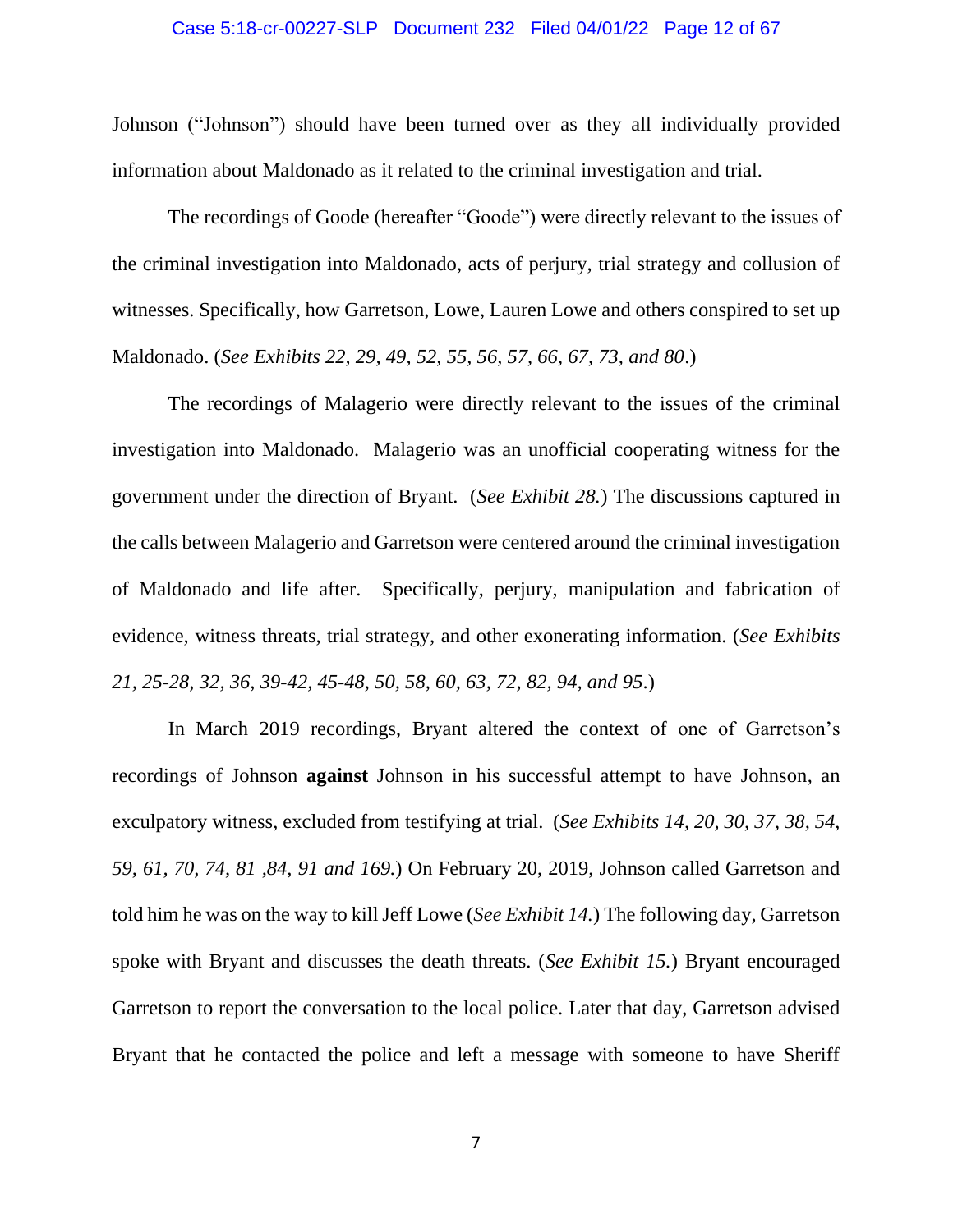## Case 5:18-cr-00227-SLP Document 232 Filed 04/01/22 Page 13 of 67

Rhoades call him back. No details were left by Mr. Garretson as to what his call was about or why he wanted Sheriff Rhoades to call him back.

On March 12, 2019, Bryant and Garretson had a phone call wherein they discussed Johnson destroying their credibility at trial (*See Exhibit 16.*) Bryant states "I mean, it is so stupid. I mean, we got to beat Jeff Johnson. We got to beat the little twerps that sit there behind their keyboard at night and drink because they don't have a life." Bryant is worried and "pissed off" that Johnson "made him out to be a freaking blooming lunatic agent … I'm going to get just crucified on the stand over that because of it." Bryant further stated, "And [Johnson] turns on us like that. I am so livid. I got a meeting at the (Prosecuting) attorney's office at 9:00 in the morning to figure out how…." This Facebook post was never turned over and was "mysteriously" removed from the Facebook page. (*See Exhibit 172.)*

The recording demonstrates how **the AUSAs** prosecuting this case, Amanda Maxfield-Green and Charles Brown, **had knowledge of exculpatory evidence** and were attempting to suppress it. During this call, Bryant also indicated he would check on Sheriff Rhoades not returning Garretson's call regarding the Jeff Johnsons death threats. Garretson expressed his desire to not testify and get out of all of this. Bryant replied "Yeah, I get it dude. But then Jeff Johnson wins." The recording ends mid-conversation.

On March 13, 2019, Garretson called Agent Bryant to let him know the good news. Johnson's phone call was recorded in his call app. Bryant responds "All righty, two can play at this game." (*See Exhibit 17.*) However, this isn't a game to Mr. Maldonado. A subsequent call happens that same day where Bryant indicates he spoke with Sheriff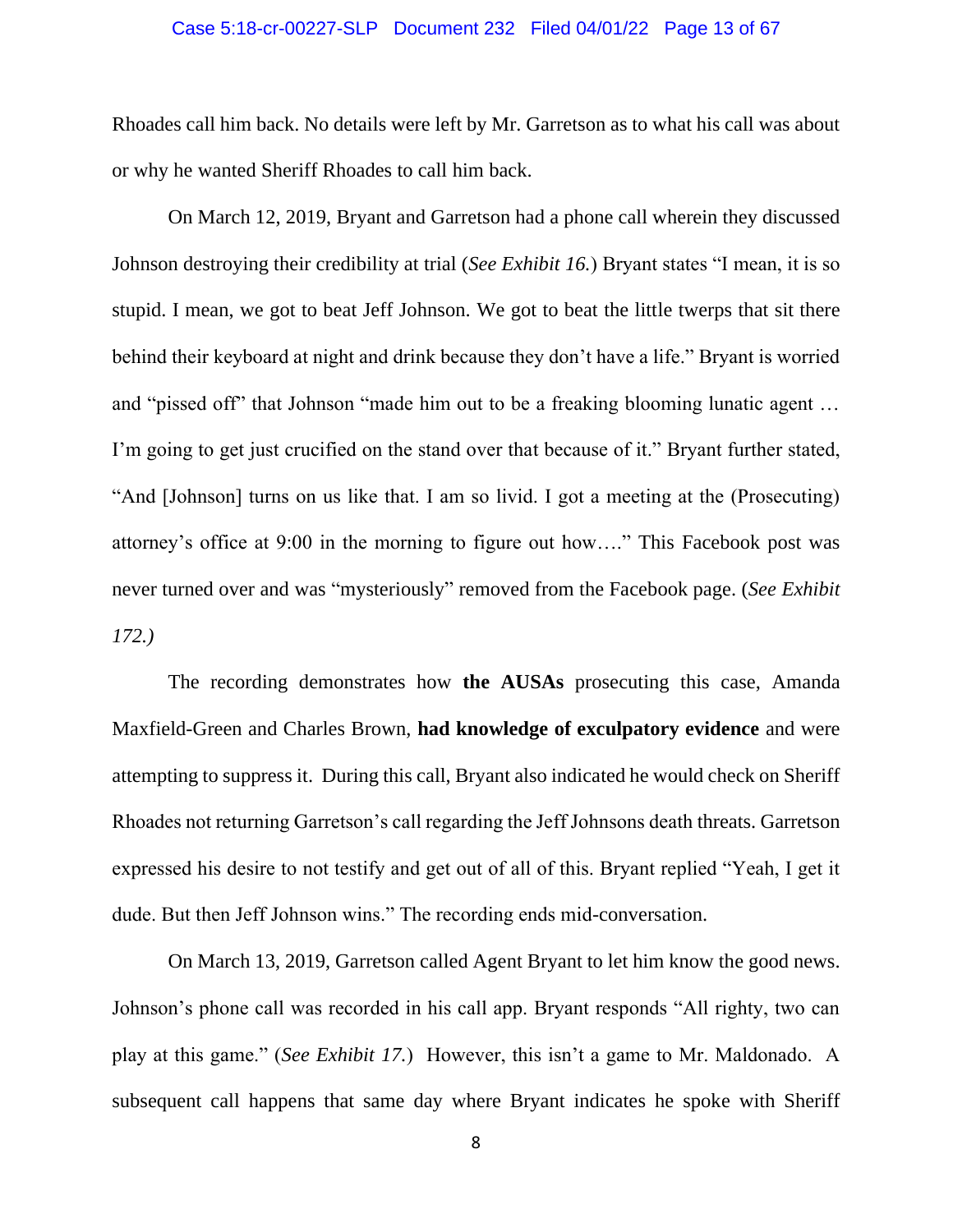#### Case 5:18-cr-00227-SLP Document 232 Filed 04/01/22 Page 14 of 67

Rhoades and the death threat was never reported. Bryant urged Garretson to report the call. (*See Exhibit 18.*)

On March 18, 2019, Bryant called Garretson. (*See Exhibit 19*.) Bryant stated, "Hey, just to double-check, [Amanda Maxfield- Green] wants me to send her an email. **We're going to try and battle Jeff Johnson before he gets to the defense attorney** or prepare for that. Can you remember what he said to you Friday?"

We now get a glimpse into what had Bryant and the AUSAs so worried. At this time, Bryant and the AUSAs, Amanda Maxfield-Green and Charles Brown, agents of the federal government, are trying to find a loophole to exclude an exculpatory witness. The call goes on to state:

| Bryant:    | "Alrighty, did he say anything about recordings that he<br>had on me or anything or was he just bitchin"                                                                                                                                                                                                              |
|------------|-----------------------------------------------------------------------------------------------------------------------------------------------------------------------------------------------------------------------------------------------------------------------------------------------------------------------|
| Garretson: | No, he didn't say anything about any recording or<br>anything, no.                                                                                                                                                                                                                                                    |
| Bryant:    | Just what I'd said about Finlay and holding that over his<br>head?                                                                                                                                                                                                                                                    |
| Garretson: | Yeah. That's all he said is basically that, "I have texts<br>from Matt saying to get the Finlay video so you can<br>dangle it over his head," or something like that.                                                                                                                                                 |
| Bryant:    | Yeah, cool. Well, if he's going to threaten a witness, and<br>somebody he knows is a witness, and my understanding<br>was that you explained to me it was like, "And if you go<br>up there and testify against Joe, I'm going to be up there<br>every day and I'm going to beat your ass," or something<br>like that. |

This is undisputedly false. Bryant and Garretson were fully aware this was not the context of the call. The entire call with Johnson was recorded. (*See Exhibit 14.*) Garretson reminded Bryant it was recorded multiple times throughout this call. In no way, shape or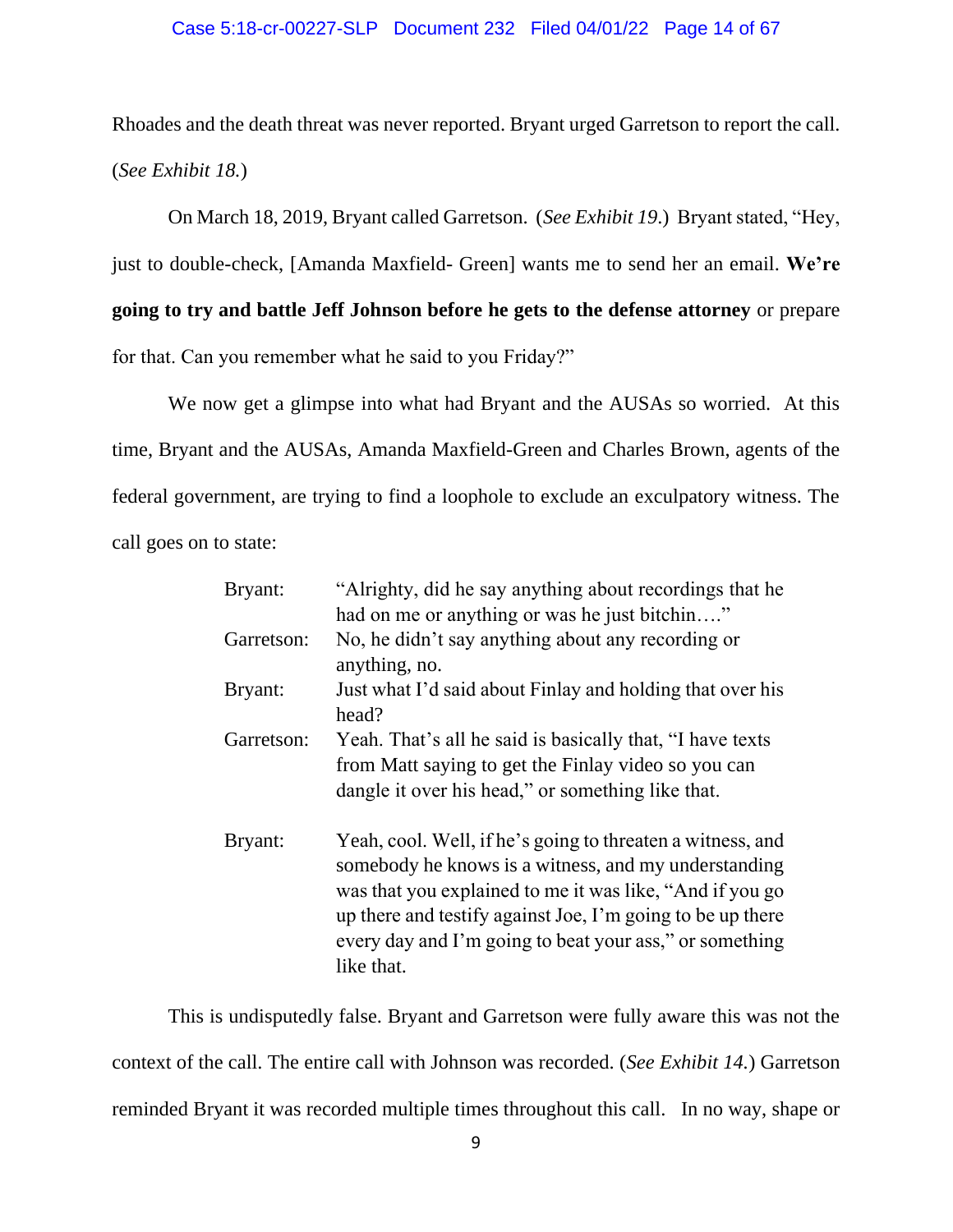# Case 5:18-cr-00227-SLP Document 232 Filed 04/01/22 Page 15 of 67

form did Johnson threaten to beat up Garretson, let alone beat him up for testifying against Maldonado. Following the meeting with AUSA Amanda Green and AUSA Charles Brown, Bryant attempted to legitimize excluding Johnson from testifying at trial, even if it involved altering and falsifying evidence.

Later in the call:

| Bryant:    | If you listen to that, make a couple of little notes so I |
|------------|-----------------------------------------------------------|
|            | can be precise as possible.                               |
| Garretson: | oh, okay, yeah. I'll do that.                             |
| Bryant:    | and I'll send this email to Amanda and then we'll         |
|            | provide that to the attorney's office. Did he say he was  |
|            | called by the defense, or did he say he was going to see  |
|            | the defense?                                              |
| Garretson: | He said he had a meeting with Joe's lawyers on            |
|            | Thursday and                                              |
| Bryant:    | On Thursday.                                              |
| Garretson: | Alright, well I'll go listen to it word for word.         |
| Bryant:    | I can get that thing down. Like I said, don't transcribe  |
|            | the whole thing, but you can give me $a -$                |
| Garretson: | Bits and pieces of it? Yeah.                              |
| Bryant:    | Just so I have that he threatened you and what did he     |
|            | say in the threat, that type of deal.                     |

# (*See Exhibit 19.*)

This recording, despite the government knowing of its existence, was not turned over to trial defense counsel. Furthermore, the contents were materially altered when "bits and pieces" were transcribed to the AUSAs in an effort to exclude Johnson from testifying at trial . These recordings from March 23, 2019 also document how the federal government including AUSA Green, AUSA Brown and Bryant, used a confidential informant to covertly obtain information regarding trial defense counsel's planned defense strategy. (*See Exhibits 20, 21, 26, and 27*.)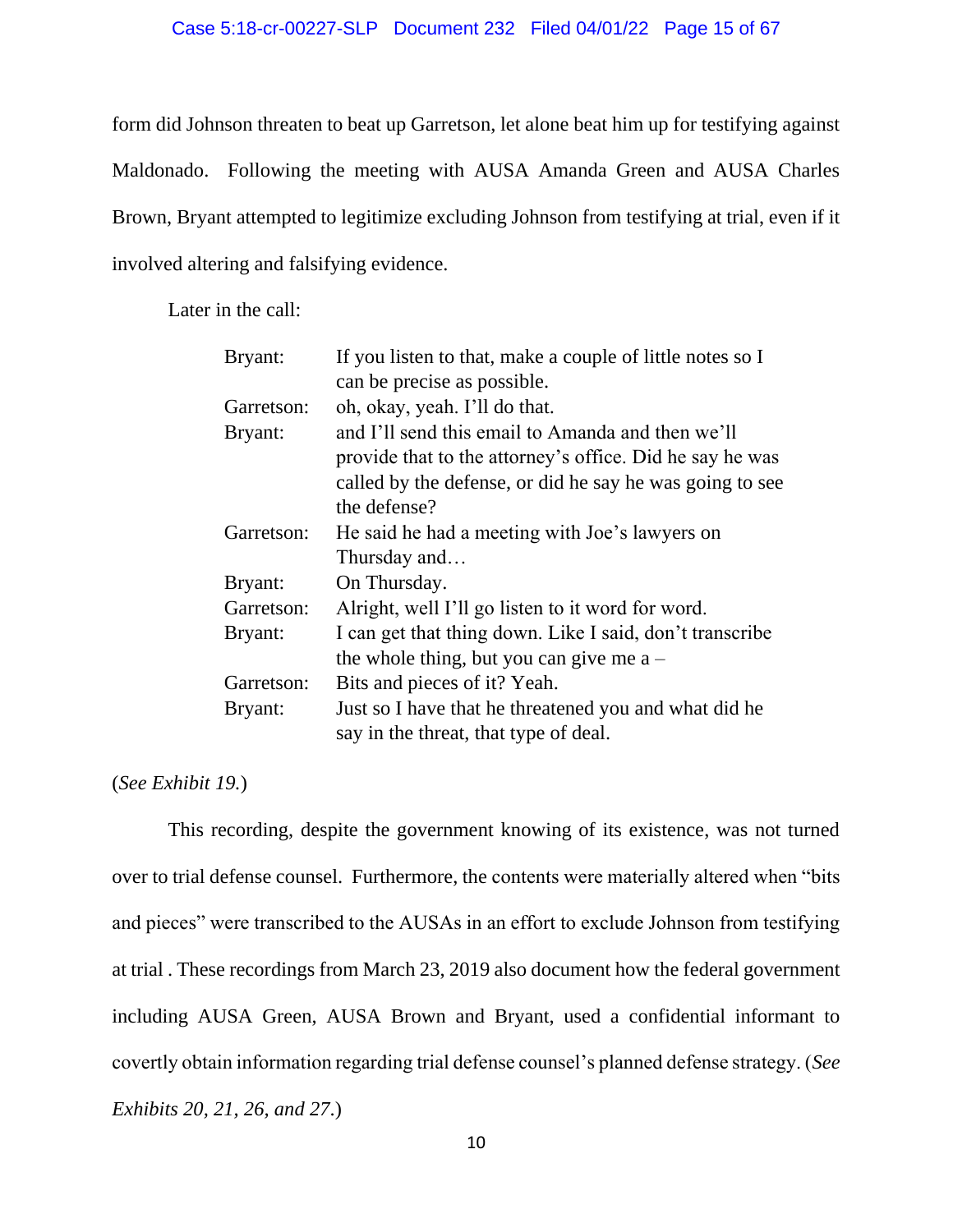#### Case 5:18-cr-00227-SLP Document 232 Filed 04/01/22 Page 16 of 67

PCC discovered recordings, photographs of various fake identification cards; screen shots of names; dates of birth; and Social Security Numbers that demonstrate Garretson was actively involved in identity theft crimes during the criminal investigation. (*See Exhibits 3, 51, 54, 90, 91, 96, 98, 99, 100 and 161.)* Also of significance is that one of these false identifications was used to rent Lowe's rental home in Las Vegas; which happened to be the location to which the cell phone associated with the Count 1 of the Superseding Indictment was mailed. PCC discovered a copy of the lease agreement for the Las Vegas residence. (*See Exhibit 64.)* This agreement confirms Lowe and Garretson's active, ongoing involvement in identity theft during the investigation. Both the Las Vegas residence and Glover's fake ID were subjects of extensive testimony presented at trial.

Garretson's own admissions captured on these recordings regarding twisting testimony and planning testimony with the intent to misrepresent the facts are material and relevant to the criminal case, specifically Maldonado's innocence. (*See Exhibits 17, 19, 31, 37, 43, 48, 715, 78, 79, and 87.)* Had the jury known of this, Garretson's credibility would have been destroyed and the true motive for Glover's fake ID would have been called into question, directly undermining the verdict.

Given the pretrial assurances from the government regarding discovery and Garretson's perjured testimony, Maldonado and trial defense counsel could not have known of the existence of these undisclosed recordings. The impact this information would have had on the jury is unmeasurable. They would have questioned the integrity and motive of the witnesses, including the federal government and the evidence presented at trial.

11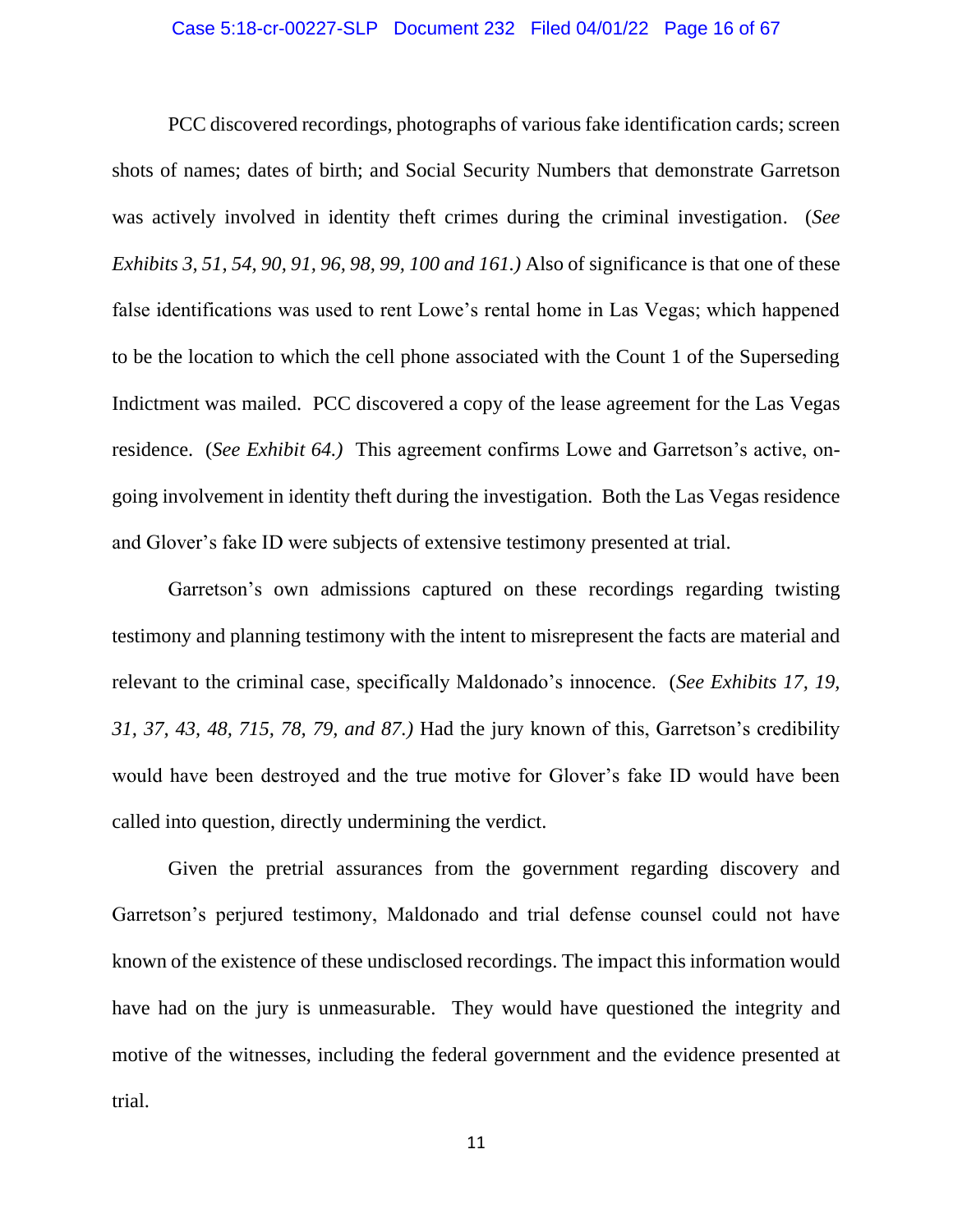#### Case 5:18-cr-00227-SLP Document 232 Filed 04/01/22 Page 17 of 67

Maldonado has long maintained he was set up in connection with the charges against him. However, Maldonado **believing** that he was set up is not the same as **knowing** how he was set up or **knowing** that evidence existed proving he was set up. The latter of which we now know to be true.

## <span id="page-16-0"></span>**Perjury by James Garretson**

During the criminal investigation and trial, Garretson, at the direction of the federal government, went to great lengths to conceal the truth from the jury and this Court. Garretson's intent to hide information was initially revealed post-trial during Season 1 of the *Tiger King* series which aired on March 20, 2020. (*See Exhibit 13.*) In those interviews, Garretson asked: "You're not gonna show this to the defense attorney when I lay it out? [laughs] Don't…don't free that mother fucker." His intent to withhold exculpatory evidence was solidified by his own recordings. The instances of perjury are outlined as follows:

During direct examination, the government asked Garretson, "Why did you agree to cooperate with the Government? Garretson replied that it was "Just the right thing to do at the time." (Trial Tr. 552: 14-15). Despite his testimony at trial, many calls reveal Garretson was motivated by money, revenge and a hatred of Maldonado's sexuality. (*See Exhibits 8, 9, 24, 27, 30, 32, 33, 34, 35, 48, 54, 60, 63, 82, and 83.*)

In his own words, Garretson's bragged that his testimony was "whatever I wanted to tell them." *(See Exhibit 60.)* And as established above, Garretson lied about the existence of hundreds of undisclosed recordings. When reviewing the content of those recordings, PCC discovered Garretson's testimony at trial was riddled with lies.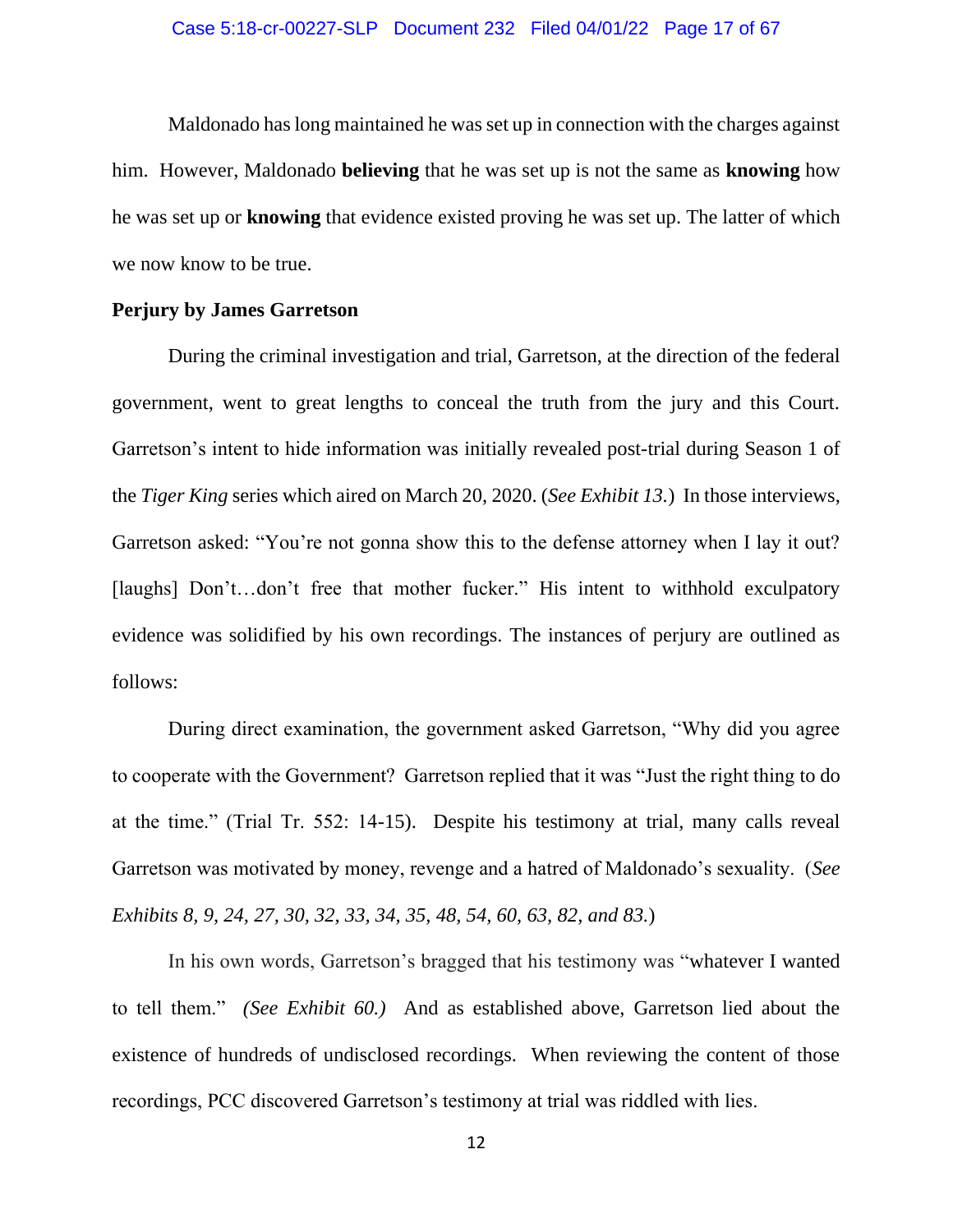## Case 5:18-cr-00227-SLP Document 232 Filed 04/01/22 Page 18 of 67

Garretson's relationship with the victim, Carole Baskin, is relevant to the principal issues of the criminal case. (*See Exhibits 5, 9, 21, 27, 33, 43, and 44*.) His testimony at trial was that he knew of her from the animal industry, was unaware if she ever filed a complaint against him, and that he never met her. (TT: Page 530, Line  $8 - 11$ .) In fact, the exact opposite is true. In 2007, the Secretary of Agriculture revoked Garretson's privilege to engage in activities that required an Animal Welfare Act license. (*See Exhibit 6.)* Under this Order, Garretson was "permanently disqualified" from obtaining, holding any Animal Welfare Act license either directly or indirectly through any corporate or other device or person. Garretson had a hatred for Baskin due to her role in having his USDA licensed revoked. His hatred carries on to present. (*See Exhibit 164.*) In the recordings and posttrial interviews, Garretson discussed a relationship with both Howard and Carole Baskin that existed before, during and after the criminal investigation and trial. (See Exhibits 5, 8, 9, 27, 43, 44, 108, and 109.)

Under direct examination, Garretson testified about an August 2017 conversation about murdering Carol Baskin on the bike path she used to bike to and from work (hereafter the "bike path conversation"). Garretson testified that present for the conversation was "Jeff Lowe and Joe Passage." (Trial Tr. 547: 20-25: 548: 1-2). PCC's investigation of this case has found that this testimony provided by Garretson under oath was false; the government was aware that the testimony was false; and the government allowed the false testimony to stand uncorrected.

In the June 15, 2021 interview with PCC, Garretson admitted that present for the bike path conversation was "me, Brittany Medina and Jeff Lowe." (*See Exhibit 8.)*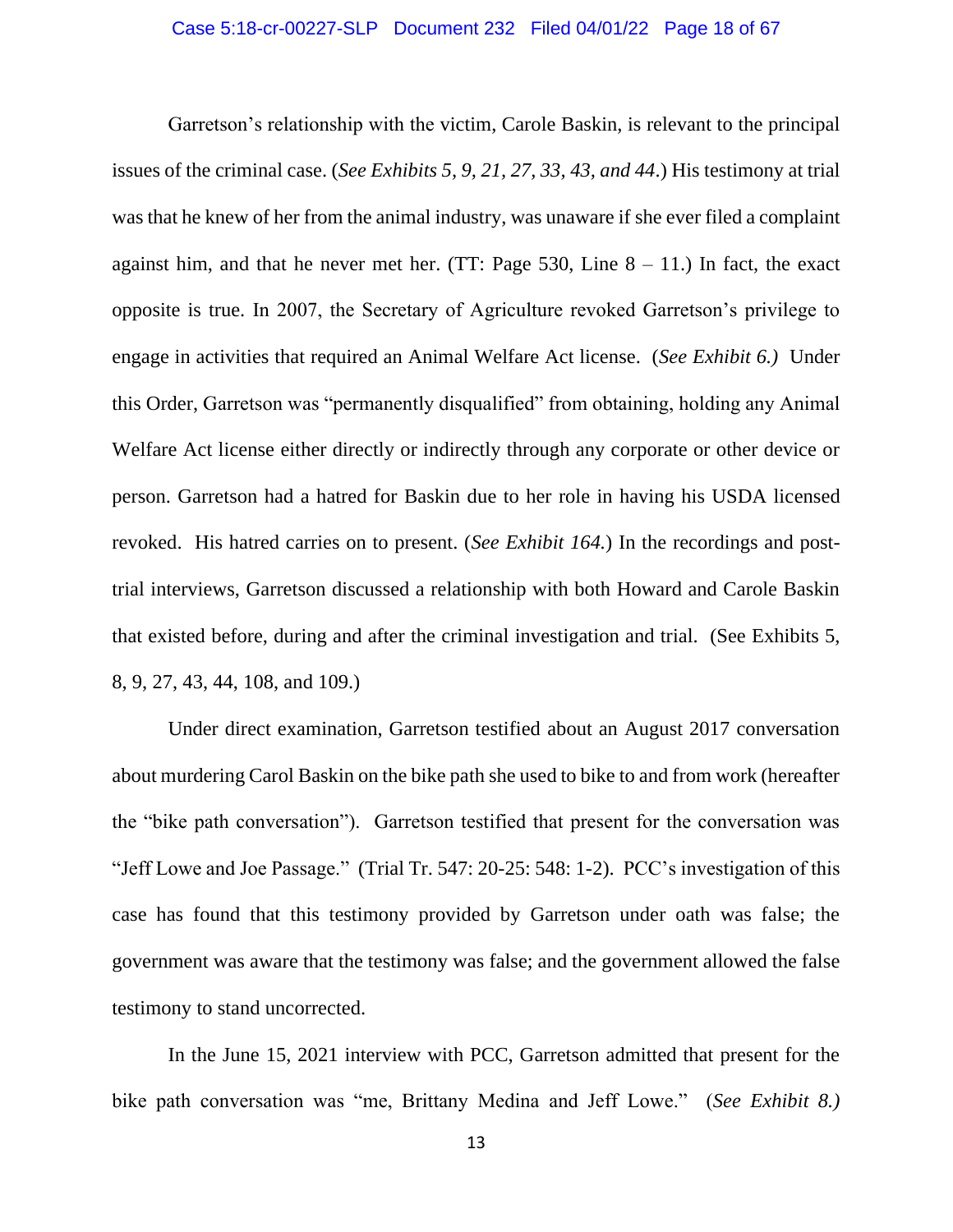#### Case 5:18-cr-00227-SLP Document 232 Filed 04/01/22 Page 19 of 67

Independent of PCC's re-investigation of this case, Garretson and Medina were interviewed by Goode on March 11, 2021. (*See Exhibit 104.*) In that interview Medina stated, "So, you got Jeff and Lauren talking about that. Me and James were just standing there listening."

Bryant was present in the court room when Garretson testified, "It was me, Jeff Lowe and Joe Passage" who were present for the bike path conversation. However, Bryant knew this testimony to be untrue. In the March 11, 2021 interview with Goode (*See Exhibit 104*), Garretson admitted Medina attended his meetings with Bryant, including the very first meeting where, "We had to talk about everything. The first meeting, **Jeff Lowe shown us** the bike paths. (Emphasis added.) The original meeting referenced was the September 14, 2017 interview at Two Frogs Restaurant with Bryant and Agent Markley ("Markley"). (*See Exhibit 106.)* Although not included in that report, Medina attended and participated in this interview. Given these statements, Bryant was fully aware that Medina was present during the bike path conversation and yet he allowed Garretson's testimony to stand uncorrected.

Additionally, PCC discovered Bryant and Garretson lied about Medina's presence during the bike path meeting (and Medina's involvement in the investigation itself) because Garretson wanted to keep "Brittany [Medina] out of it." (*See Exhibit 9.*) Additionally, Medina admitted in that interview that she would have testified in favor of the defense. (*See Exhibit 104.*)

Also noteworthy is that in a March 26, 2019 recording, Garretson admitted to having a recording of the bike path conversation itself. (*See Exhibit 26*.) Other Garretson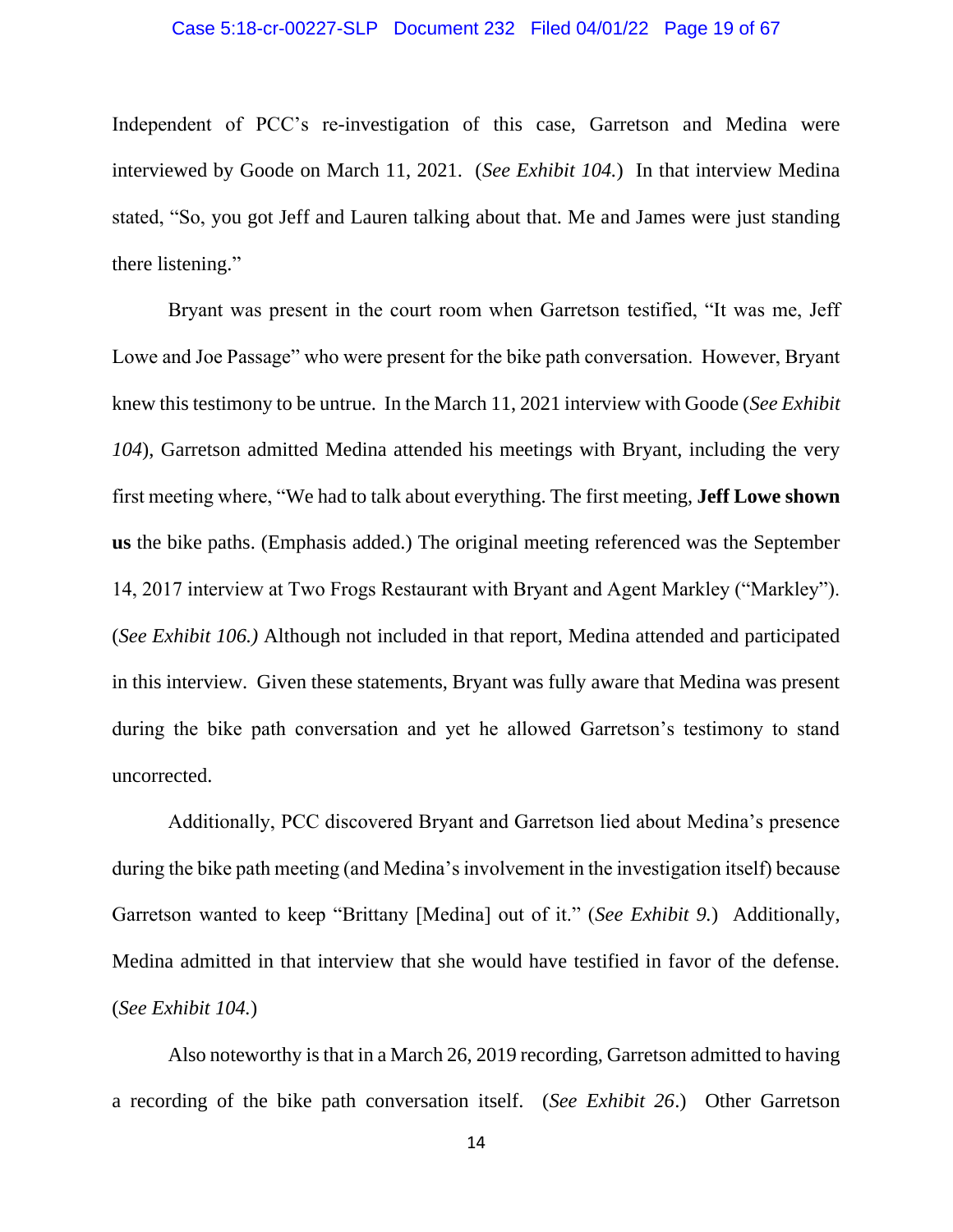## Case 5:18-cr-00227-SLP Document 232 Filed 04/01/22 Page 20 of 67

recordings indicate the government was also in possession of this recording. (*See Exhibits 26,43, and 50*.) A recording that was not produced to trial defense counsel. Establishing yet another *Brady* violation.

Garretson lied during the trial when he was asked about why Maldonado would think he knew where to get a fake ID. (Trial Tr. 599: 8 and 608:  $6 - 14$ .) PCC's investigation of this case has found that this testimony provided by Garretson under oath was false. In the post-trial examination of Garretson's personal cell phone, PCC discovered recordings of Garretson actively engaged in identity theft crimes and crimes involving securing financing in fictious names during the criminal investigation, specifically the fall of 2017. (*See Exhibits 3, 51, 54, 90, 91, 96, 98, 99, 100 and 152.)* Those crimes include Garretson and Lowe securing a residential lease in one of their false or stolen identities during the subject criminal investigation. (*See Exhibits 64 and 152*.) This connects Garretson to Lowe and confirms their co-participation in fraudulent credit card schemes. Glover's reasons for getting a fake ID and the Lowe's fraudulently obtained Las Vegas residence were both of significance in securing the indictment against Maldonado and as subject testimony provided by Garretson, Glover, Lauren Lowe, Brian Hess and Maldonado. The government used testimony regarding the fake ID together with testimony regarding the mailing of the cell phone to "establish the elements needed to prove the use of interstate commerce in the commission of a murder for hire." (*See Exhibit 107.*)

Garretson went on to testify that the medical credit he offered to Dylan West was in his understanding "legal." (Trial Tr. 599: 9-21). Given the evidence of on-going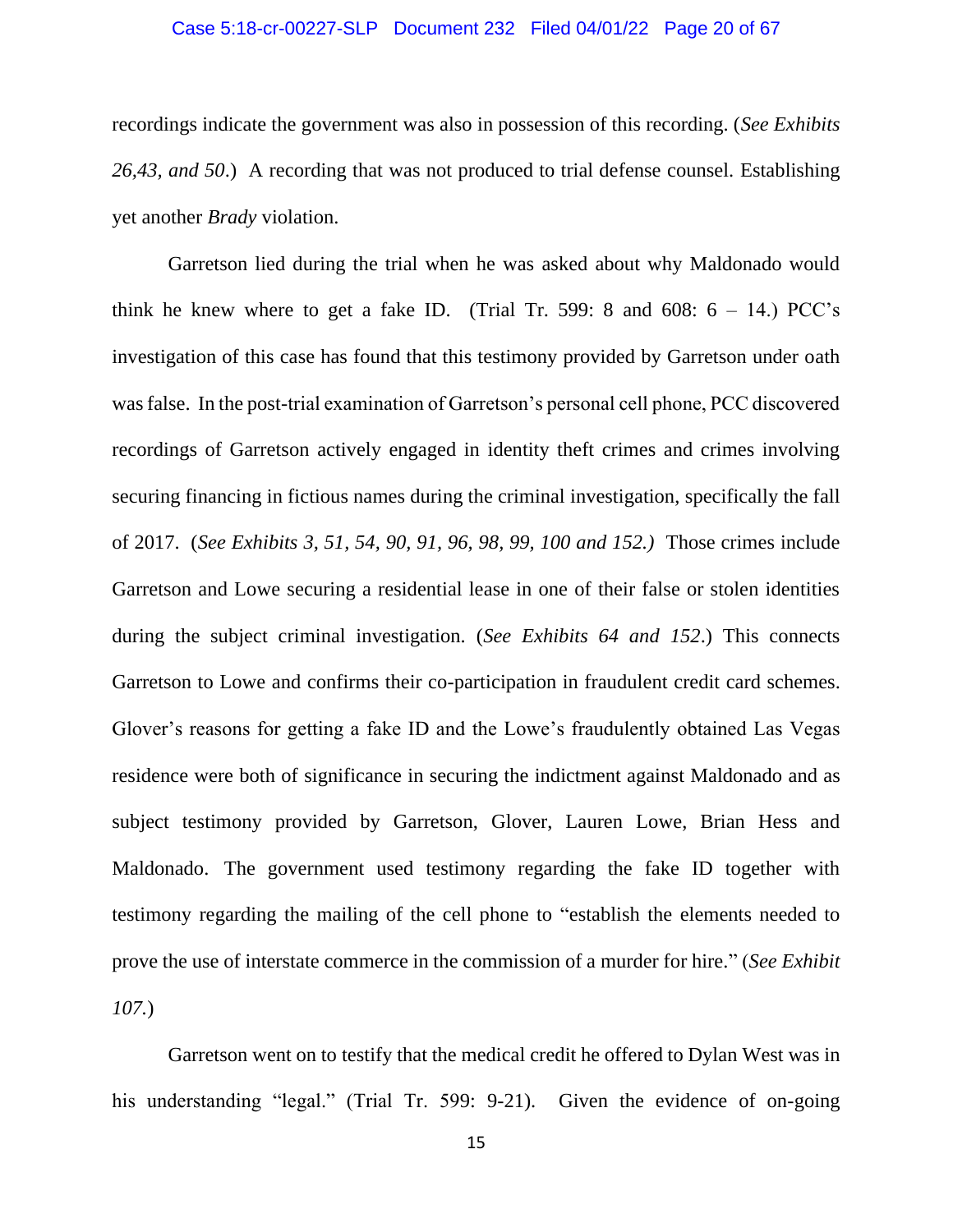## Case 5:18-cr-00227-SLP Document 232 Filed 04/01/22 Page 21 of 67

participation in criminal identity theft described above together with testimony provided by Reinke regarding Garretson's fraudulent use of medical credit, these statements are false. (*See Exhibit 113*.)

Garretson testified that he had been unable to record his phone calls with Lowe between November 2017 and January 2018, "due to problems [he] was having with the phone." (Trial Tr. 587:17-23). PCC's re-investigation of this case found this statement to be false. In the July 31, 2021 interview with PCC, Garretson admitted he "deleted a lot of Jeff's [Jeff Lowe] and Bryant calls." (*See Exhibit 9.*) Garretson's testimony was false and he knew it was false.

Despite not being legally permissible, Garretson testified that during the criminal investigation, he legally purchased tiger cubs from Maldonado. (Trial Tr. 534-537.) Additionally, it was well known to the government that during the investigation, Garretson was running Ringling Animal Care which offered tiger cub petting and exhibits with ESA protected animals. (*See Exhibit 110.*) Further, Bryant interviewed witnesses at Ringling. He also took his family for a tour at Christmas time. *(See Exhibit 28 and 111.)* Yet, Garretson was not investigated or charged with any infractions related to violation of the 2007 Order. In fact, Garretson bragged in recordings and interviews that both Bryant and the Baskins provided him "protection" from the USDA. (*See Exhibits 4, 8, 9, 33, and 34*.)

Under examination at trial by AUSA Maxfield-Green, Garretson testified that no one "outside of law enforcement" knew he was cooperating with the Government. (Trial Tr. 556: 23-25.) PCC's investigation of this case found this statement to be false and that the government knew this statement made under oath was false. Medina, Lowe, Lauren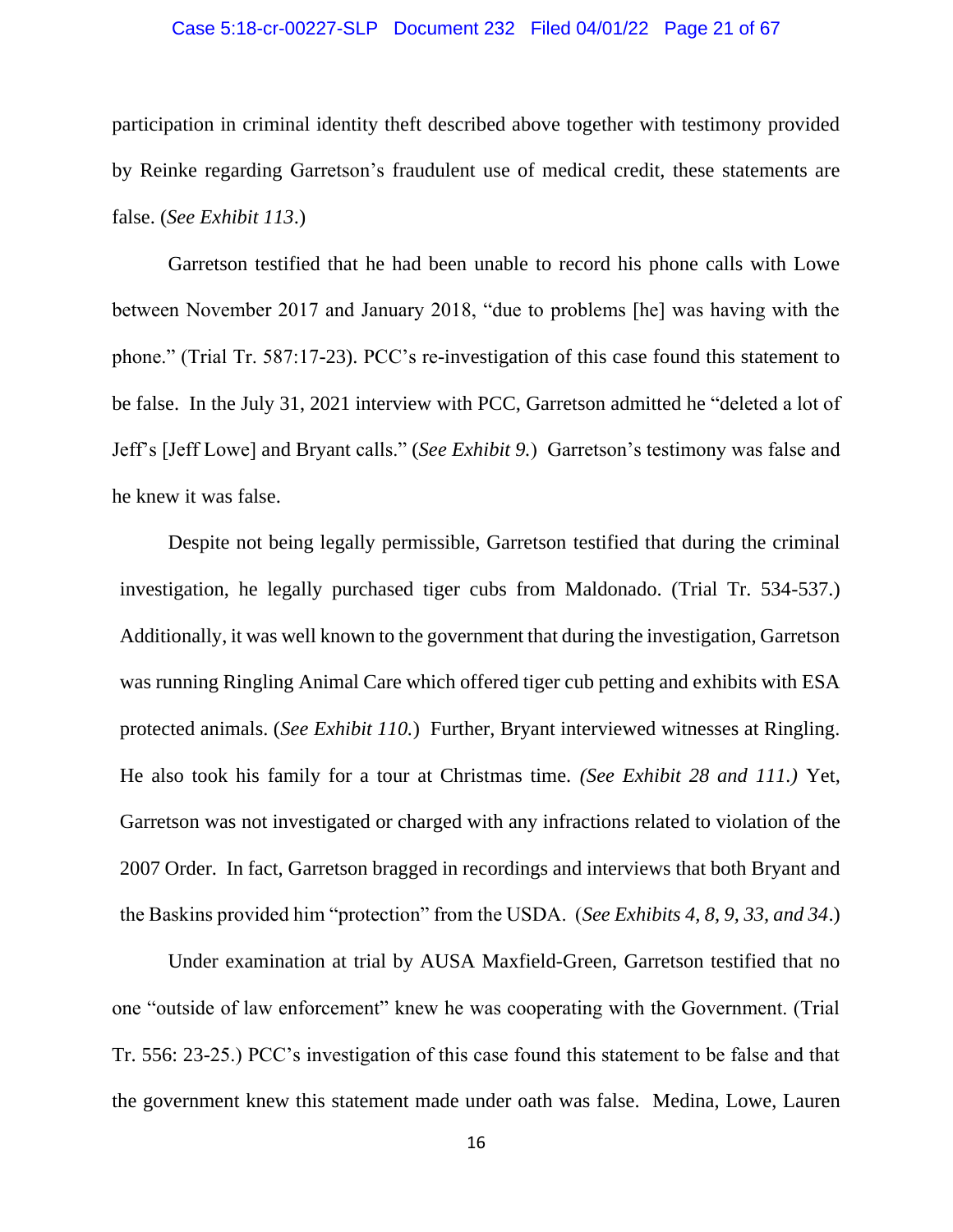#### Case 5:18-cr-00227-SLP Document 232 Filed 04/01/22 Page 22 of 67

Lowe, Howard Baskin and Malagerio all knew Garretson was working with the Government "in the fall of 2017." *(See Exhibit 9, 27, 28, 104, 125, and 133.*)

Garretson testified he did not have a financial interest in "getting rid of Mr. Passage." (Trial Tr. 582: 13-24). This testimony was false. The content of the recordings exposed Garretson's plans to corner the cub petting market once Maldonado was safely behind bars. (*See Exhibits 24, 27,32, 35, and 82*.)

There was no mistake in Garretson's testimony. The perjury was not only impeaching, it was material to the principal issues involved and intended to affect the outcome of the trial. The perjury directly challenges all of the testimony presented by Garretson and the sufficiency of the charging document and the verdict. During the trial, Garretson provided uncorroborated eye-witness testimony regarding alleged crimes associated with Counts 1 and 2 of the Superseding Indictment. Garretson's testimony provided context to the recordings of Maldonado and Glover. Some of the recordings he provided, had no mention of names, dates, places or even what the speaker was talking about. Garretson's testimony filled in those blanks. Garretson has admitted that he could have been planning his own murder for hire. (*See Exhibit 9 and 49.*)

In connection with Count 2, the evidence offered at trial was a December 5, 2018 recording and a December 8, 2018 text message wherein Garretson called Maldonado to allegedly arrange a meeting with "my guy" a.k.a. the undercover agent. (*See Exhibit 101*.) It was Garretson who explained to the jury, "My guy" was the undercover agent. Without Garretson's testimony, there would have been no indictment or trial.

17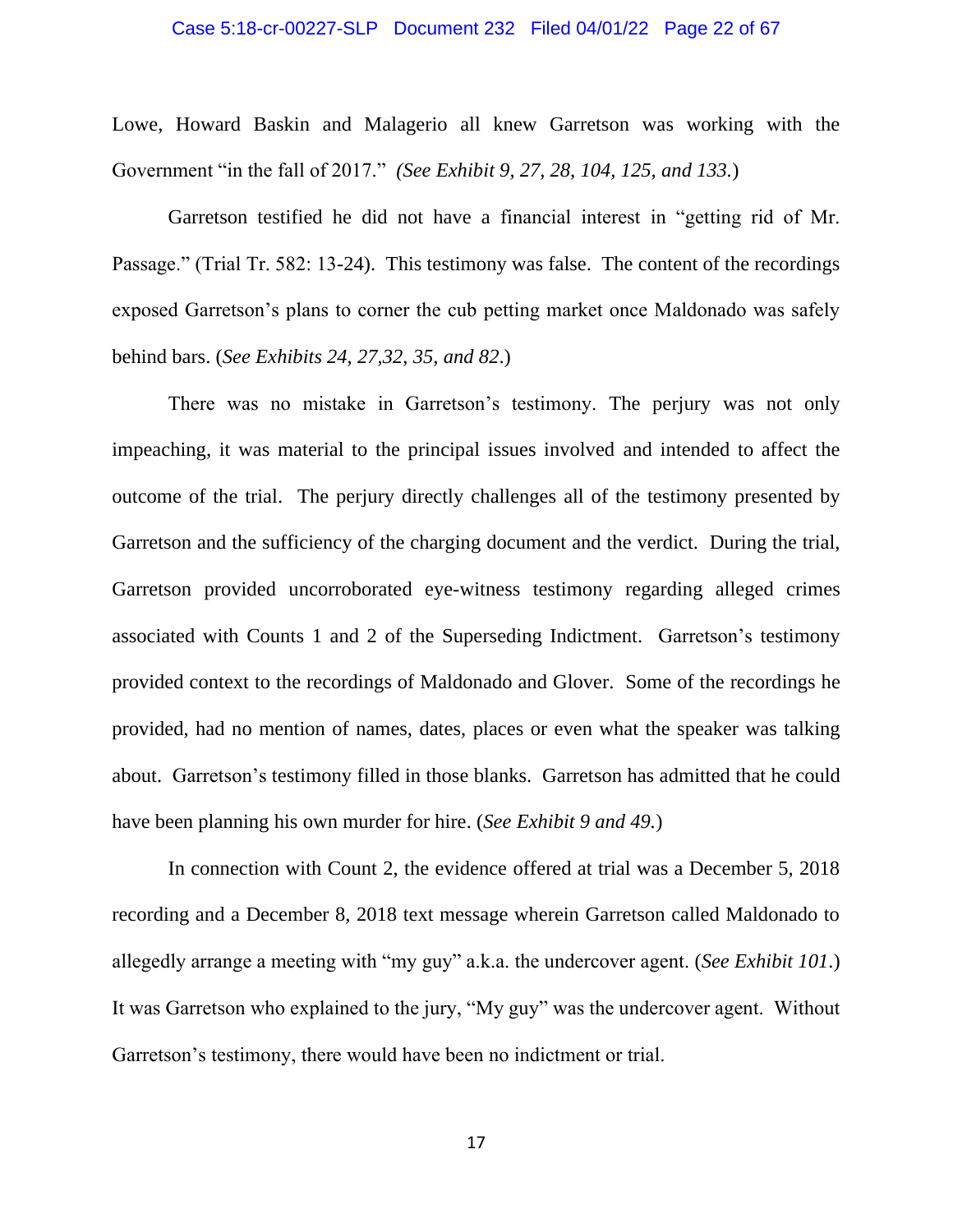#### Case 5:18-cr-00227-SLP Document 232 Filed 04/01/22 Page 23 of 67

According to the Department of Justice Manual, Bryant was (and is) a member of the prosecution team as, "[m]embers of the prosecution team include federal, state and local law enforcement officers participating in the investigation. *See also Kyles*, 514 U.S. at 437. "The most rudimentary of the access-to-evidence cases imposes upon the prosecution a constitutional obligation to report to the defendant and to the trial court whenever government witnesses lie under oath." *California v. Trombetta*, 467 U.S. 479, 480 (1984). As outlined above, at times, Bryant knew Garretson was lying and allowed that testimony to stand uncorrected. When the Government failed to correct the perjured testimony of Garretson, they suppressed evidence including the existence of any other relevant recordings, his financial interest in the outcome of the investigation and his established relationship with the Baskins.

#### <span id="page-22-0"></span>**Allen Glover's Affidavit**

In the course of the re-investigation of this case, PCC interviewed Glover in person on June 10, 2021, September 9, 2021 and September 10, 2021. At the conclusion of the September 10, 2021 interview, Glover completed an Affidavit including admissions that he worked with Lowe to fabricate text messages and scripted recorded calls with the intent of falsely implicating Maldonado in a murder-for -hire that was actually attributed to Lowe. (*See Exhibit 112*.) Glover also admitted that Lowe, "created the entire murder-for-hire plot from start to finish." and that "[Lowe] worked with" Bryant, "to create, direct and coerce the murder-for-hire plot." The allegations of the fabrication of evidence are corroborated by the Garretson recordings (*See Exhibit 61*), Lowe's Affidavit. (*See Exhibit 125*.) and Lauren Lowe's Affidavit. (*See Exhibit 133*.)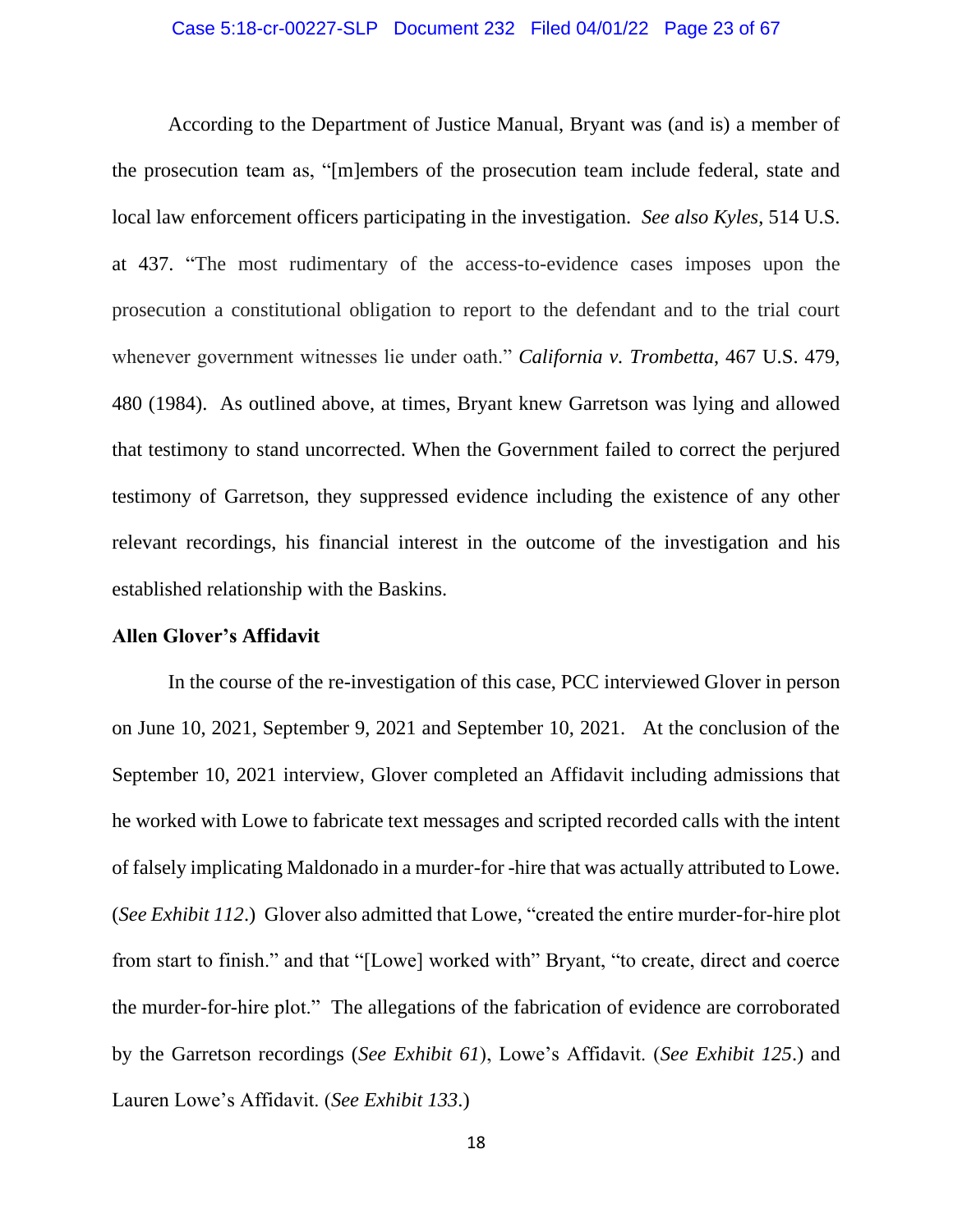# <span id="page-23-0"></span>**Perjury by Allen Glover**

In addition to fabricating evidencing during the investigation, Glover provided false testimony during the trial. Glover testified that Maldonado offered to pay him for killing Carole Baskin. (Trial Tr. 623: 23.) PCC's investigation of this case found that all of Glover's statements regarding the \$3,000.00 were untrue. According to his Affidavit, Glover, "stole \$3,000" from Maldonado-Passage and his testimony that the "\$3,000 came from the cub sale on November 24, 2017" was "not accurate." In support PCC offers statements made by Reinke. (*See Exhibit 113.*) In his Affidavit, Reinke stated "No money was ever given or loaned to Allen Glover to kill Carole Baskin." The money was given to Glover to get him off of the Park.

Glover admitted his testimony that Maldonado took his personal cell phone (HTC phone) was untrue. (Trial Tr. 641:22-23.) Glover also admitted that Maldonado-Passage gave him "a different phone" to take to Florida was untrue. (Trial Tr. 642:11.) Glover has now admitted that he **stole** the "pizza phone." In his Affidavit, Glover admitted to **taking** "the phone from a recently fired employee named A.J." The words take and gave matter in that the government used these in establishing the crimes charged.

These statements are supported by concurrent text messages recovered from Maldonado's cell phone (*See Exhibit 114.)* On December 5, 2017, Lowe messaged Maldonado, "Fucking Allen stole the pizza phone." Additionally, the FBI's extraction report of the ZTE phone / pizza phone includes a real time text exchange between Glover and Newest Best Friend who is Kelci Saffrey and Glover and Cheryl Ann talking about the phone Glover stole from AJ. (*See Exhibit 115 and 116.)*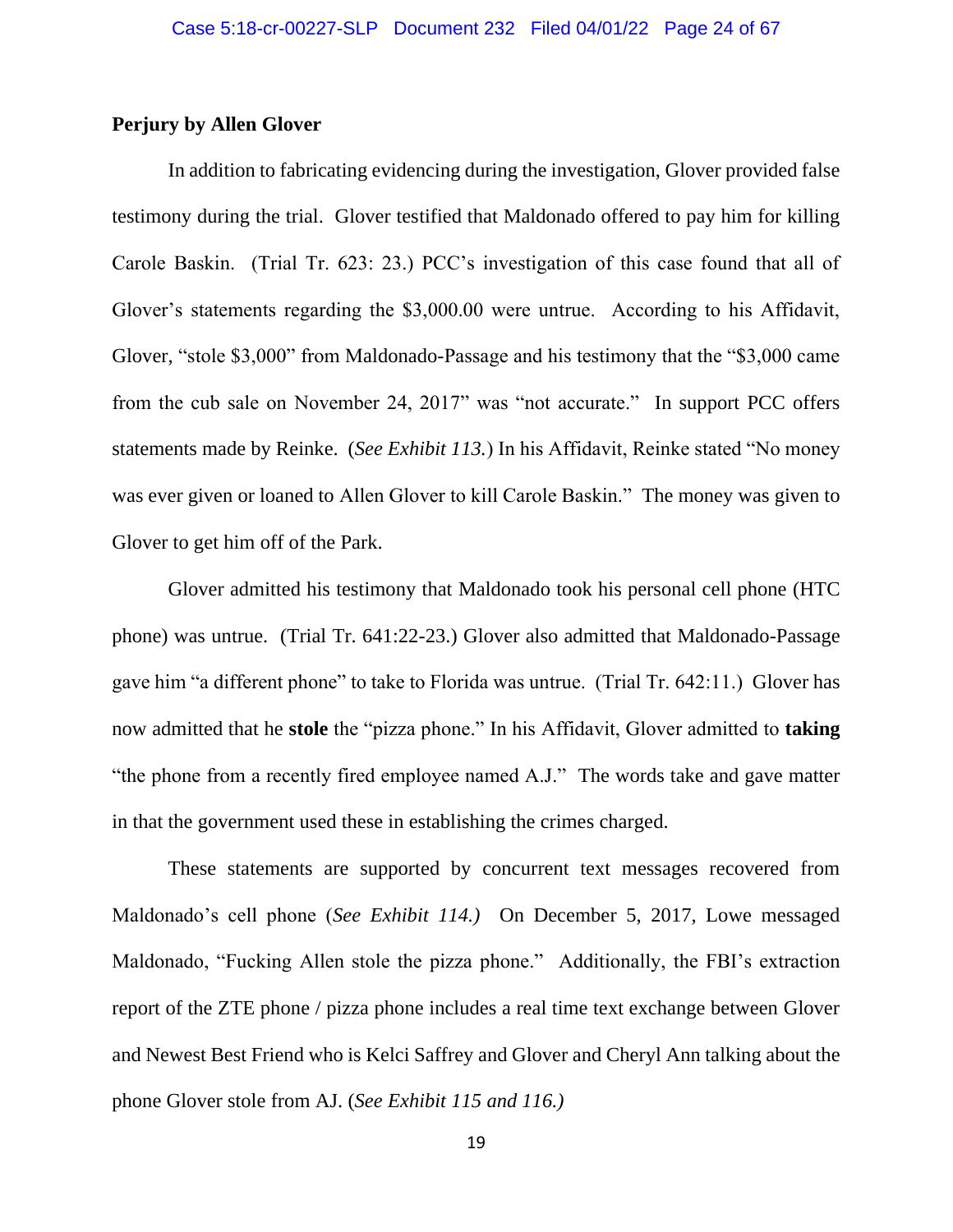# Case 5:18-cr-00227-SLP Document 232 Filed 04/01/22 Page 25 of 67

"The standard for evaluating whether witness recantation warrants relief is whether it would have changed the trial result or whether it would have a probable effect on the verdict." *Macklin v. Dowling*, No. CIV-19-375-C, 2019 U.S. Dist. LEXIS 166893, at \*17 (W.D. Okla. Aug. 30, 2019). Recantation can justify a new trial only if it contains sufficiently significant new evidence, and if it, rather than the witness's inconsistent trial testimony, will probably be believed." *Id.* at 707-08; *see also Farrar v. Raemisch*, 924 F. 3d 1126, 1129-30 (10th Cir. 2019).

Like Garretson, Glover's testimony was unique. He provided uncorroborated eye witness testimony that Maldonado paid him \$3,000 to murder Carole Baskin and that the money came from a cub sale. The government used Glover's now-know-to-be-false testimony to establish the elements needed in proving the use of interstate commerce in the commission of a murder for hire. Glover's recantation is supported by the independent statements of Reinke and contemporaneous text messages exchanges with four different individuals and therefore, in accordance with *Macklin* and *Farrar* warrants a new trial.

#### <span id="page-24-0"></span>**Allen Glover's Cell Phones**

In addition to providing verbal testimony and perfecting an affidavit, Glover provided PCC with three cell phones used during the criminal investigation and trial which included the HTC phone that was allegedly mailed to Lowe and Lauren Lowe in Las Vegas in November of 2017; the Samsung Galaxy Luna Pro phone which he used while Glover was in South Carolina from November of 2017 through July of 2018; and an LGE phone which was the phone Glover used when he returned to the zoo after July of 2018.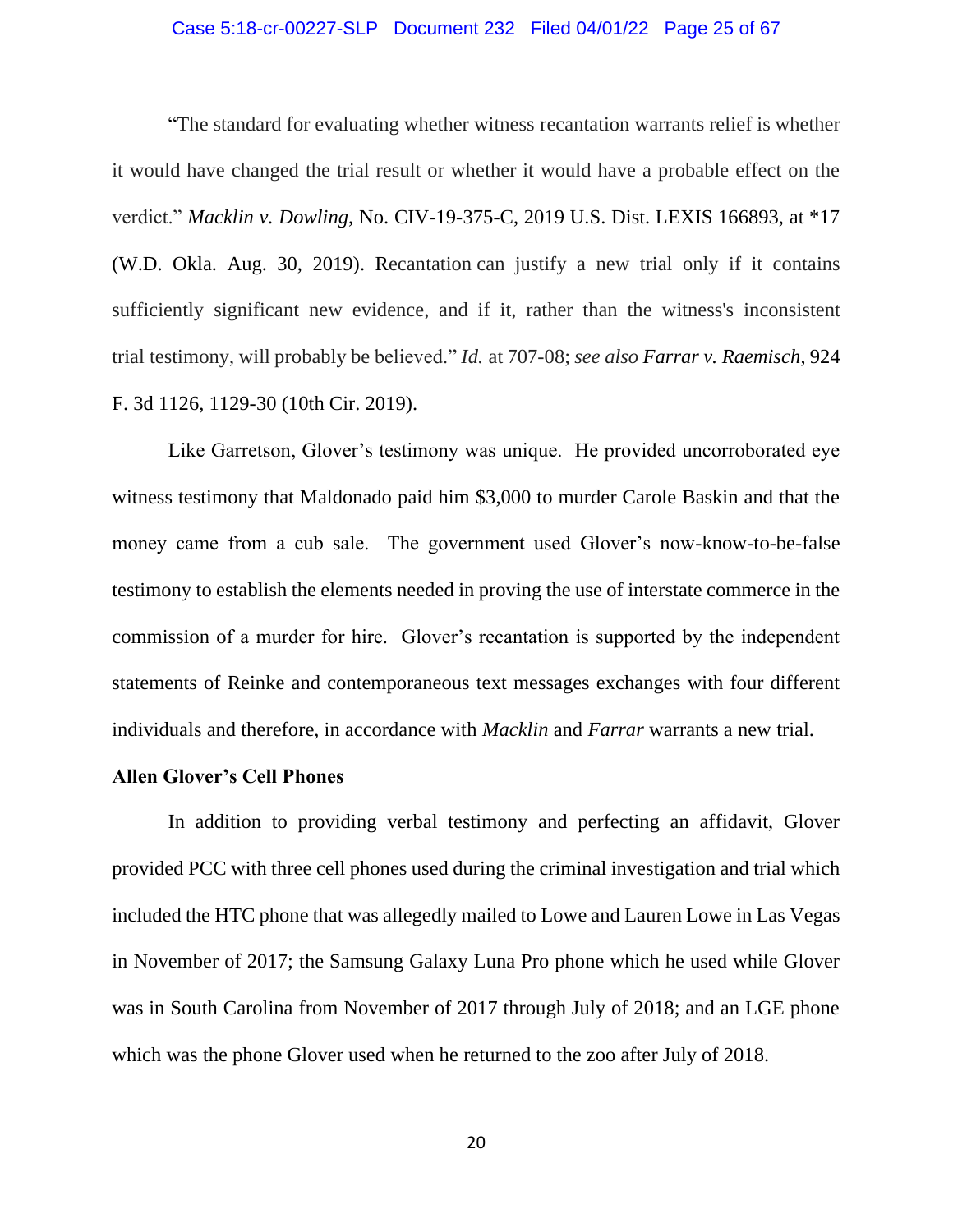#### Case 5:18-cr-00227-SLP Document 232 Filed 04/01/22 Page 26 of 67

When examining Glover's cell phones, PCC discovered the federal government withheld text messages and phone calls which were relevant to the defense of Maldonado. Glover's LGE phone contained undisclosed messages and calls between Bryant and Glover regarding a potential witness in South Carolina. (*See Exhibit 117 and 118.)* Also attached to this Motion are the previously undisclosed text exchanges between Glover and Bryant recovered from Glover's personal cell phone used from August of 2018 through the trial. (*See Exhibit 122.)* These tend to prove that Glover did not travel to Florida to kill Carole Baskin. This witness was never disclosed despite Glover telling Bryant he would know the timeline of when he was in South Carolina. Yet another *Brady* violation.

PCC also compared the FBI extraction reports to the extractions performed in house. (*See Exhibits 120, 121, and 168*.) Of note is that the government's extraction report had one text message between October 29, 2017 and November 17, 2017. It was between Garretson and Glover. In PCC's review of Glover's phone, there were 101 text exchanges between Garretson and Glover during this time. Yet another *Brady* violation.

#### <span id="page-25-0"></span>**Allen Glover's Relationship with Ashley Webster**

Glover admitted he had a sexual relationship with Ashley Webster while she was living and working at the zoo. Glover "did not disclose [his] relationship with this witness at any time to the government." (*See Exhibit* 112.) Despite this, we know Bryant was made aware of this by Lauren Lowe and never disclosed this evidence to the defense. (*See Exhibit 138*.)

Recently, the FBI contacted Glover in the course of their investigation regarding the content of his Affidavit. On November 12, 2021, Glover told the FBI that, "what he said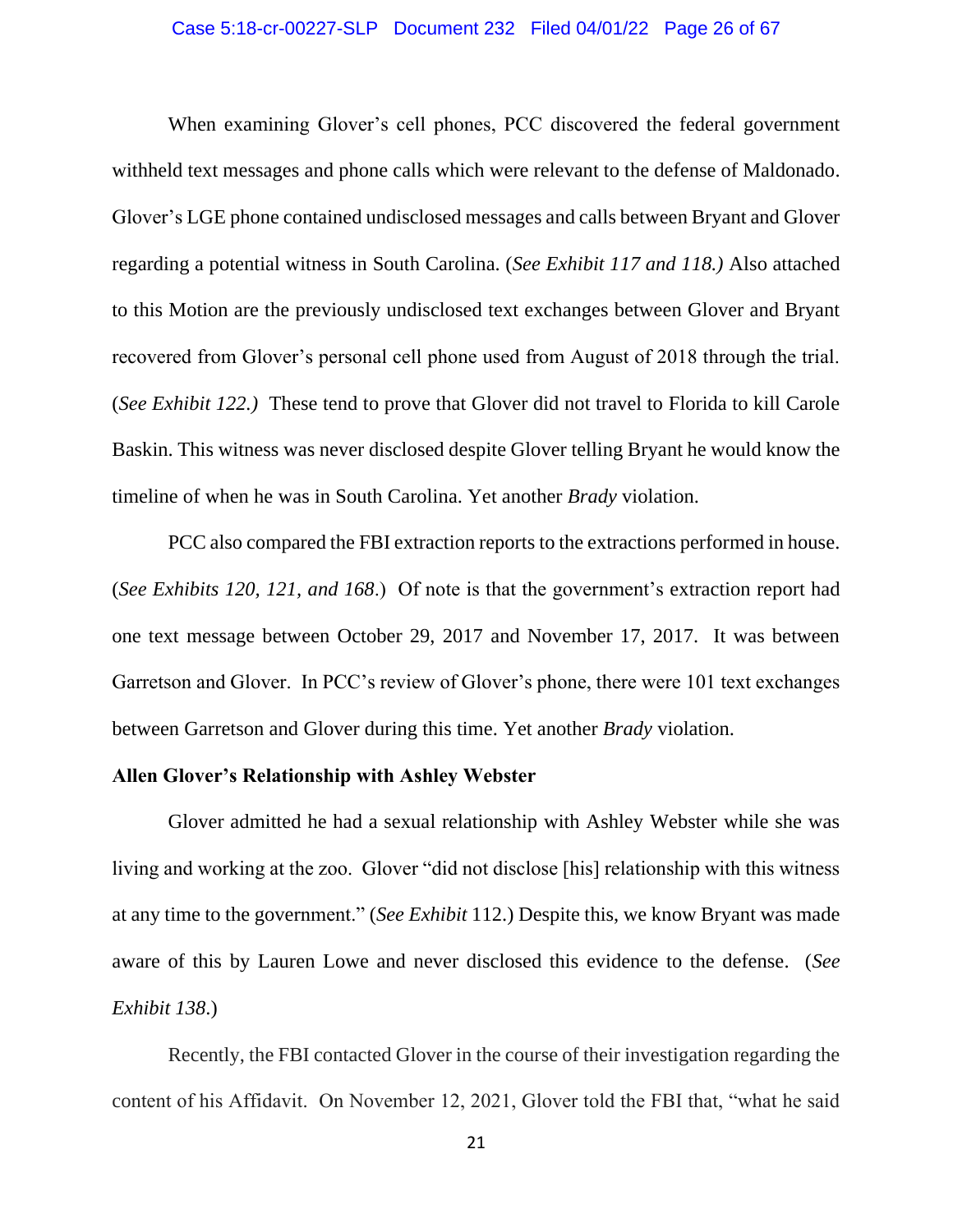#### Case 5:18-cr-00227-SLP Document 232 Filed 04/01/22 Page 27 of 67

in court was not the truth and it is weighing on him." (*See Exhibit 123*.) The FBI spoke with Glover again on January 5, 2022. (*See Exhibit 124.)* In that interview, Glover stood, "by the comments in the affidavit regarding his perjury." Glover admitted, "he was screwed by Jeff Lowe and pushed into a corner by the government." Glover explained he felt, "pressure from the agents and attorneys he agreed to testify in the matter that he did but now he regrets it."

In further support of the pressure Glover was under, PCC offers a February 6, 2022 Instagram posting by Lowe which included direct threats to Glover including, "I have a couple of phone calls that you might want to listen to before you put your stupid head on the sacrificial alter for Joe." (*See Exhibit 154*.) As presented later in this Motion, when Lowe and Bryant could not get their way, they resorted to extortion.

#### <span id="page-26-0"></span>**Jeff Lowe Affidavit**

PCC interviewed Lowe in person on May 19, 2021, May 20, 2021, August 5, 2021 and August 6, 2021. At the conclusion of the August 6, 2021 interview, Lowe completed an Affidavit. (*See Exhibit 125*.) According to his Affidavit, Lowe knew Garretson was working as a confidential informant since the beginning, which was not disclosed to trial defense counsel. (*See Exhibit 170.)* Lowe also admitted to fabricating evidence and that his February of 2018 text messages with Glover were both "created" and "staged." Lowe admitted to pre-scripting and orchestrating calls between himself and Glover. These manipulated recordings and text message exchanges were introduced as evidence as trial and used in securing the indictment and verdict.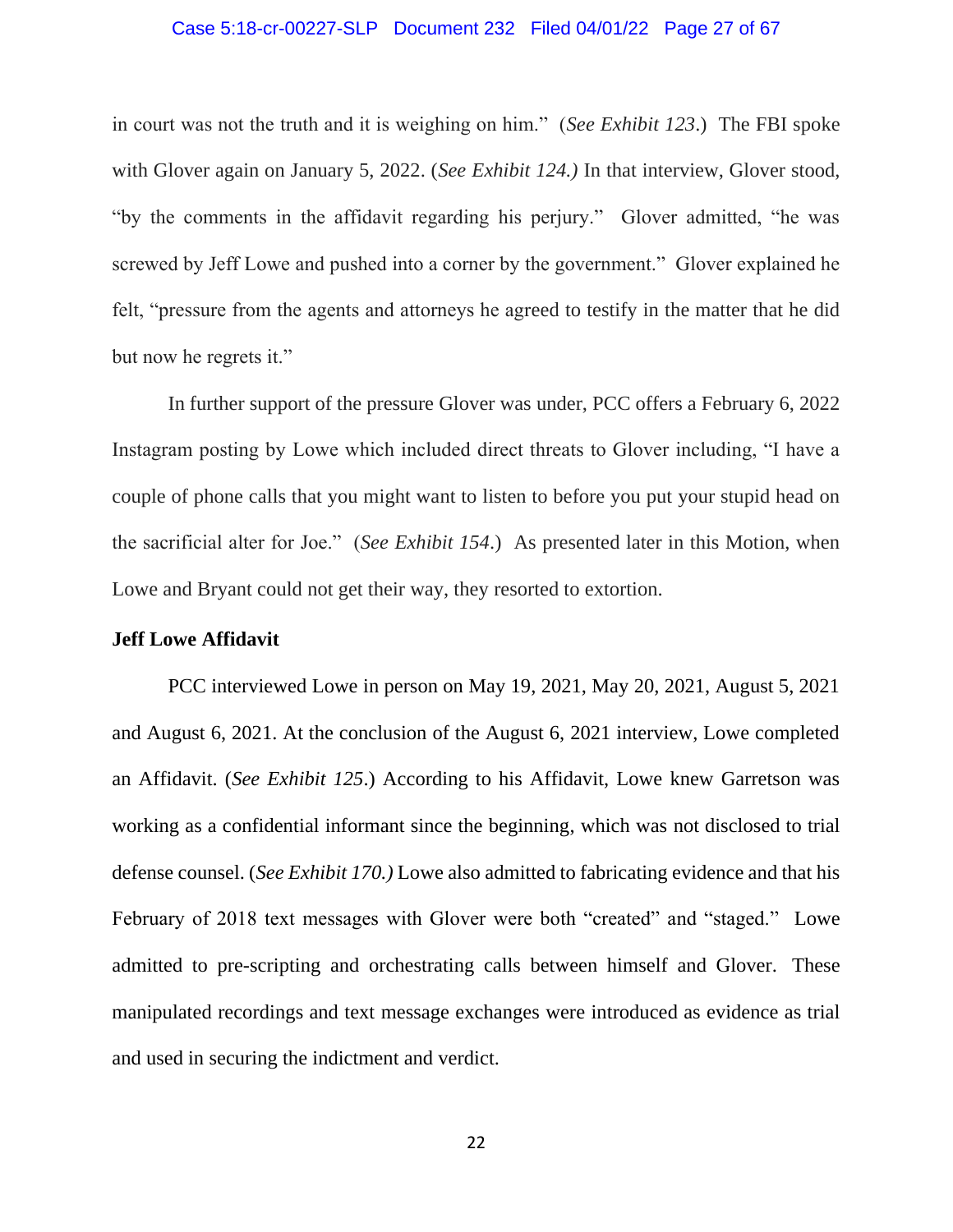## <span id="page-27-0"></span>**Jeff Lowe Recordings and Electronics**

In addition to providing verbal testimony and perfecting an affidavit, Lowe turned over hard drives and cell phones with photographs, videos, text message exchanges and recordings of phone calls between himself and Agent Bryant. (*See Exhibits 119, 126 – 130, 155, 156, 158 and 159.)* The recordings demonstrate Lowe and Lauren Lowe were heavily involved with witnesses and evidence associated with the criminal investigation and trial. At times, Lowe served as a go between for Bryant. (*See Exhibit 126 and 127*.) This is further corroborated by a phone call between Lowe and a *Netflix* producer wherein Lowe admits to the manipulation and fabrication of evidence to secure the conviction. Specifically, "that it was coached and this thing was set up and the murder for hire shouldn't stick." (*See Exhibit 159*.)

In a February 13, 2019 call (*See Exhibit 128)* Bryant interfered and obstructed another federal agency's (USDA) investigation of Lowe and Bryant also asked a government witness to lie about aspects of the criminal investigation. In doing so, Bryant demonstrated an awareness that his actions were wrong. Bryant also admitted a part of the indictment was inaccurate – Robert Engesser did not buy a tiger cub from Maldonado on November 22, 2017. Therefore, given Bryant own words in this recording, Bryant presented misleading, if not outright false, testimony during the trial when he testified about Robert Engesser and the cub sale. (Trial Tr. 909: 1-14.) The government, **knowing**  the testimony regarding the cub transaction to be false, allowed the entire dialogue regarding this cub sale to continue to secure the indictment, the superseding indictment and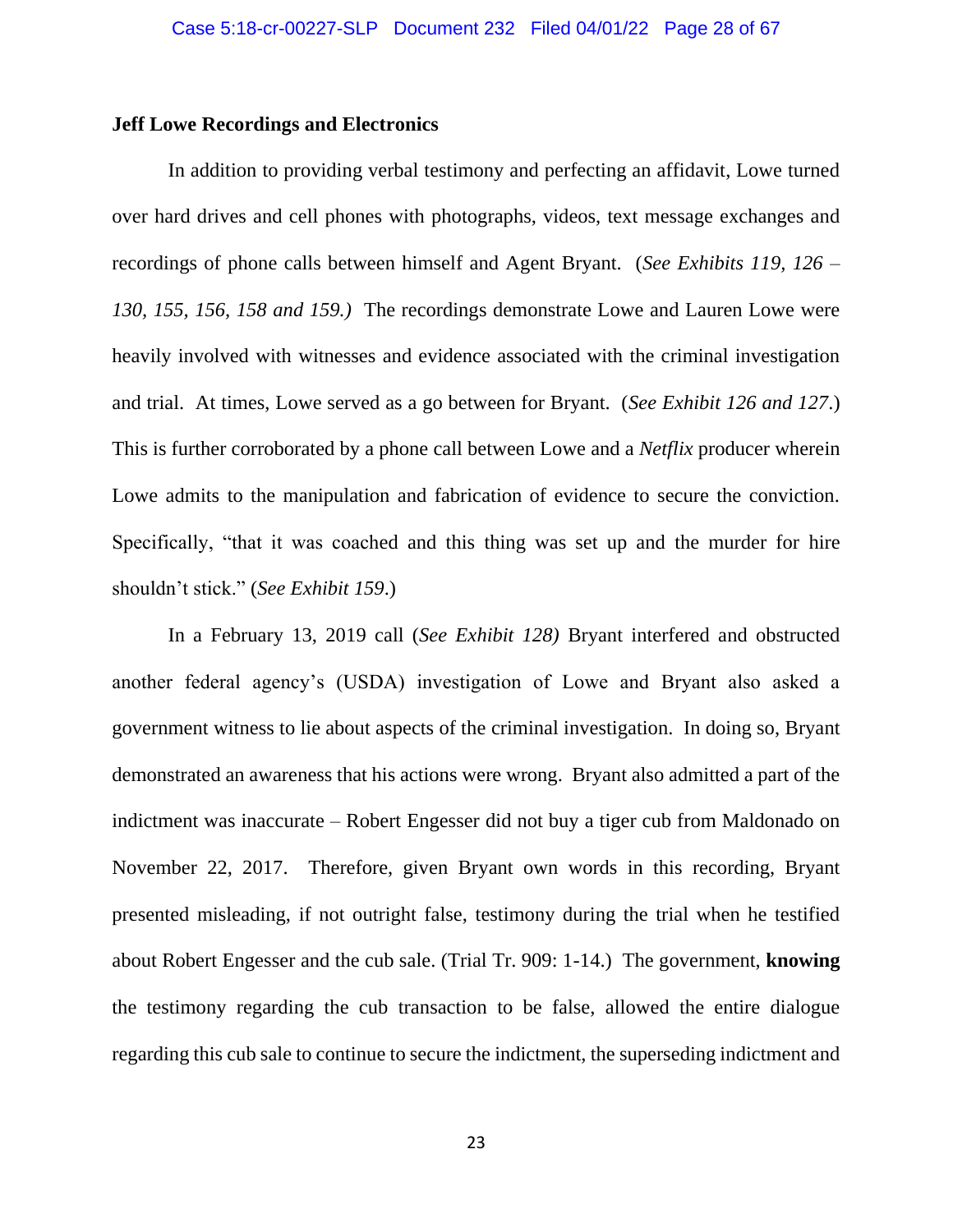throughout trial. The federal government let it stand uncorrected, not once, not twice, but three times.

# <span id="page-28-0"></span>**Extortion**

PCC has discovered extortion on behalf of the cooperating government witnesses throughout this case. (*See Exhibits 157, 161 and 162*.) Lowe used undisclosed evidence and his authority as employer and landlord to threaten and intimate witnesses into testifying on behalf of the prosecution. Lowe's intentions in withholding evidence are best outlined in a single text message sent to Bryant on March 28, 2021. (*See Exhibit 150*.) It is both an apology and a confession by Lowe, "I never wanted this information to come out because I know that Joe deserves to be in prison." Here, Lowe planned to use the evidence against Bryant and the government.

On June 19, 2018, Lowe recorded Lauren Lowe and Amber Eastep, Finlay's former girlfriend and then employee of Lowe, talking about a compromising video depicting Finlay in a compromising way. (Not attached because of content but located in pretrial Discovery Disc 2 and is titled MP\_1122 20180619 WS310138.) This video was then used as a means to threaten Finlay into testifying against Maldonado by Bryant, Lowe, and Johnson. Bryant admitted to using this recording / video over Finlay's head in text exchanges and recordings with Garretson (*See Exhibits 19 and 163*.) and Johnson (*See Exhibit 163*.)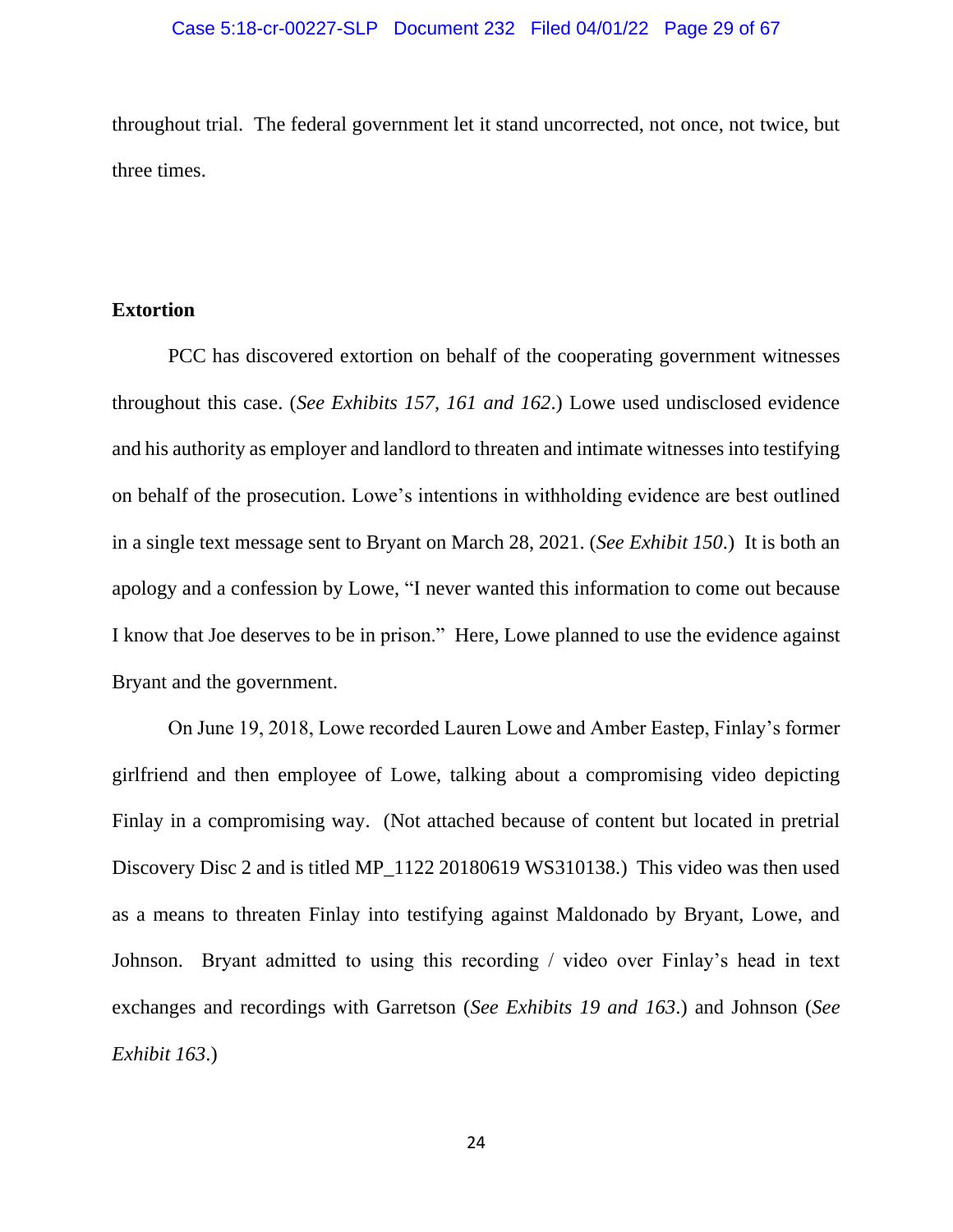Bryant was clearly afraid Johnson had a compromising recording of him including this alleged video. (*See Exhibit 21.*) This was one of the reasons he suppressed Garretson's recordings and also one of the reasons he fabricated evidence. Bryant would eventually use that evidence to exclude Johnson from testifying or even attending the trial in person. (*See Exhibits 14-19*.) Furthermore, Agents further ignored clear evidence Lowe was actively trying to obtain "in person" infiltration of Baskin's movements while calling her, threatening her and publicly discussing killing her without ramification. He even offers a reward for someone to infiltrate her park in August of 2017, "I will give a \$5,000 cash bonus to anyone that is accepted into Big Cat Rescue's volunteer program. Just deny knowing me or anything about **my** park when you are interviewed. This is my way of helping Carole Baskin get the best people she could possibly find to work there. Send in those volunteer applications and when you are accepted, send me the details of your duties. Once I verify and confirm that you have supported me and/or Joe, I will pay your sign on bonus. Keep your friends close and your enemies closer, right Carole?" (*See Exhibit 162.)*

# <span id="page-29-0"></span>**Lauren Lowe Affidavit**

PCC interviewed Lauren Lowe in person on May 19, 2021, May 20, 2021, August 5, 2021 and August 6, 2021. At the conclusion of the August 6, 2021 interview, Lauren Lowe completed an Affidavit. (*See Exhibit 133.)* The content of Lauren Lowe's affidavit consists of statements regarding the fabrication of evidence in an effort to falsely implicate Maldonado in the crimes charged and statements regarding Bryant illegally breaking into Maldonado's personal residence and removing evidence. Evidence that to this day has not been disclosed.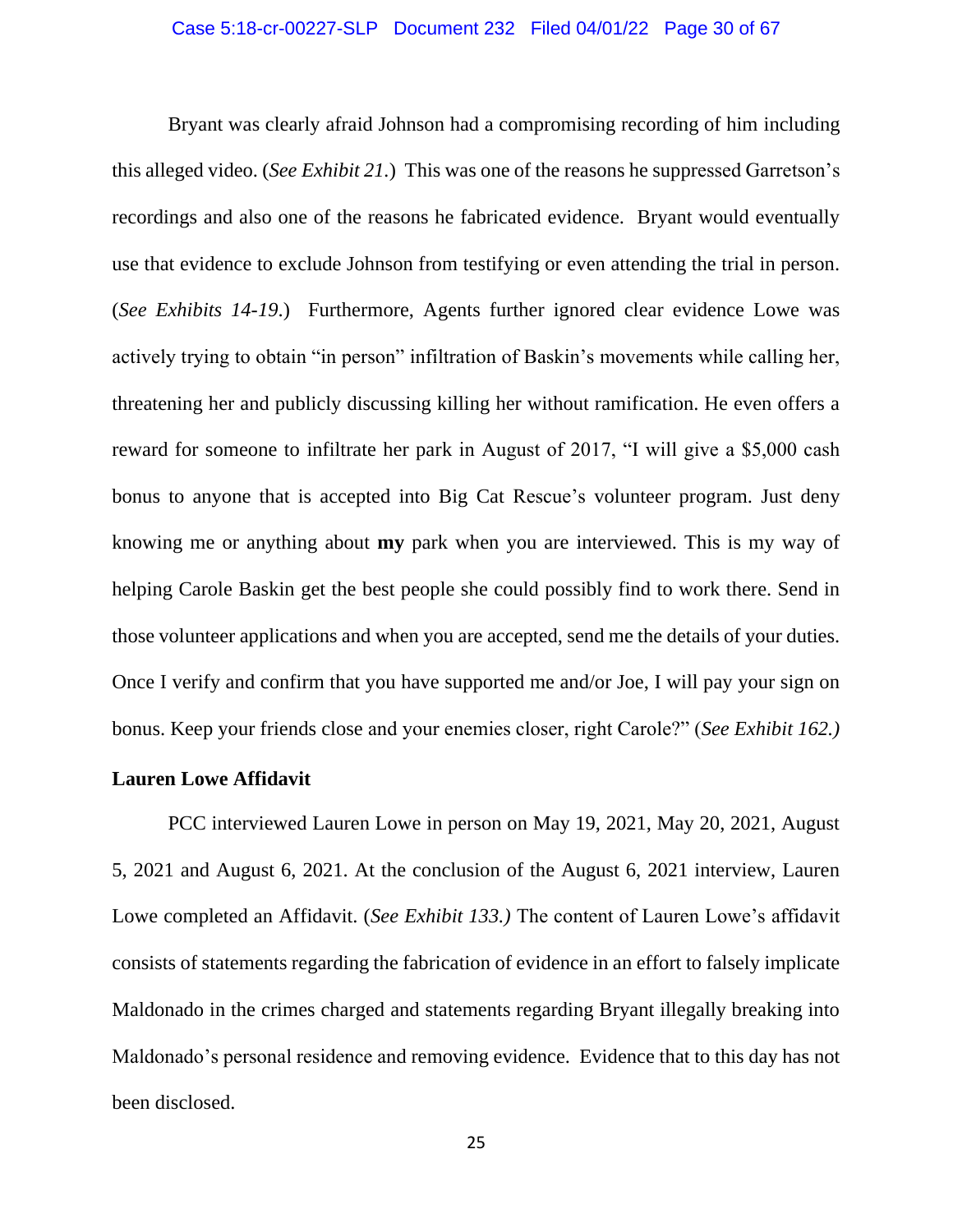## Case 5:18-cr-00227-SLP Document 232 Filed 04/01/22 Page 31 of 67

Lauren Lowe's Affidavit is significant for two reasons. The first is that Lauren Lowe recants a portion of the testimony she offered at trial on November of 2017, she received a package from the zoo at her then current residence: 6645 Natalia Court, Las Vegas, Nevada. Inside the envelope was a cell phone. (Trial Tr.713: 1-14). Her testimony was significant in that what happened to Glover's phone after November 25, 2017 was a principal issue in this case.

In her Affidavit, Lauren Lowe admitted that what she received on the November 27, 2018 was actually "a summons from PETA regarding Tim Stark." Lauren Lowe's recantation is corroborated by a November 28, 2017 text message exchange between Lowe and Maldonado that said, "Hey, that package arrived today. It had a Peta summons." (*See Exhibit 136.*) Here, the recantation is significant. Testimony that a phone was mailed to an address fraudulently leased by the Lowe's with the help of Garretson goes to the heart of the indictment and verdict.

#### <span id="page-30-0"></span>**Lauren Lowe Text Messages**

Lauren Lowe also provided PCC with her cell phones used during the criminal investigation and trial. When examining the content, PCC discovered previously undisclosed messages between Bryant and Lauren Lowe wherein Lauren Lowe provides Bryant with materially relevant information concerning Ashley Webster that was never provided to trial defense counsel. (*See Exhibits 133 and 138*.)

Evidence of text messages between Chealsi Putnam reveal that Chealsi Putnam was trying for "years and years" to get Maldonado in trouble is new evidence. (*See Exhibit 134.)* Additionally, Lauren Lowe stated, "Chealsi Putman told me that she was in regular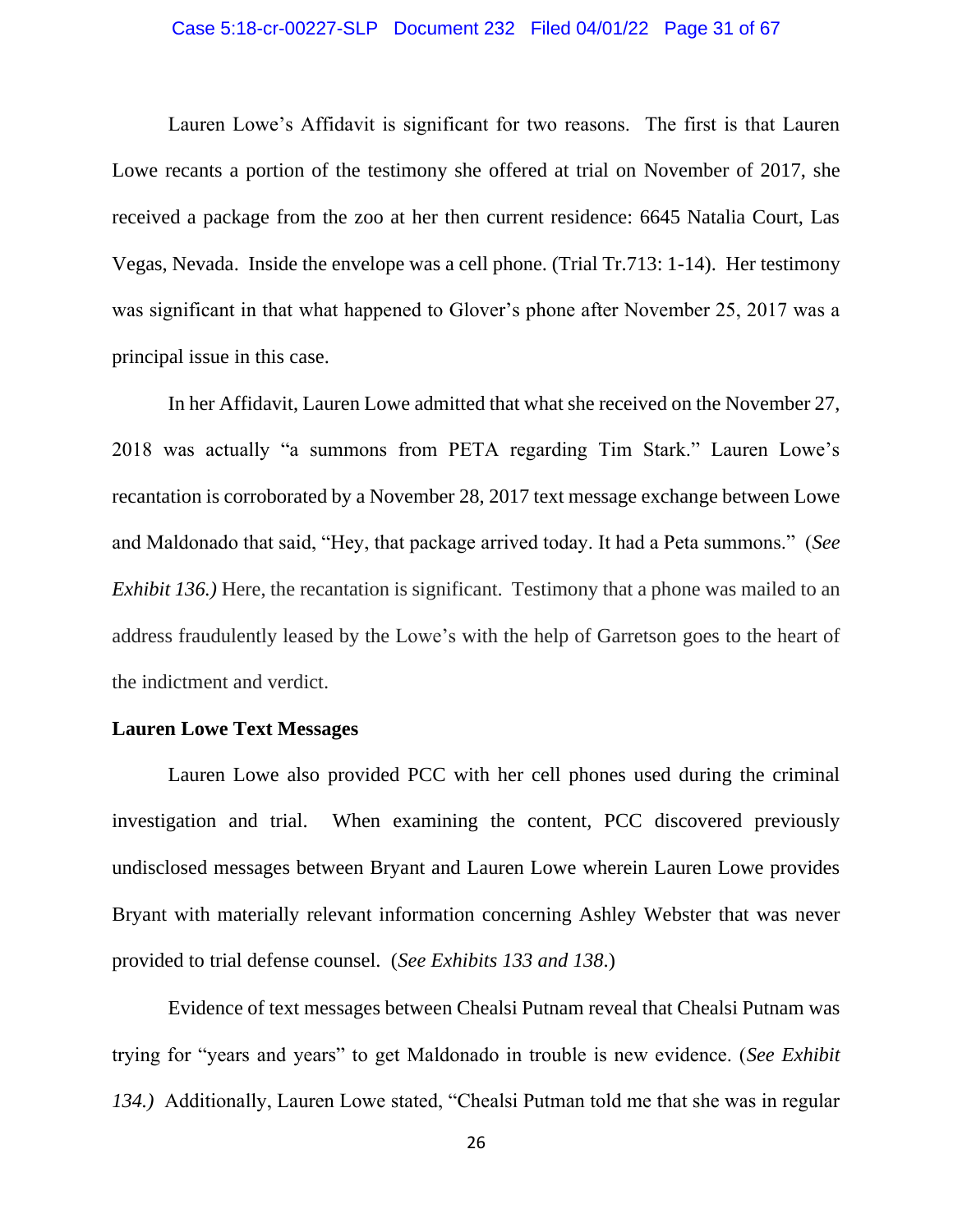## Case 5:18-cr-00227-SLP Document 232 Filed 04/01/22 Page 32 of 67

communication with Agent Bryant" and that she "would disclose the information she learned about the case "from Agent Bryant "to the attorney for Carole Baskin." (*See Exhibit 133.*) In another message, Putnam asked, "[w]ho pissed off Jeff Johnson? Matt [Bryant] just told me yesterday that he has to keep him from telling all he might just mess this entire thing up for us all." This is more corroboration of the federal government seeking to exclude an exculpatory witness, witness collusion and *Brady* violations.

## <span id="page-31-0"></span>**Lauren Lowe Perjury**

In addition to her perjury regarding the contents of the envelope, Lauren Lowe lied about her relationship with a park employee. In a February 4, 2019 call, (*See Exhibit 126)*  Lauren Lowe told Bryant, "I actually gave Beth Corely her (USDA Folder)…Well, I gave it to one of her staff members to give to her, as to what her inventory was, and she's like, 'Holy Shit.' She's like, 'I had no idea this was all my inventory.'" However, Lauren Lowe testified at trial, "I'd never met her" when asked about Beth Corley during the trial. Given the February 4, 2019 recording, Lauren Lowe's testimony is false. Additionally, the Lowe's have both admitted to fabricating evidence and according to this recording, the Lowe's were in possession of the USDA folder before it was given to Beth Corley and produced to trial defense counsel. Given the recording, Bryant knew Lauren Lowe's testimony regarding Beth Corley was false, yet he let it stand uncorrected. This also establishes a *Naupe* violation.

# <span id="page-31-1"></span>**Yurri Schreibvogel Interview**

PCC interviewed Yurri Schreibvogel who provided new evidence related to Bryant, Howard and Carole Baskin and their involvement in the series of events prior to the factual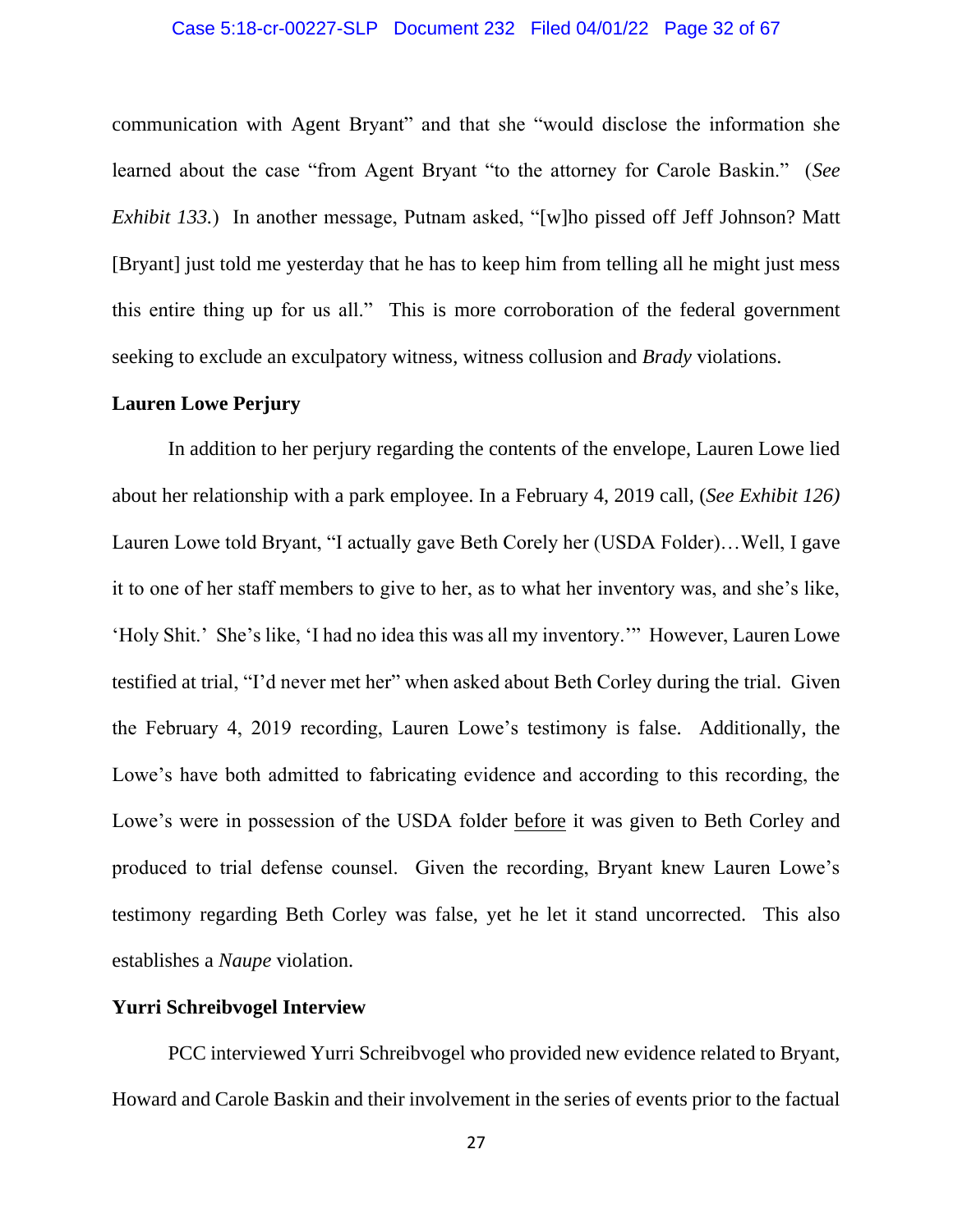#### Case 5:18-cr-00227-SLP Document 232 Filed 04/01/22 Page 33 of 67

development of any alleged murder for hire. Specifically, "[t]his shit with Joe, all of it was a bullshit setup. Howard (Baskin) was behind it from day one." (*See Exhibit 135.*) Mr. Schreibvogel claimed he knew it was going to happen before Joe did it because "Chealsi set his ass up" and Howard Baskin would boast, "I have someone on the inside." And, "I've been in it with Howard since day one." Mr. Schreibvogel claimed there was impropriety between Chealsi Putnam and Bryant. Mr. Schreibvogel claims he had a multiple hour meeting with the U.S. Attorneys and Bryant, which was never made available to trial defense counsel. This is yet another *Brady* violation that requires an evidentiary hearing.

# <span id="page-32-0"></span>**John Reinke**

PCC interviewed John Reinke on September 14, 2021 and September 15, 2021. At the conclusion of the September 15, 2021 interview, Reinke completed an Affidavit. (*See Exhibit 113.)* Reinke's statements regarding the age and health of the five tigers euthanized by Maldonado contradict testimony by Eric Cowie and Dylan West. Further, according to Reinke's affidavit, "all of the cats but Cuddles were breeders." He also stated, "The five tigers were NOT shot to make room for the animals from Trey Keys and the Culpepper Merryweather Circus." Reinke explained, "All five tigers that were euthanized were authorized by the USDA." Reinke, "tried to tell this to Agent Bryant, Agent Farabow and AUSA Amanda Green, however, they didn't want to know it." Reinke also stated, "the bodies would have revealed evidence that proved euthanization of these tigers was proper as authorized by the USDA."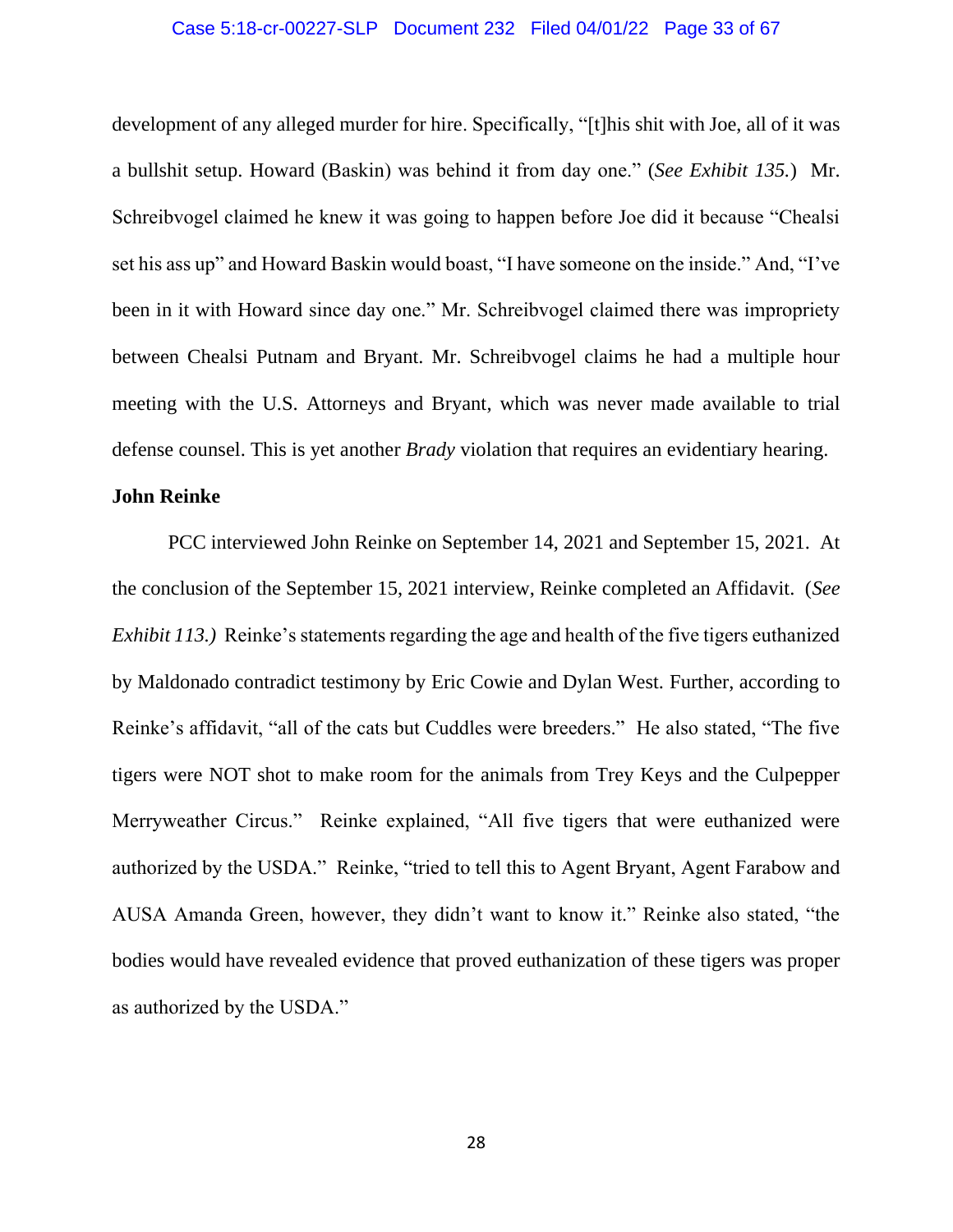Additionally, PCC provided Reinke with a copy of a USFWS Report prepared by Special Agent Bryant after Reinke's interview on February 6, 2019. Reinke stated, "Report #59 does not accurately reflect what I said." Reinke stated federal agents "changed my testimony in this report to favor the State's case." This would be another example of Bryant preparing official government reports with misleading and false information.

# <span id="page-33-0"></span>**The Tigers**

During the trial, the government presented the testimony of Eric Cowie who testified the tigers subject to Counts 3-7 were euthanized because they "were looking for cats who weren't producing any cubs." (Trial Tr. 45: 5-6.) Cowie specifically identified tigers known as "Samson and Delilah." (Trial Tr. 46: 2-8). At no point did the government introduce any evidence other than Cowie's specific identification of the animals. PCC has discovered this testimony was false.

New evidence from Jeff and Lauren Lowe as well as record from a tiger sanctuary called, "Tiger Haven," reveals two of the tigers allegedly shot and killed by Maldonado survived his conviction. In fact, the public could donate and sponsor "Samson" until December of 2021.<sup>2</sup> Concurrently, Lauren Lowe and her veterinarian have evidence showing the tiger Delilah died after Joe was convicted and that Delilah died with evidence of being able to breed in her body. Thus 2 of the 5 euthanized tigers who were the subject of the indictment are still alive.

#### <span id="page-33-1"></span>**National Geographic**

<sup>2</sup> [http://www.tigerhaven.org/pic.asp?p=Samson%202#](http://www.tigerhaven.org/pic.asp?p=Samson%202)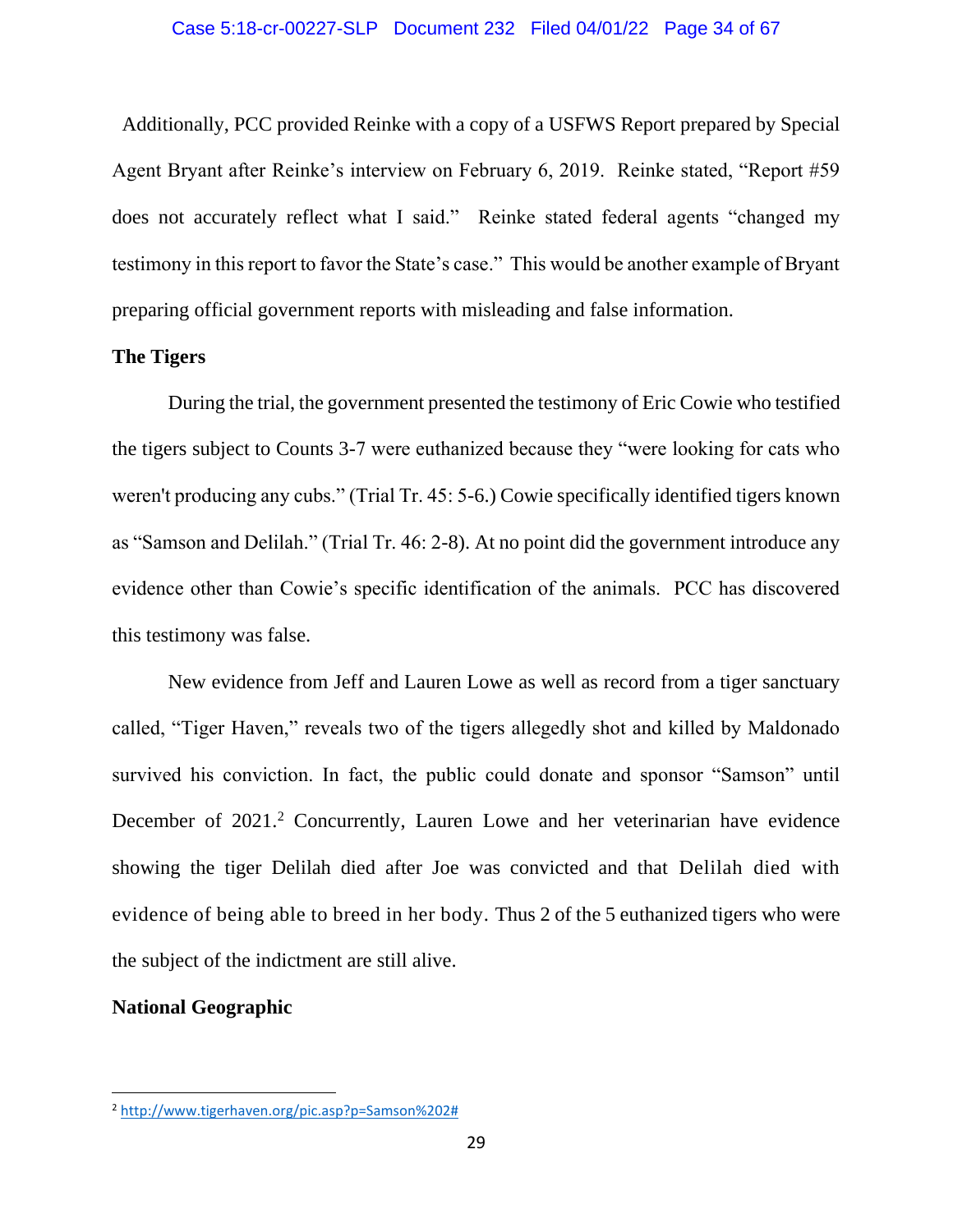#### Case 5:18-cr-00227-SLP Document 232 Filed 04/01/22 Page 35 of 67

In the course of re-investigating this case, PCC discovered an article published in the December of 2019 in National Geographic titled *The Tigers Next Door*. (*See Exhibit 110.)* The article spotlighted Garretson and Ringling Animal Care's cub petting business from August of 2018 through March of 2019, which is during both the criminal investigation and the criminal trial. Noteworthy, is that the author, Sharon Guynup, was in communication with Bryant and was specifically aware of the investigation of Maldonado prior to the indictment. However, the extent of their relationship was never disclosed to trial defense counsel, but it significant. A photo shoot was published in March of 2020 by Steve Winter, the photographer from *The Tigers Next Door*, who is also Sharon Guynup's husband. (*See Exhibit 132*.) The photographs featured agents Bryant and Markley posing with tiger skulls. The skulls had been removed from evidence bags and appear chemically treated. The photos were posted in March of 2020, but the caption indicates they were taken in connection with the article published in December of 2019, which was before Maldonado was sentenced.

In an accompanying article entitled, "The Truth about "Tiger King" and Cats in Captivity," Sharon Guynup and Steve Winter were interviewed by PBS.<sup>3</sup> Winter notes, "The U.S. Fish and Wildlife agent called the day they exhumed the tiger carcasses the worst day of his career." This is undisputedly false. Winter has not responded to our inquiries. The Department of Justice will not either. Due to the intentional spoilation of evidence, Maldonado is not able to conduct his own independent examination of the tigers. The

<sup>&</sup>lt;sup>3</sup> https://www.pbs.org/wnet/nature/blog/the-truth-about-tiger-king-and-cats-in-captivity/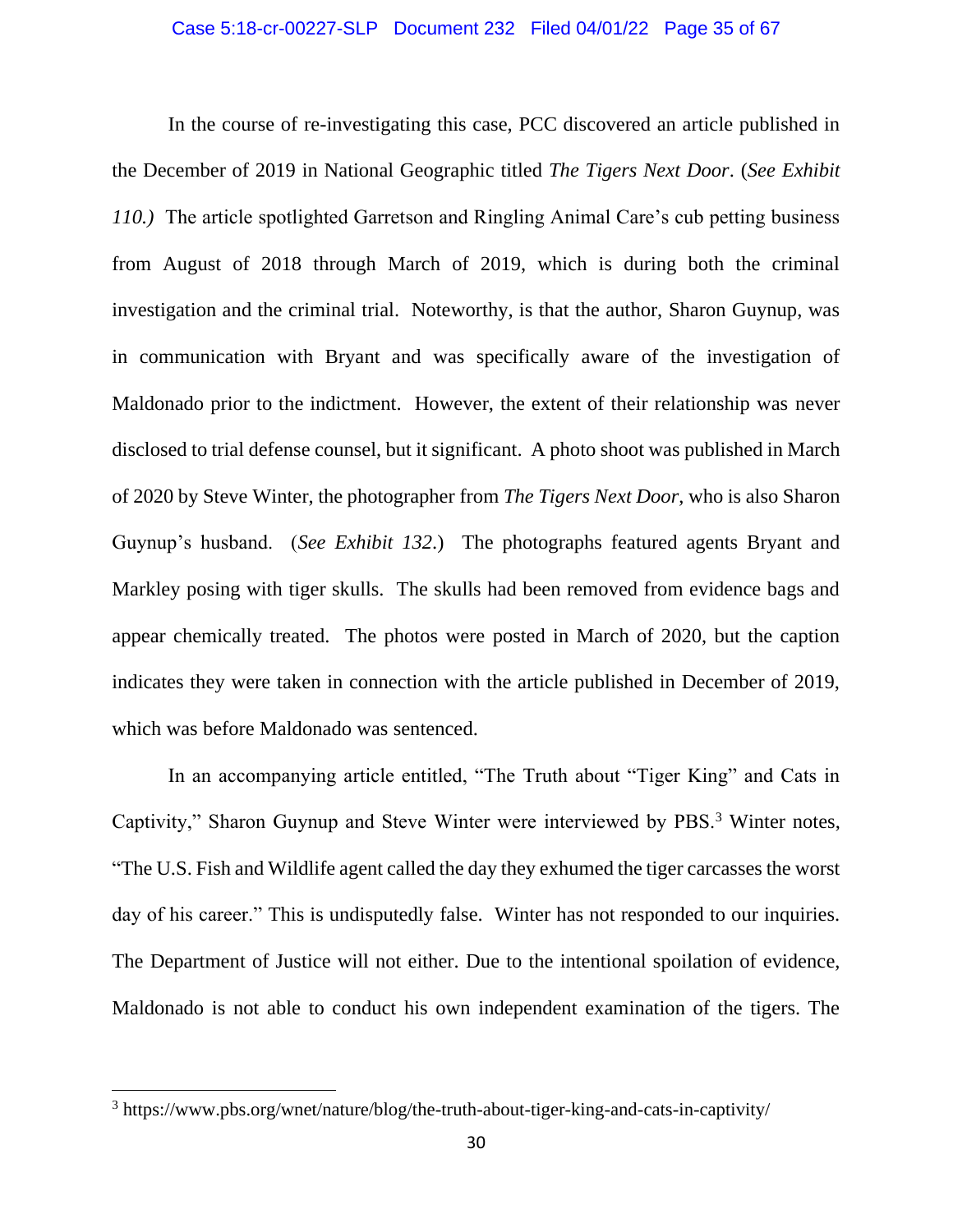#### Case 5:18-cr-00227-SLP Document 232 Filed 04/01/22 Page 36 of 67

access to federal agents and the Department of Justice may have been rewarded with media coverage and glamorous photos, but they also show evidence of an egregious misrepresentation of the truth, malicious prosecution and false arrest.

#### <span id="page-35-0"></span>**Tiger King**

In the initial written contract between Maldonado and Royal Goodes, LLC (hereinafter, "the Producer"), the Producer bought "all rights herein set forth in and to the life story of" the Mr. Maldonado-Passage. (*See Exhibit 1*.) This included all of the "plots, themes, characters, characterizations, events and incidents thereof." It also included a waiver of "any so-called "droit moral" or moral rights of authorship which Maldonado had with respect to the Story, the Picture, and any element thereof." By waiving Moral Rights, Maldonado unknowingly allowed filmmakers to script reality in ways which were unknown to American jurisprudence before *Tiger King*. (*See Exhibits 1 and 149).* 

The contract allowed the Producers to gag Maldonado's friends, family and himself, as well as the witnesses to his case. Further, it allowed the Producers to keep proprietary interests in witness statements and interviews captured during the criminal investigation which included now known to be relevant evidence/information they are still holding inviolate to this day. The Producers threatened perceived violators of this agreement with the, "possibly millions of dollars in punitive damages." In other words, the Producers of *Tiger King* valued their movie rights over and above Maldonado's constitutionally protected rights to not be convicted. Unbeknownst to Maldonado, the contract prevented his agents from investigating and denied Maldonado's lawyers access to relevant evidence,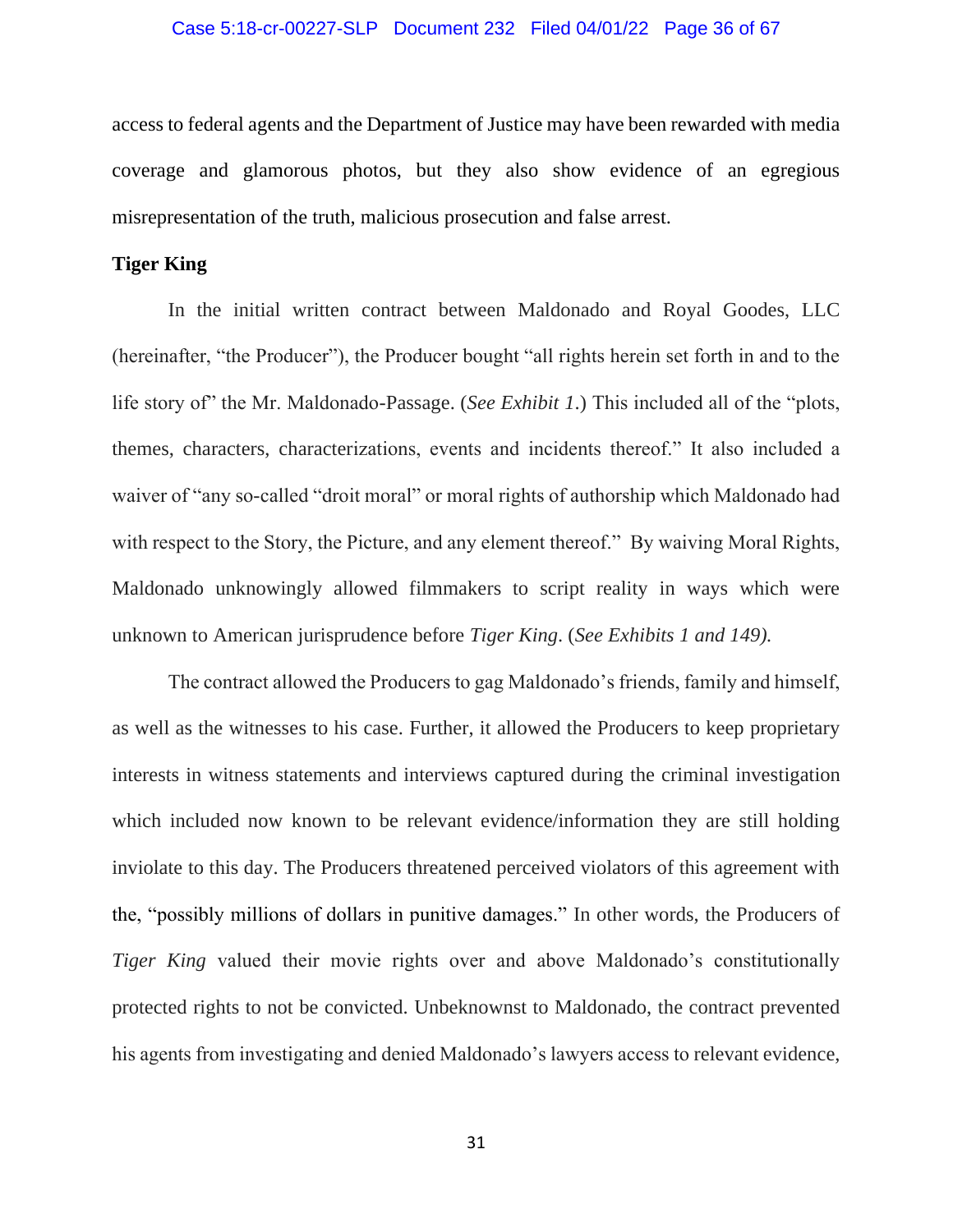## Case 5:18-cr-00227-SLP Document 232 Filed 04/01/22 Page 37 of 67

including witness statements. None of this occurred or was known until after this jury trial concluded.

Although they refuse to cooperate with this investigation, Robert Moor of the Wondery podcast interviewed Mr. Lowe.<sup>4</sup> Before permanently moving to Oklahoma, Mr. Lowe told Mr. Maldonado and the reporter, that he planned to buy neighboring land for a breeding facility. He said, "I can buy it Friday for a hundred thousand bucks, 10 acres. We put a whole big breeding facility, beautiful place over there." Mr. Lowe admitted Carole Baskin started a petition to stop his "sanctuary" at Beaufort Liquidation and called her, "the devil incarnate." Mr. Lowe bragged he called Carole Baskin before moving and said, "Listen, you bitch, I'm not Joe Schreibvogel. I don't go from paycheck to paycheck. Then I said, will sue your ass." He said, "If I lose, I'll do to you what you did to your husband." Mrs. Baskin's husband was likely murdered. The full context of this recording is needed by all of us.

## **BRADY VIOLATIONS**

<span id="page-36-0"></span>In pretrial proceedings, two joint Statements of Discovery were submitted on October 12, 2018 [DE 20] and November 29, 2018 [DE 35]. During those discovery conferences, trial defense counsel requested, "all notices and discovery to which he is entitled under the Federal Rules of Criminal Procedure, the Local Rules, or any other federal law or rule." The government noted that it had provided investigative materials to counsel for the defendant and expressly acknowledged a **continuing** responsibility to,

<sup>4</sup> https://wondery.com/shows/over-my-dead-body/episode/5718-joe-vs-carole-the-tigerking/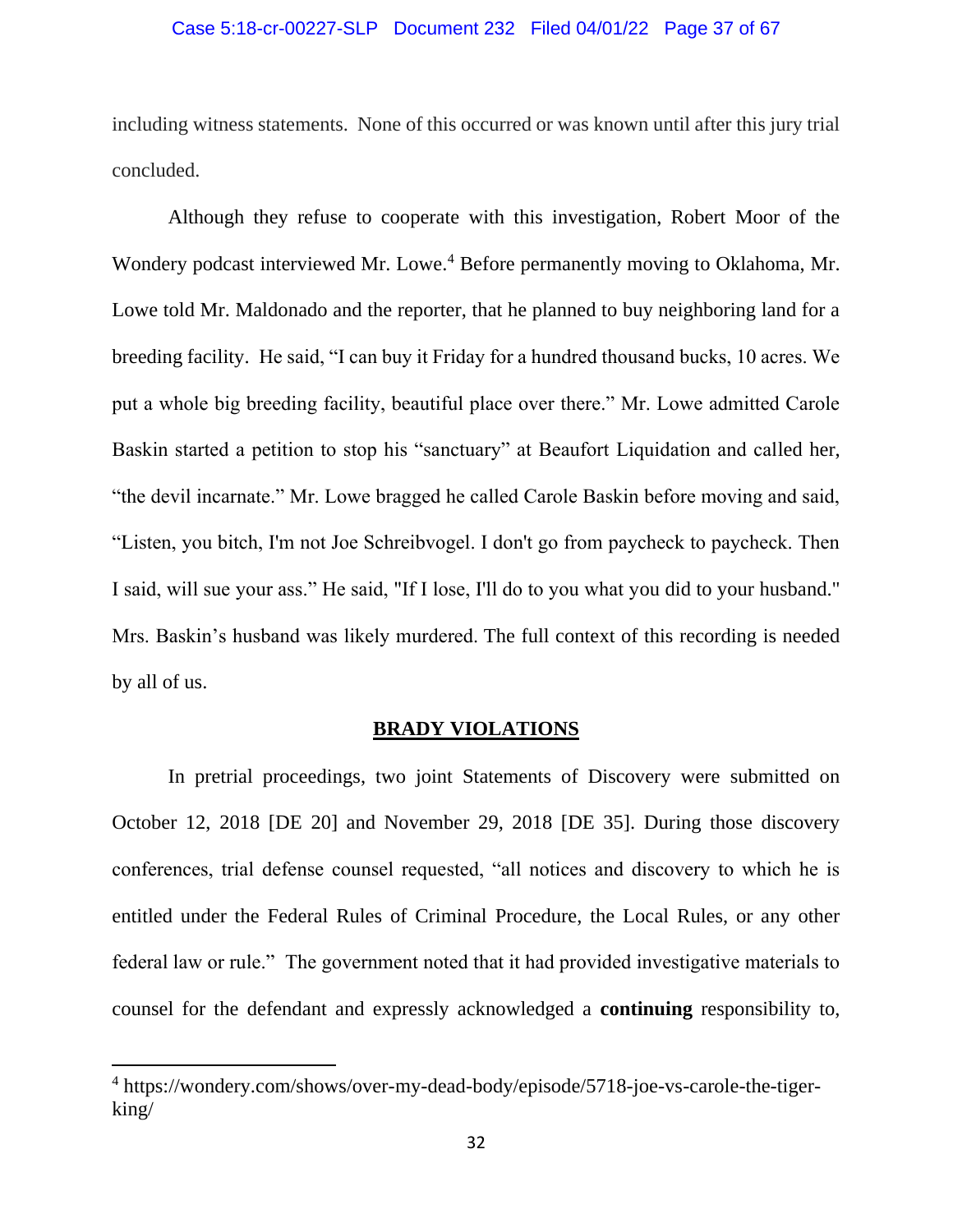## Case 5:18-cr-00227-SLP Document 232 Filed 04/01/22 Page 38 of 67

"disclose any material favorable to the defendant within the meaning of *Brady* that becomes known to the government during the course of these proceedings." (Emphasis added.)

*Brady* safeguards defendants from prosecutorial foul play with respect to favorable evidence. *Brady v. Maryland*, 373 U.S. 83, 87 (1963). To establish a *Brady* violation, a defendant must demonstrate that (1) the prosecution suppressed evidence; (2) the evidence was favorable to the defense; and (3) the evidence was material to an issue at trial. *Giglio v. United States*, 405 U.S. 150, 154 (1972); *Trammell v. McKune*, 485 F.3d 546, 551 (10th Cir. 2007).

The *Brady* inquiry considers evidence cumulatively, and importantly, imposes on the prosecution a "duty to learn any of the favorable evidence known to others acting on the government's behalf in the case." *Id.* Prosecutors play a special role in the search for truth in criminal trials. *Stickler v. Greene*, 527 U.S. 263, 281 (1991). The prosecutor's interest in a criminal prosecution "is not that it shall win a case, but that justice shall be done." *Strickler,* 527 U.S. at 281, quoting *Berger v. United* States, 295 U.S. 78, 88 (1935). A due process violation occurs when evidence suppressed is material to guilt or to punishment, irrespective of good faith or bad faith of prosecution. *Brady at* 87.

The rule is broad in the scope of evidence to which it applies. *Kyles v. Whitley*, 514 U.S. 419, 437 (1995). The prosecution's duty to disclose evidence favorable to the accused includes the duty to disclose impeachment evidence as well as exculpatory evidence. *Brady*  at 89. Exculpatory evidence need not be evidence that would have produced an acquittal. *Kyles* at 434. The evidence only needs to be "favorable to the accused," *Brady* at 87, and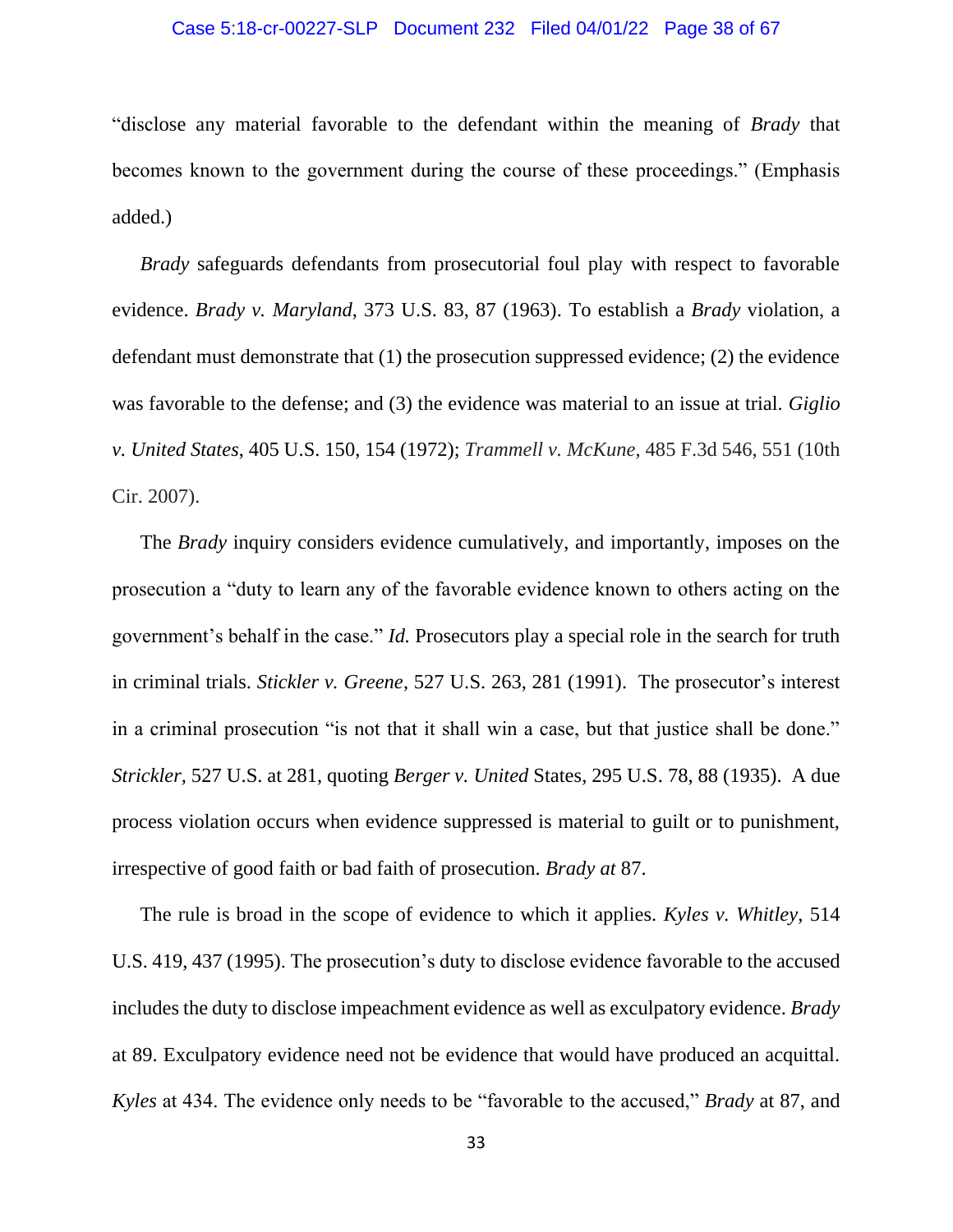#### Case 5:18-cr-00227-SLP Document 232 Filed 04/01/22 Page 39 of 67

create a "reasonable probability that had the evidence been disclosed to the defense, the result of the proceeding would have been different." *United States v. Bagley*, 473 U.S. 667, 681 (1985). "A "reasonable probability is a probability sufficient to undermine confidence in the outcome." *Id.* at 682. Such evidence is favorable to an accused . . . so that, if disclosed and used effectively, it may make the difference between conviction and acquittal." *Bagley* at 676.

#### <span id="page-38-0"></span>**Garretson Recorded Calls**

All recordings from Garretson and Lowe were intentionally withheld or destroyed, despite the government's knowledge of the existence of these recordings. Over 389 recordings were not disclosed. The evidence contained in these recordings demonstrates the perjury committed at trial, the witnesses' true motivation in cooperating with the government, the misconduct of the lead investigators and AUSAs, efforts to gain information on trial defense counsel's strategy, promises of immunity and more. If this evidence was properly turned over to trial defense counsel, there is a reasonable probability the outcome would have been different.

Furthermore, In the March 2019 recordings Bryant learned of the existence of undisclosed recordings (*See Exhibit 14-19.)* Rather than collecting the relevant evidence, which he was required to do, Bryant conspired with Garretson to materially alter part of the evidence so that it became favorable to the prosecution. Unaltered, the recording would have been favorable to Maldonado as a recording of two government witnesses conspiring to murder yet another government witness is relevant. Criminal activity that did not involve Maldonado would have been helpful in Maldonado's defense. This is also a *Naupe*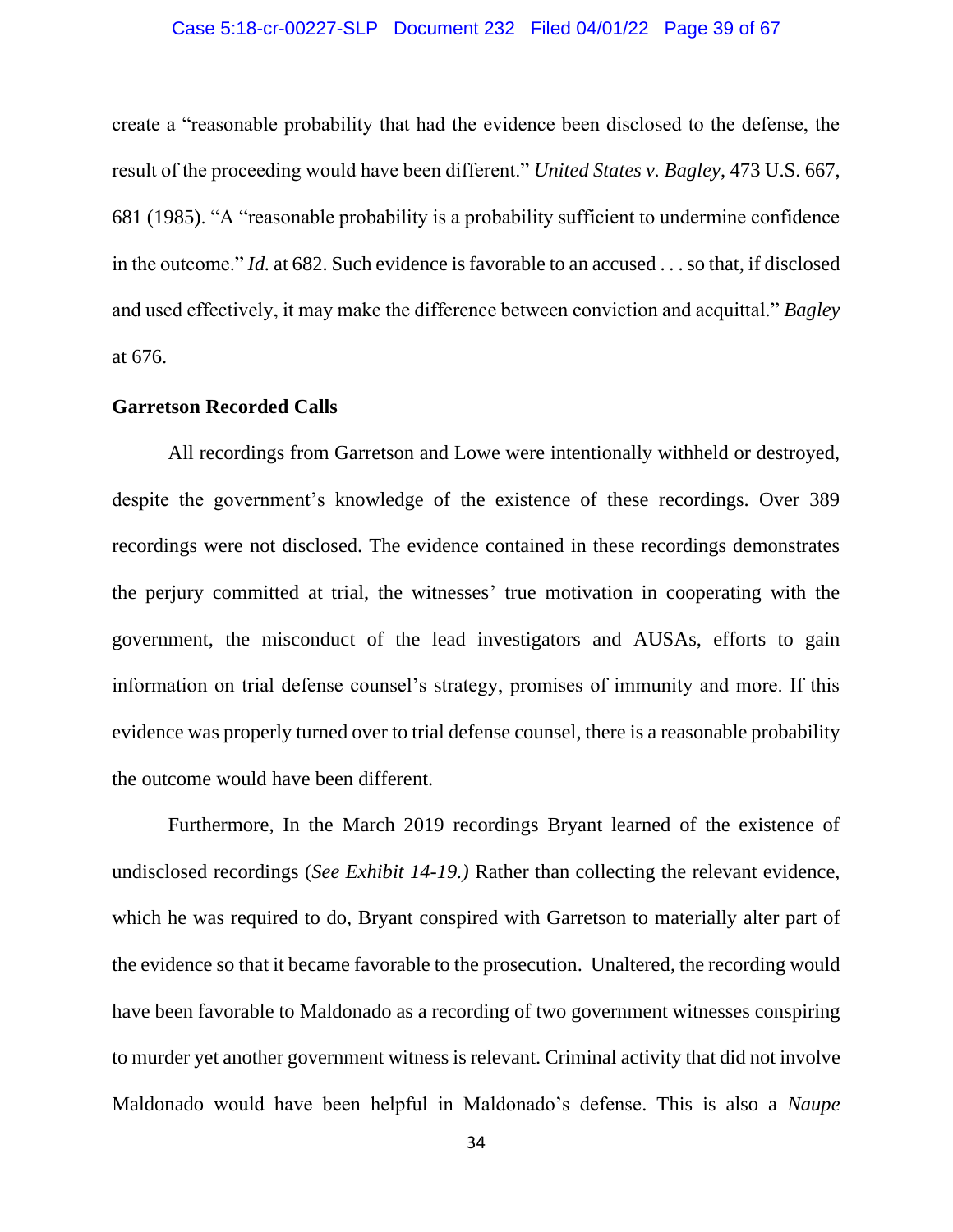#### Case 5:18-cr-00227-SLP Document 232 Filed 04/01/22 Page 40 of 67

violation as the testimony stood uncorrected at trial by the federal government who knew of its falsity.

# <span id="page-39-0"></span>**Government Issued Recorder**

On March 31, 2019, Garretson recorded a call with Johnson. (*See Exhibit 59*.) In this call, Garretson told Johnson he had his "government issued recorder still." Garretson did not return it to law enforcement and said, "I've been trying to pull that off, like, 'Oh, shit. I misplaced it when I moved,' trying to... I'd like to keep it for myself." The government was aware that Garretson had the government issued recorder in his possession up to and during the trial. The very recorder that stored videos and recordings obtained by Garretson during the investigation into Maldonado. The fact that Garretson remained in possession of this recorder was not disclosed to trial defense counsel.

The possibility of recordings on this device that would exonerate Maldonado or helped his defense would have affected the outcome of the trial. But we will never know due to Garretson intentional destruction of it. Furthermore, Garretson lied about having the recording device in his possession; bragged about having undisclosed recordings, actively planned how to inappropriately use recordings to discredit witnesses; and even deleted recordings at his discretion.

# <span id="page-39-1"></span>**Brittany Medina**

Brittany Medina was an undisclosed exculpatory witness for the defendant. PCC's re-investigation of this case found that Brittany Medina was involved with the federal investigation since Garretson's initial interview with law enforcement on September 14, 2017. Garretson admitted to such in a March 11, 2021 interview with Netflix producers.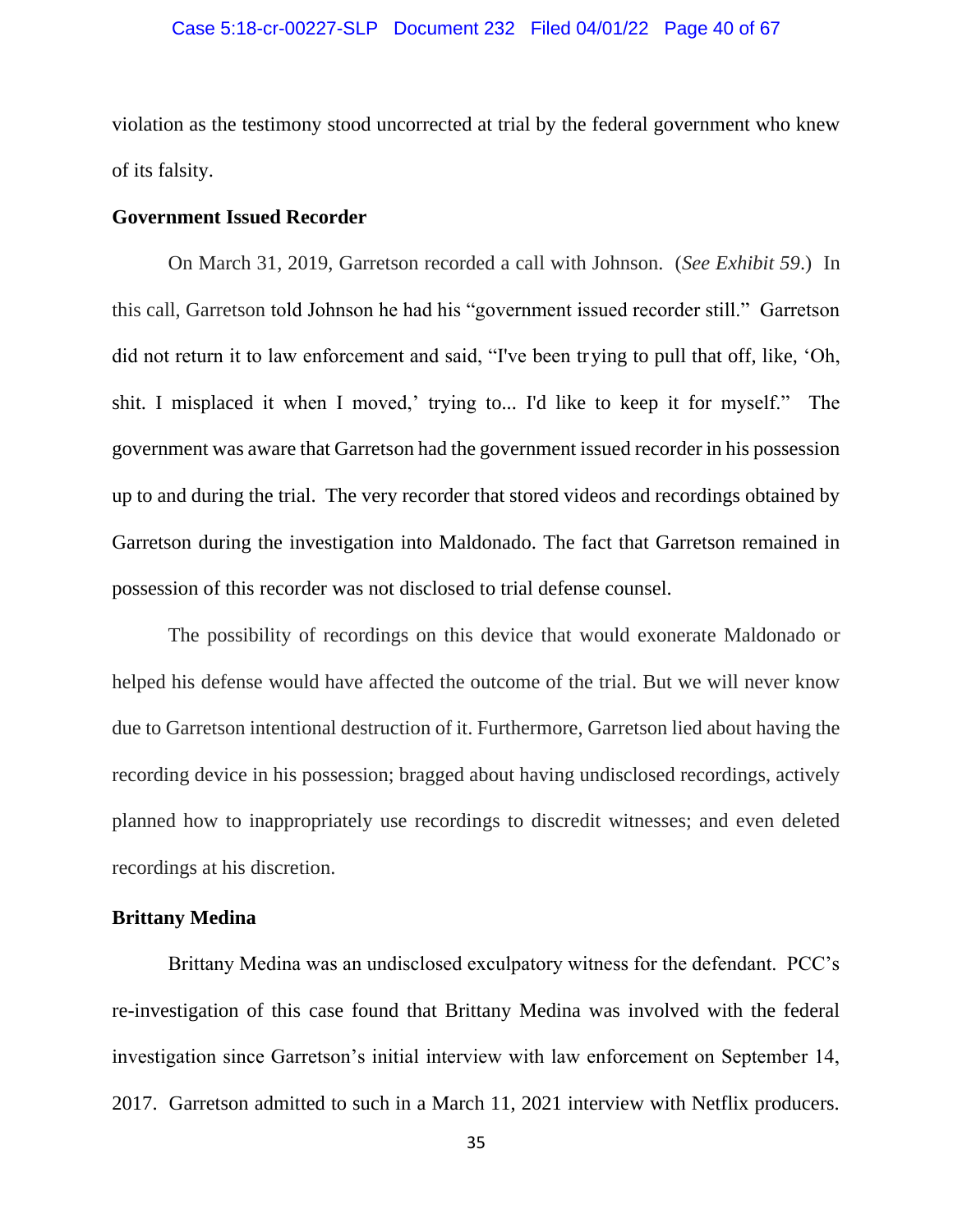## Case 5:18-cr-00227-SLP Document 232 Filed 04/01/22 Page 41 of 67

(*See Exhibit 105*.) Medina later stated in a Netflix interview that, "[t]he federal government never called me as a witness." Medina did not "know why." She explained that she "had spoken to them. I've met up when they had lunches with James." (*See Exhibit104.*) USFWS nor the FBI ever authored a report about the information Ms. Medina provided regarding their investigation into Mr. Maldonado nor her presence at these meetings. Yet, she was present for and participated in multiple meetings throughout the investigation. Because trial defense counsel did not have a report documenting her presence and involvement in this conversation, they could not call her as a witness to refute the AUSAs theory that Mr. Maldonado was involved in this first murder for hire plot.

#### <span id="page-40-0"></span>**Ashley Webster**

In February of 2017, the Lowes met Ashley Webster online and eventually invited her to work at the zoo. During her brief employment, Webster contacted the Baskins and reported alleged threats against Carole Baskin's life. The threats were turned over the authorities. Ashley Webster was interviewed by the FBI and would later sit for a deposition. At no point, was Ashley Webster identified as cooperating witness for the government.

The investigation by PCC exposed two things about Webster. The first is that Webster was actually working for the government and was not, as portrayed, an independent person working at the zoo. (*See Exhibit 141.)* Additionally, PCC discovered Webster was up until recently involved in a romantic relationship with Glover. This information, along with Webster's personnel file, was provided to Bryant by the Lowe's in a text message of March 25, 2019. (*See Exhibit 139.)* Neither the text message or personnel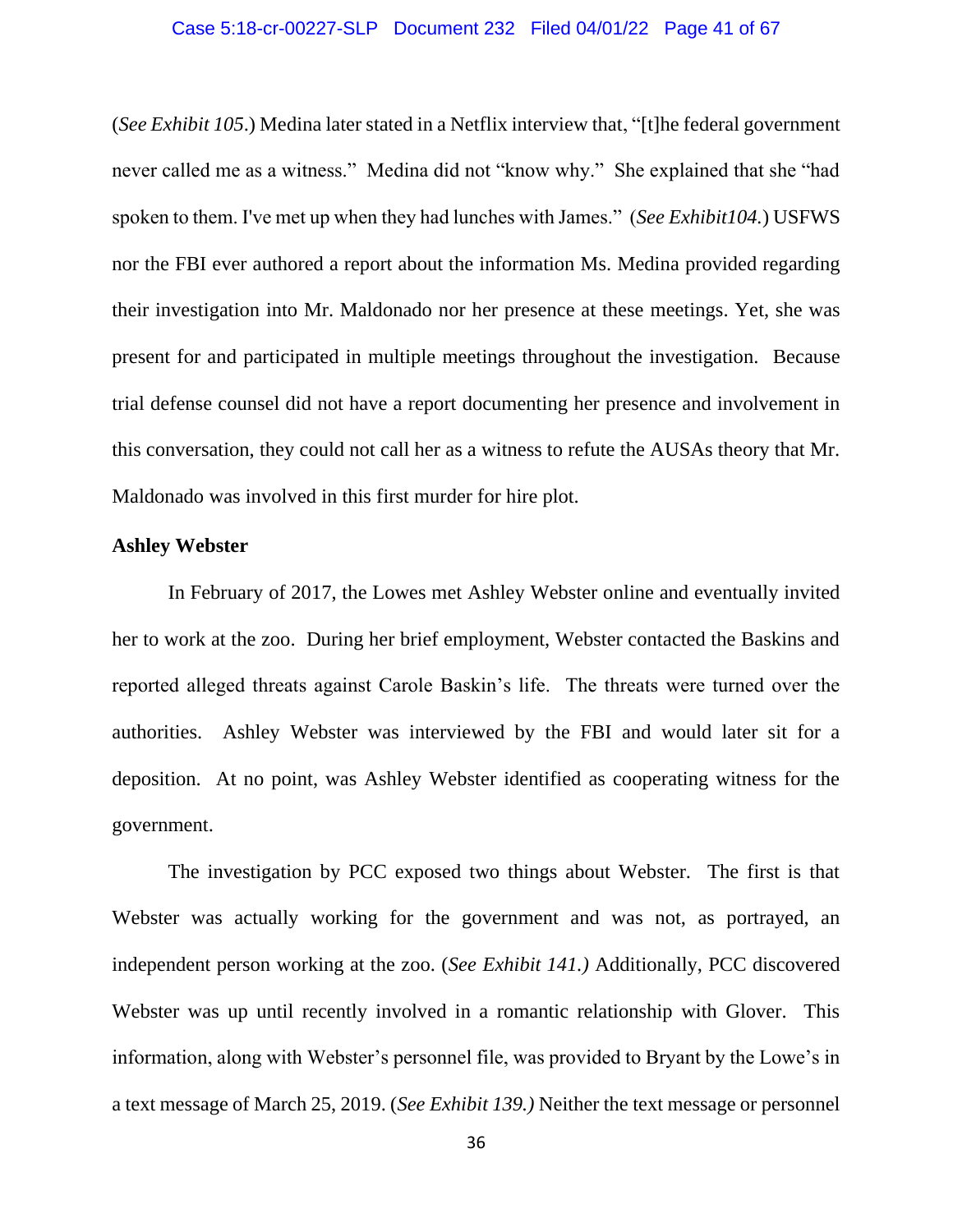#### Case 5:18-cr-00227-SLP Document 232 Filed 04/01/22 Page 42 of 67

file were turned over to trial defense counsel. Bryant certainly knew of Glover's relationship with Webster as evidenced by the text exchange with Lauren Lowe. Accordingly, under *Brady*, his knowledge is imputed to the government, regardless of the AUSAs apparent lack of knowledge.

#### <span id="page-41-0"></span>**Chealsi Putman**

Ms. Putman is Mr. Maldonado's niece and a personal friend of the Baskins. PCC's investigation revealed that she was working closely with Bryant during the entirely of Mr. Maldonado's criminal investigation and relayed any information she learned directly to the Baskins. In a text exchange with Lauren Lowe, Putman references her cooperation with the federal agent throughout the investigation. Her cooperation is further evidenced by an email exchange between Lowe and Putman wherein they discuss Johnson's jealousy regarding who was more important to Bryant. (*See Exhibit 134 and 142.*) Putnam's involvement is further evidenced by Lauren's Lowe's affidavit. No evidence of Putman's involvement was turned over to trial defense counsel.

# <span id="page-41-1"></span>**Agent Bryant Communications**

PCC has discovered Bryant failed to produce relevant text message exchanges with cooperating witnesses during pretrial proceedings. In a series of calls regarding Johnson wanting to murder Lowe, Bryant read Garretson messages he received from Johnson. Those messages were not disclosed. (*See Exhibits 14-19*.) Bryant failed to produce text messages from the Lowe's regarding Ashley Webster. He also failed to report on calls and produce messages exchanged with Glover regarding potential witnesses and Glover's pending court cases. (*See Exhibits 62, 133, 138, and 139*.) Lastly, he failed to produce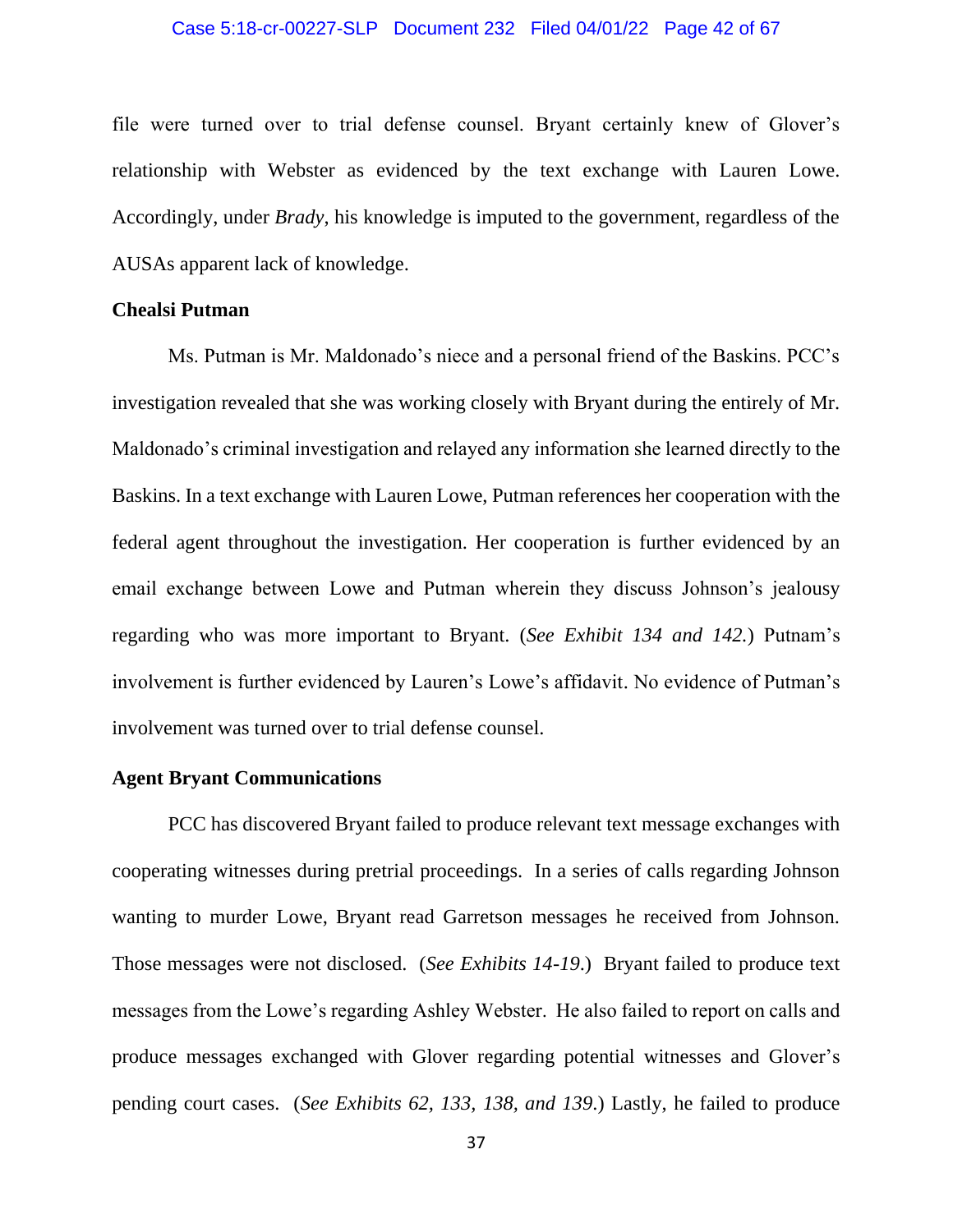#### Case 5:18-cr-00227-SLP Document 232 Filed 04/01/22 Page 43 of 67

recordings that showed Maldonado had no interest in committing crimes, which Bryant specifically request Lowe to try and obtain. (*See Exhibit 156.)*

During the investigation Bryant offered cooperating individuals, specifically, Garretson, the opportunity to contact him on his personal cell phone. (*See Exhibit 143*.) None of these communications were turned over to trial defense counsel, whether it be text message or phone calls. Trial defense counsel's discovery request encompassed all communications with USFWS agents, yet nothing from Bryant's personal phone was ever turned over by the AUSAs in discovery.

Similarly, text message correspondence involving Bryant appears to be edited or altered in some way. The altered versions do not account for the entirely of the conversations held between Bryant and those he engaged to cooperate with the investigation. PCC retained an expert, Doug Kouns who reviewed the text history between Garretson and Bryant produced in discovery. Kouns noted the texts were provided as screenshots and that many appeared to be edited, altered, or unprofessionally redacted. Many of the text "balloons" were clearly misshapen possibly having been erased with a photo editing program. (*See Exhibit 144.)* The alteration of messages by Bryant was intentional and the substance of Bryant's text messages are material based on his unethical behavior throughout the entire investigation in concealing, manipulating and fabricating evidence in an effort to secure a conviction against Maldonado. This evidence of misconduct provides a different context to the altered text messages and is therefore newly discovered evidence that warrants a new trial.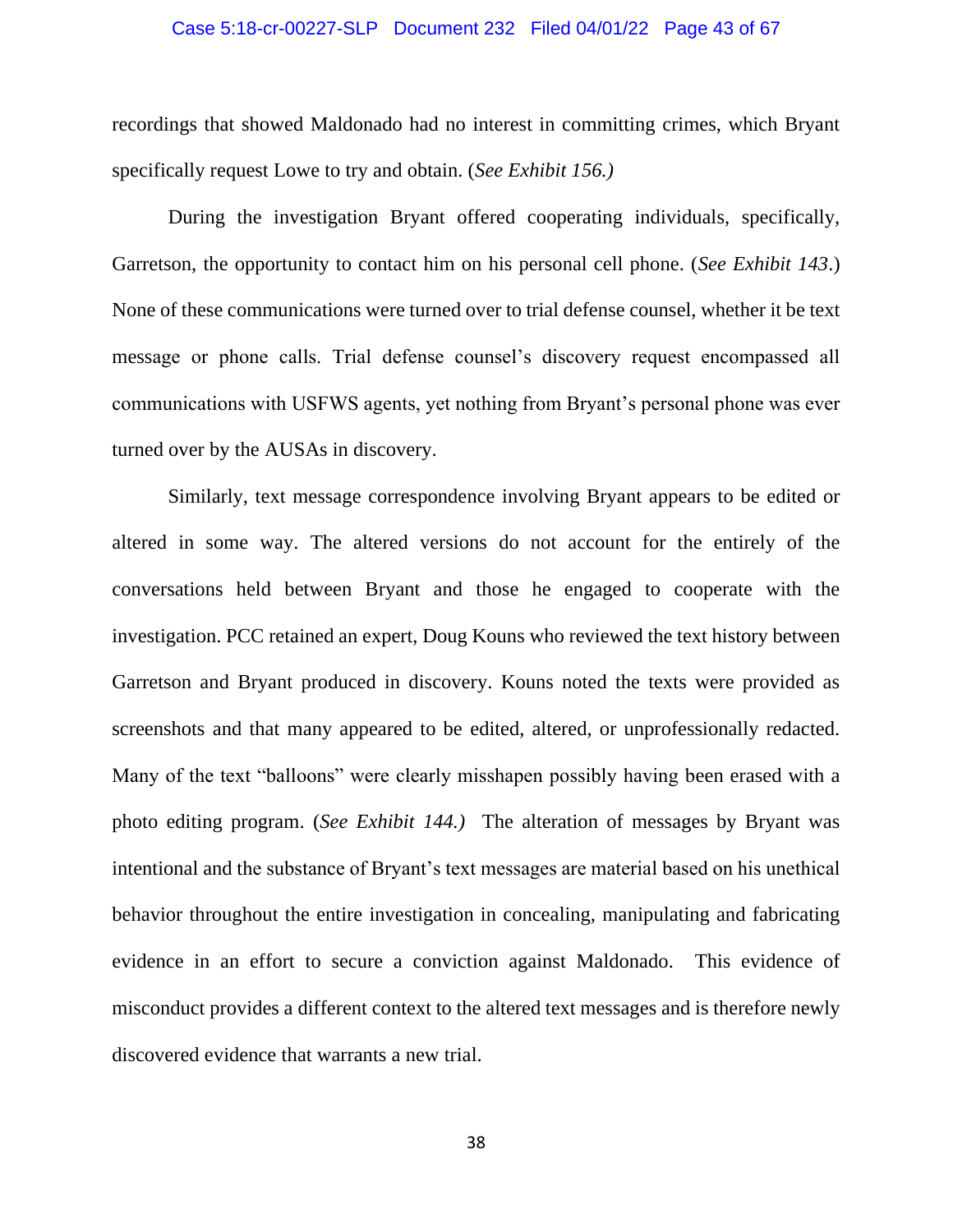# <span id="page-43-0"></span>**The Tiger Excavation**

On October 25, 2018, USFWS agents, at the direction of their superiors, excavated the burial site and recovered what was officially reported as five tiger skulls. (*See Exhibits 145 and 146*.) Not present for the excavation was trial defense counsel. (*See Exhibit 147.*) As such, they were forced to rely on the reporting of government officials. Bryant prepared a report entitled, "Details of Investigation." (*See Exhibit 145-146.*) Markley testified "they found **five** tigers lined up side by side" and "there was a "white tarp laid out with **five** individual black plastic bags with skulls." (Trial Tr. 106: 6-8.) (Emphasis added.) (*See Exhibit 166 and 167.)*

PCC's reinvestigation of this case found Bryant's reporting and Markley's testimony at trial regarding this matter to be categorically false as there were six skulls not five. In fact, newly discovered photographs prove **six** tiger skulls were excavated. *(See Exhibits 131, 132, 151, 166 and 167.)* This is further corroborated by a February 18, 2022, Instagram post, "there was a sixth skull on the tarp that Saff placed in a bucket of bleach to clean the meat from." Lowe also admitted Allen Glover, "asked us what was in the white bucket."

Unfortunately, the outrageous conduct does not end there. PCC's investigation found Markley's testimony that the government "didn't have a reason to remove the entire carcass from the ground" was also not accurate and that the government intentionally left the tiger bodies in the ground in an attempt to prevent Maldonado from having the ability to prove the animals were euthanized because of illness. (Trial Tr. 105: 3-4). In his Affidavit, Lowe explained that Bryant was purposeful in the decision to restrict the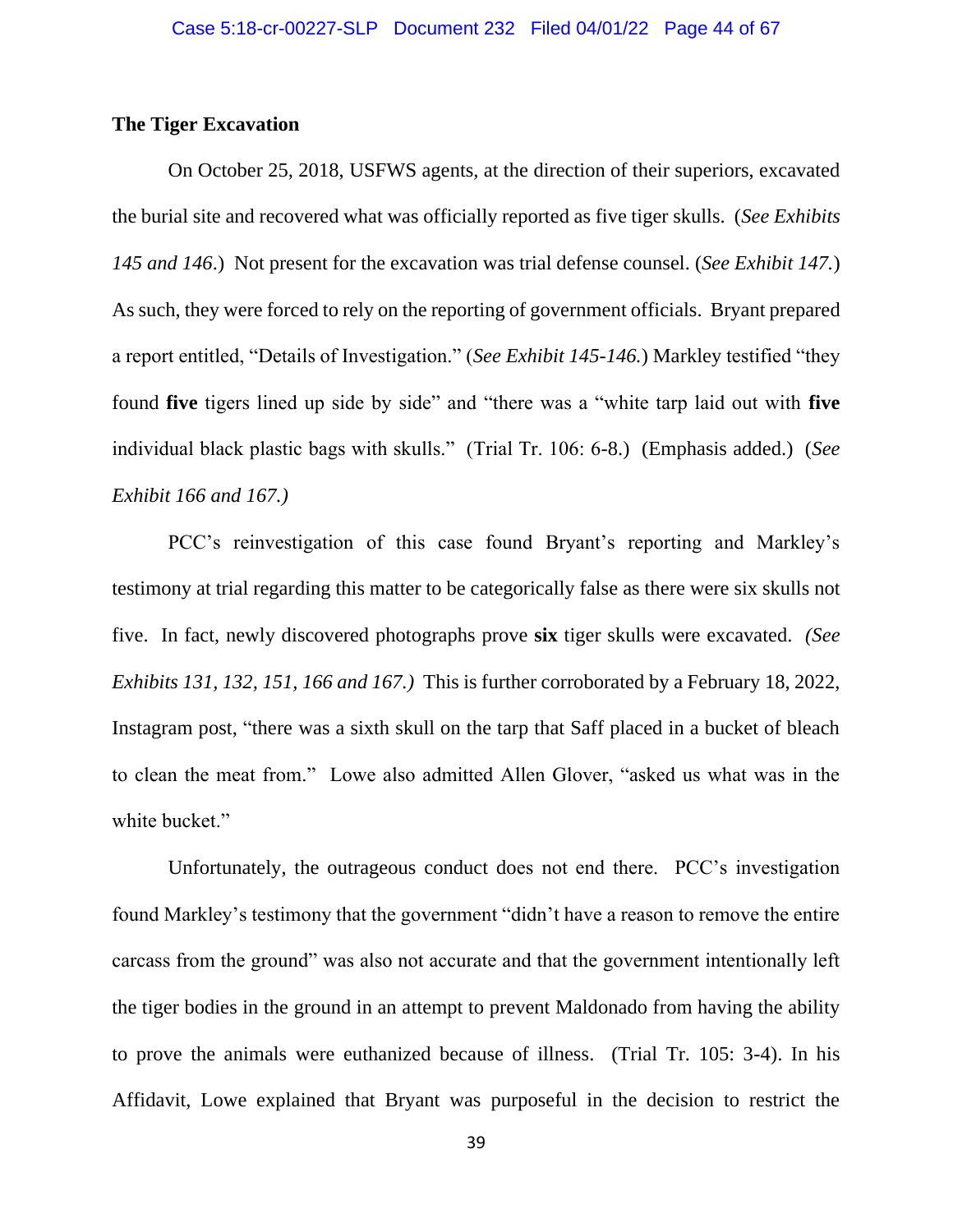#### Case 5:18-cr-00227-SLP Document 232 Filed 04/01/22 Page 45 of 67

exhumation to only the heads of the tigers. Bryant told Lowe autopsies would confuse the jury and he was worried Joe would argue the tigers had health issues. Bryant noted, "everyone knows what a shot gun to the head means." (*See Exhibit 125.)* 

On December 8, 2018, trial defense counsel submitted a Motion seeking to sever counts 1 and 2 and counts 3-21 of the superseding indictment as evidence of the killing five tigers would unfairly prejudice Maldonado with respect to the murder for hire counts. (Doc. 38) The Government responded on December 14, 2018 by stating the "joinder [would] not result in actual prejudice to [Maldonado] that outweighs the expense and inconvenience of separate trials." (Doc. 44) The Government also noted another reason for the joinder was that cash from the cub sale funded, "the hit on C.B."

On February 13, 2019, Lowe recorded a phone call with Bryant. (*See Exhibit 128.*) In this call, Bryant admitted the government joined Counts 1 and 2 with  $3 - 7$ , because they wanted to "get some jurors' heartstrings bleeding on shooting those cats and showing pictures of the tiger dig and all that. And they might be prejudicial where we're weak on the murder for hire." These statements are not conjecture. These are the exact words used by the federal government in the recording. The prejudice was not accidental. It was not the result of spillover. It was not for judicial economy. The intent was to inappropriately influence the outcome of the criminal trial. The duplicitous behavior of the government in this instance cannot go unchecked. Nor can Maldonado's right to a fair trial go unprotected. Here, the federal government had the ability to collect the tigers in their entirety during the excavation. Their failure to preserve the tigers and secure relevant evidence was detrimental to Maldonado's defense.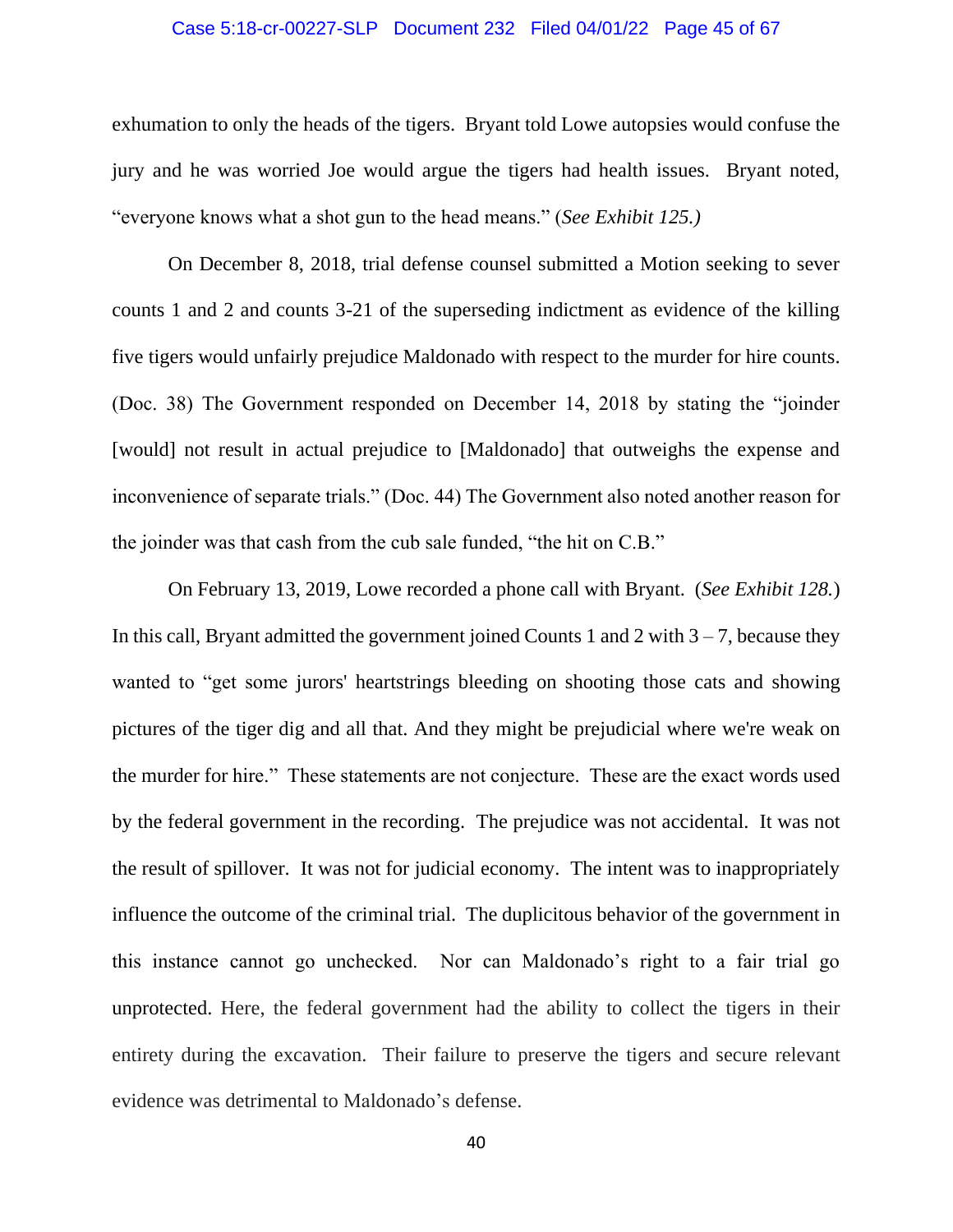#### Case 5:18-cr-00227-SLP Document 232 Filed 04/01/22 Page 46 of 67

In *United States v. Montgomery*, 676 F. Supp. 2d 1218 (D. Kan. 2009), the U.S. Court of Appeals for the Tenth Circuit identified five factors in establishing bad faith with regarding to the government's pretrial destruction of evidence. The facts herein demonstrate just that, bad faith. The violation was not harmless as the evidence is not recoverable and no comparable evidence exists. Considering Bryant's own statements, there can be no innocent explanation from the federal government as to why the entire bodies were not recovered. The government purposefully failed to recover and examine the bodies of the tigers, which had potentially exculpatory value in that their examination would have corroborated Maldonado and Reinke's claims the animals were of old age, arthritic and declawed. A proper excavation and forensic review of the entirety of the tigers would have shown the animals were not healthy and that the euthanization was humane. It would have refuted the governments theory that it was done to provide money for the zoo.

#### **OUTRAGEOUS GOVERNMENT CONDUCT**

<span id="page-45-0"></span>The Supreme Court of the United States has held the conduct of law enforcement agents can be "so outrageous that due process principles would absolutely bar the government from invoking judicial processed to obtain a conviction." *United States v. Russell*, 411 U.S. 423 (1973). In *Russell*, undercover agents supplied the defendant with an essential but difficult to obtain ingredient used in producing methamphetamine. Although the court ruled in the government's favor, Justice Rehnquist noted, "we may someday be presented with a situation in which the conduct of law enforcement agents is so outrageous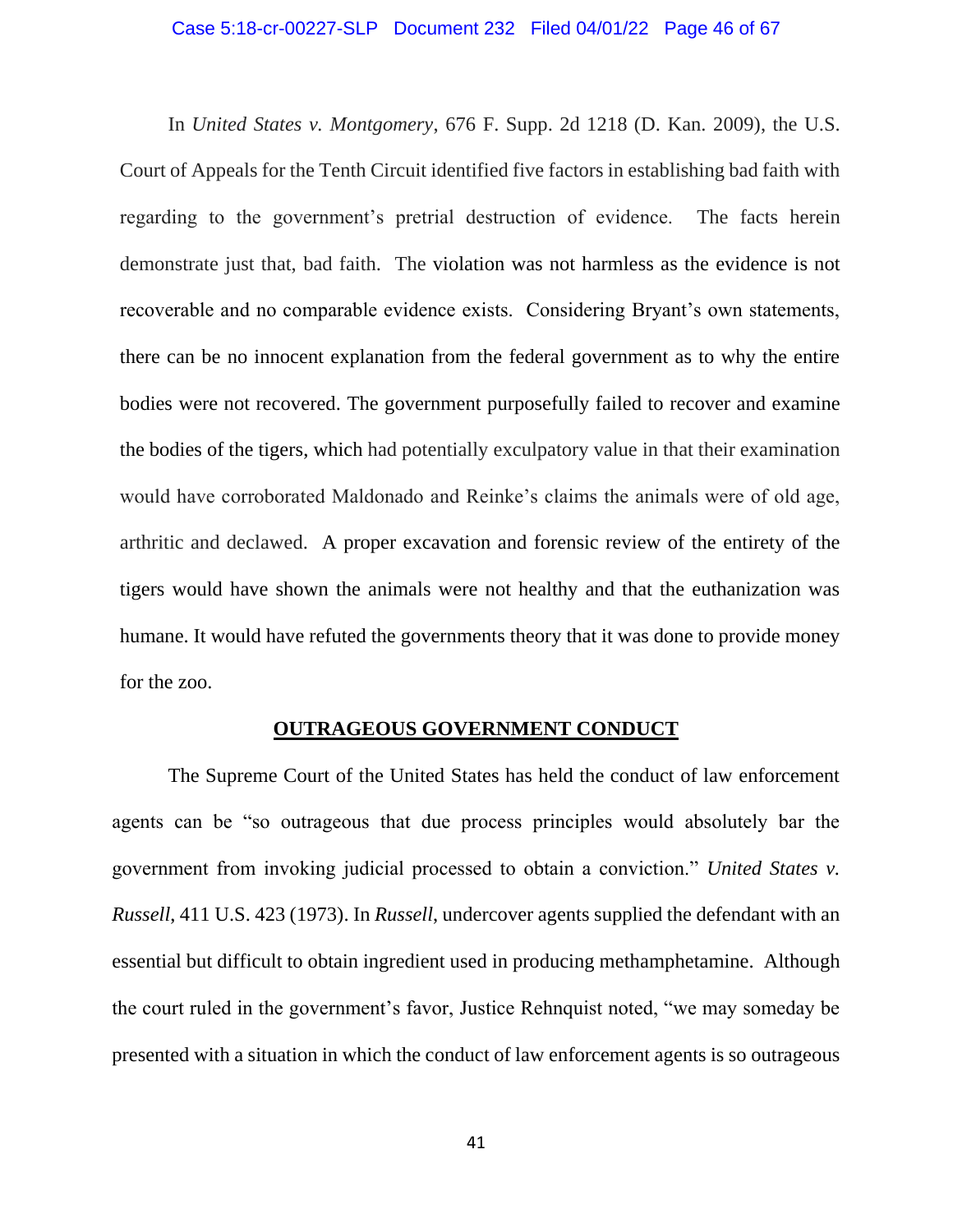## Case 5:18-cr-00227-SLP Document 232 Filed 04/01/22 Page 47 of 67

that due process principles would absolutely bar the government from invoking judicial processes to obtain a conviction . . . ." *Id.* at 431-32.

#### **Today is that day.**

Since *Russell*, the Tenth Circuit has recognized the viability of the defense. The Tenth Circuit first recognized it in *United States v. Mosley*, 965 F. 2d 906 (10th Cir. 1992), the court held, "when the government's conduct during an investigation is sufficiently outrageous the courts will not allow the government to prosecute offenses developed through that conduct. A defendant may challenge such conduct by means of the outrageous conduct defense, which is predicated on the Due Process Clause of the Fifth Amendment to the United States Constitution."

In *United States v. Harris*, 997 F. 2d 812, 818 (10th Cir. 1993), the Court stated "[a]t a certain threshold, the government's conduct would violate due process." *see United States v. Lacey*, 86 F. 3d 956, 964 (10th Cir. 2013) *see United States v. Dyke*, 718 F. 3d 1282, 1287 (10th Cir. 2013), the Court held "while some circuits have disavowed the defense altogether, other circuits still, and we find ourselves in this camp . . . ." The central question is whether the government agents acted in a way that offends the universal sense of justice regardless of the defendant's predisposition to commit a crime. Federal courts have struggled to define its requirements with any degree of precision, finding instead the inquiry revolves around the "totality of the circumstances." *See Mosley*, 965 F. 2d at 910*; see also Lacey*, 86 F. 3d at 964

However, the Tenth Circuit has held that a defendant asserting the outrageous government conduct defense bears the burden of proving either 1) excessive governmental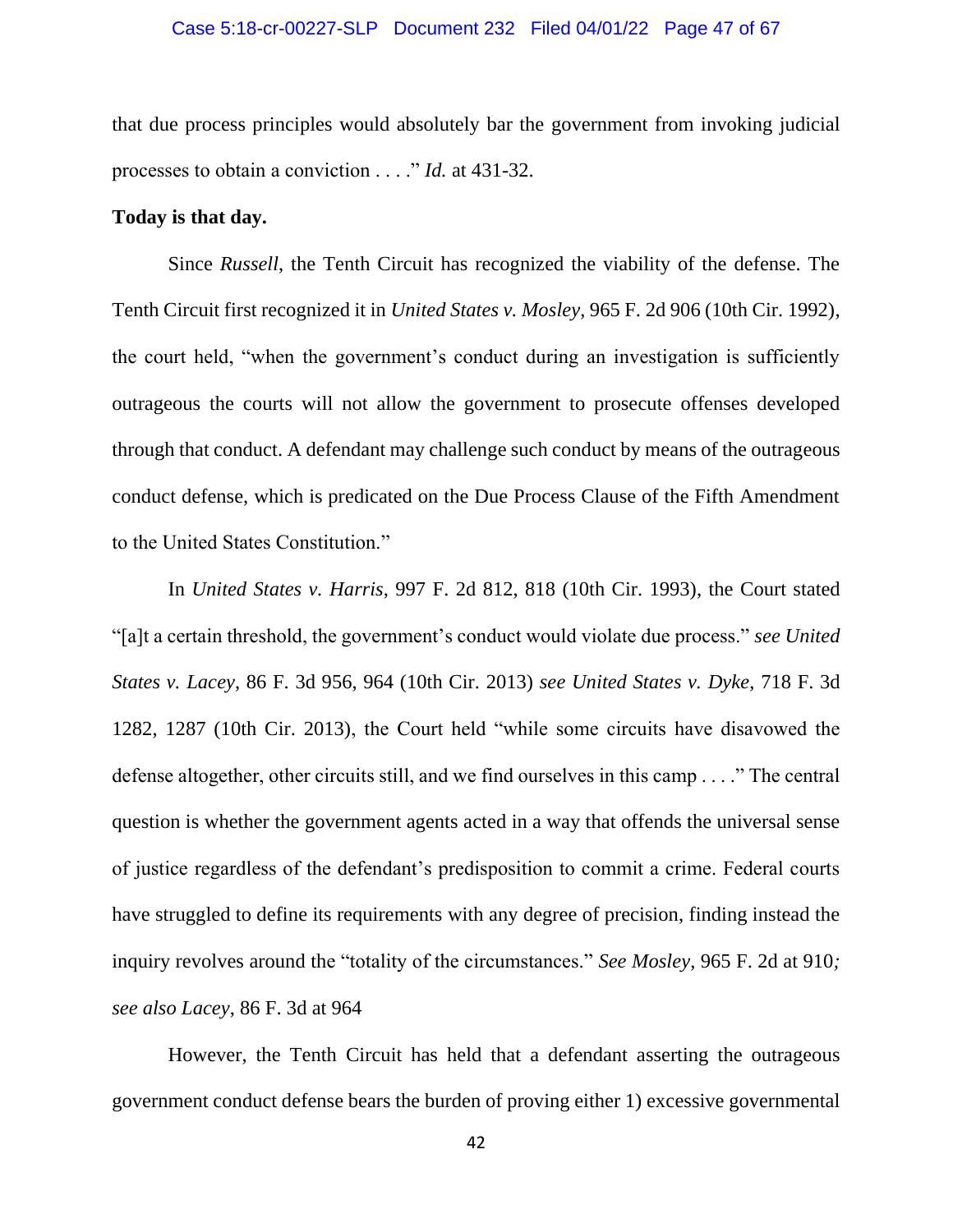involvement in the creation of the crime, or 2) a significant governmental coercion to induce the crime. *Dyke*, 718 F. 3d at 1288.

## <span id="page-47-0"></span>**The Government Created the Crime**

The government was excessively involved in creation of the crime of which Mr. Maldonado was convicted. There is no bright line test for determining a point at which the government's involvement becomes excessive, but there are a few guiding principles. The government is free to infiltrate an ongoing criminal enterprise, "induce a defendant to repeat or continue a crime or even induce him to expand or extend previous criminal activity." *Mosley*, 965 F. 2d at 911. However, "where the government essentially generates new crime for the purpose of prosecuting it or induces a defendant to become involved for the first time in certain criminal activity, as opposed to merely interposing itself in an ongoing criminal enterprise, such conduct has occasionally been held to be outrageous." *Id.*

The government in this case did not infiltrate an ongoing criminal enterprise, induce the defendant to repeat or continue a crime, or induce him to expand previous criminal activity within the bounds of permissible investigative conduct. Here, prior to the inception of the federal government's undercover operations, there was no criminal enterprise to infiltrate. Mr. Maldonado had not engaged, or even attempted to engage in criminal activity, nor was he manipulated into doing so.

Maldonado was not engaged in criminal activity prior to the government's involvement. While Maldonado's threats to Carole Baskin may be unsettling to some, they must be interpreted with the commands of the First Amendment in mind. Maldonado made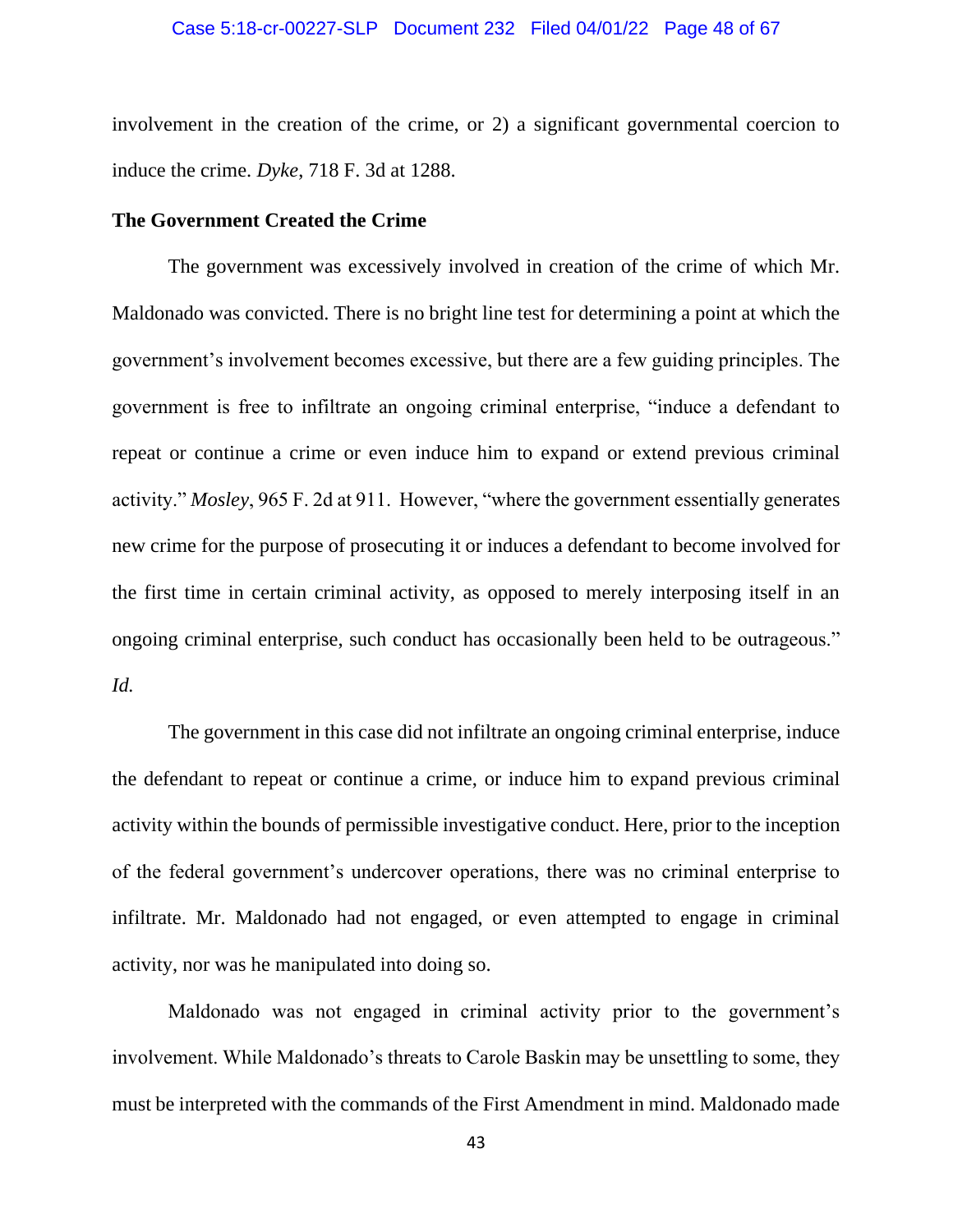#### Case 5:18-cr-00227-SLP Document 232 Filed 04/01/22 Page 49 of 67

no serious expression of an intent to commit an act of unlawful violence to Ms. Baskin prior to government involvement.

While there is a point at which speech becomes criminal, Maldonado's speech never crossed that line. He had no date, no plan, no means to execute a plan, no materials, no expertise, and no intent to make Carole Baskin feel intimidated or threatened. Prior to the government's involvement, Maldonado had never acted nor attempted to act on any of the ideas he discussed with individuals at the Greater Wynnewood Exotic Animal Park and the mere fantasy- even an unsettling kind- is not without more, criminal. Hence, why Maldonado was never charged in the decade he was doing this prior to the government's involvement.

## <span id="page-48-0"></span>**Absent The Government's Involvement, No Crime Would Have Occurred**

In *United States v. Twigg*, 588 F. 2d 373 (3d Cir. 1978) that the nature and extent of police involvement was so overreaching as to bar prosecution of two individuals for illegal manufacture of methamphetamine. In that case, the government purchased all of the supplies including the "indispensable ingredient, phenyl-2-propanonewith the exception of a funnel, which was purchased by the defendants at the direction of the government agent. When the defendants had trouble locating a production site, the government, at no cost to defendants, "found the solution by providing an isolated farmhouse well-suited for the location of an illegally operated laboratory." *Id.* The government agent "was completely in charge and furnished all of the laboratory expertise. Neither defendant had the know-how with which to actually manufacture methamphetamine. The assistance they provided was minimal and then at the specific direction of [the agent]." *Id.*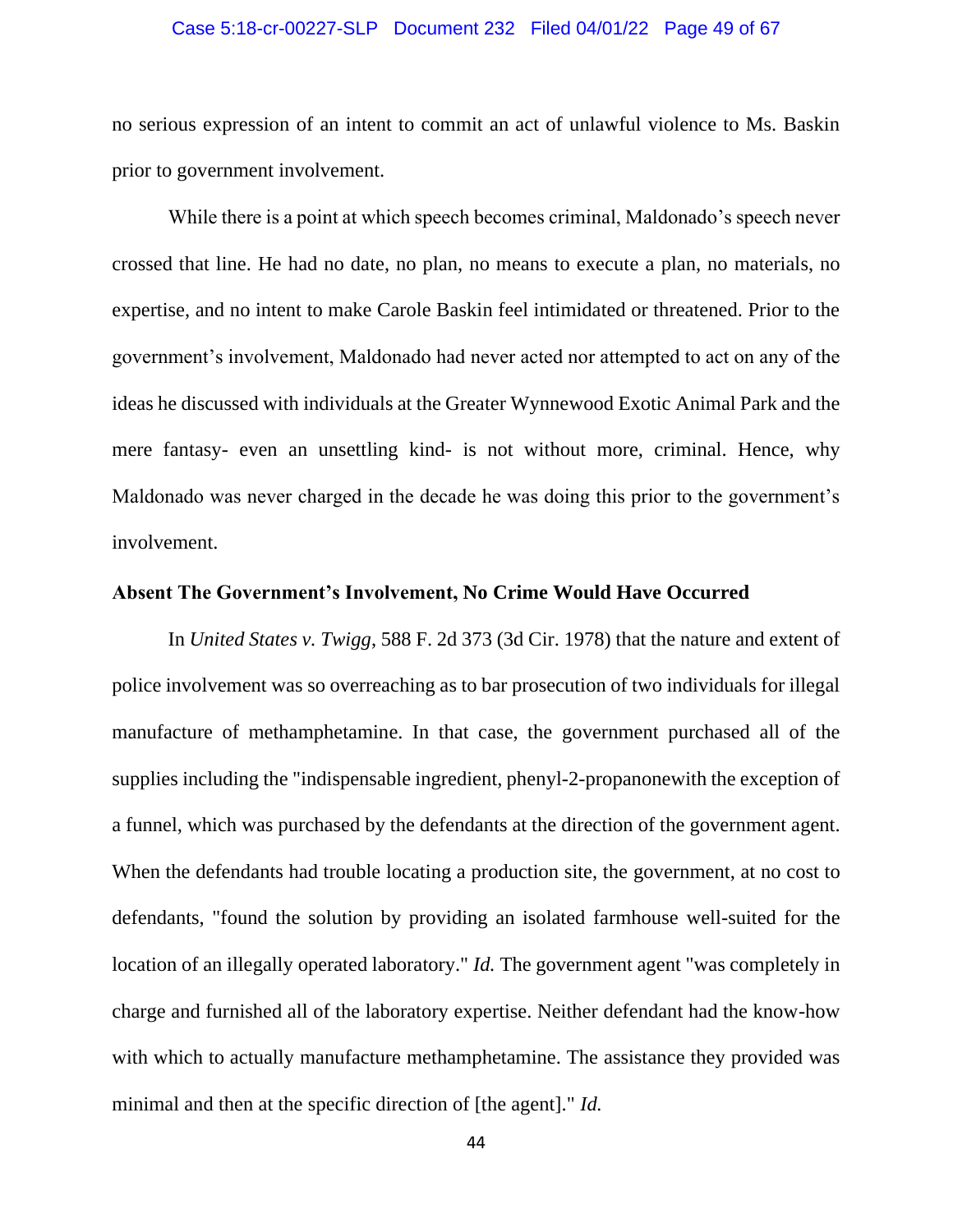#### Case 5:18-cr-00227-SLP Document 232 Filed 04/01/22 Page 50 of 67

Here, the evidence presented at trial shows that Mr. Maldonado was a participant in the plans manufactured and set in motion by the government- not the other way around. Without the government's involvement, Maldonado had no plan to carry out a murder. He was not engaged in or about to engage in any criminal activity, and while he joked of hurting Carole Baskin, he had never taken even the most basic step toward making it a reality.

**Plot One.** When Garretson began contacting Maldonado in his newfound capacity as a confidential informant, it was obvious that Maldonado was not motivated to hire someone to commit a murder, let alone commit a murder. Garretson always used encouragement and prodding. He was under pressure from Bryant. (*See Exhibit 10.)* An important factor in outrageous government misconduct is "how eagerly and actively" the defendant participated in the crime, finding it a "necessary corollary….of our inquiry into whether the government engineered and directed the crime from start to finish. *Id.* The only evidence of Maldonado engaging in a conversation to allegedly murder Baskin is testimony from Glover and Garretson that he "pulled up a map and discussed ways to kill her." However, we now know that it was Lowe who initiated this conversation while Maldonado sat in the back of the office and didn't engage in any conversation. (*See Exhibits 10 and 112.)*

The evidence presented at trial was that Maldonado instructed Glover to travel to Texas to obtain a fake ID in order to buy a bus ticket to Florida. However, we now know of Garretson habit of creating fake IDs and using them to further his criminal enterprise.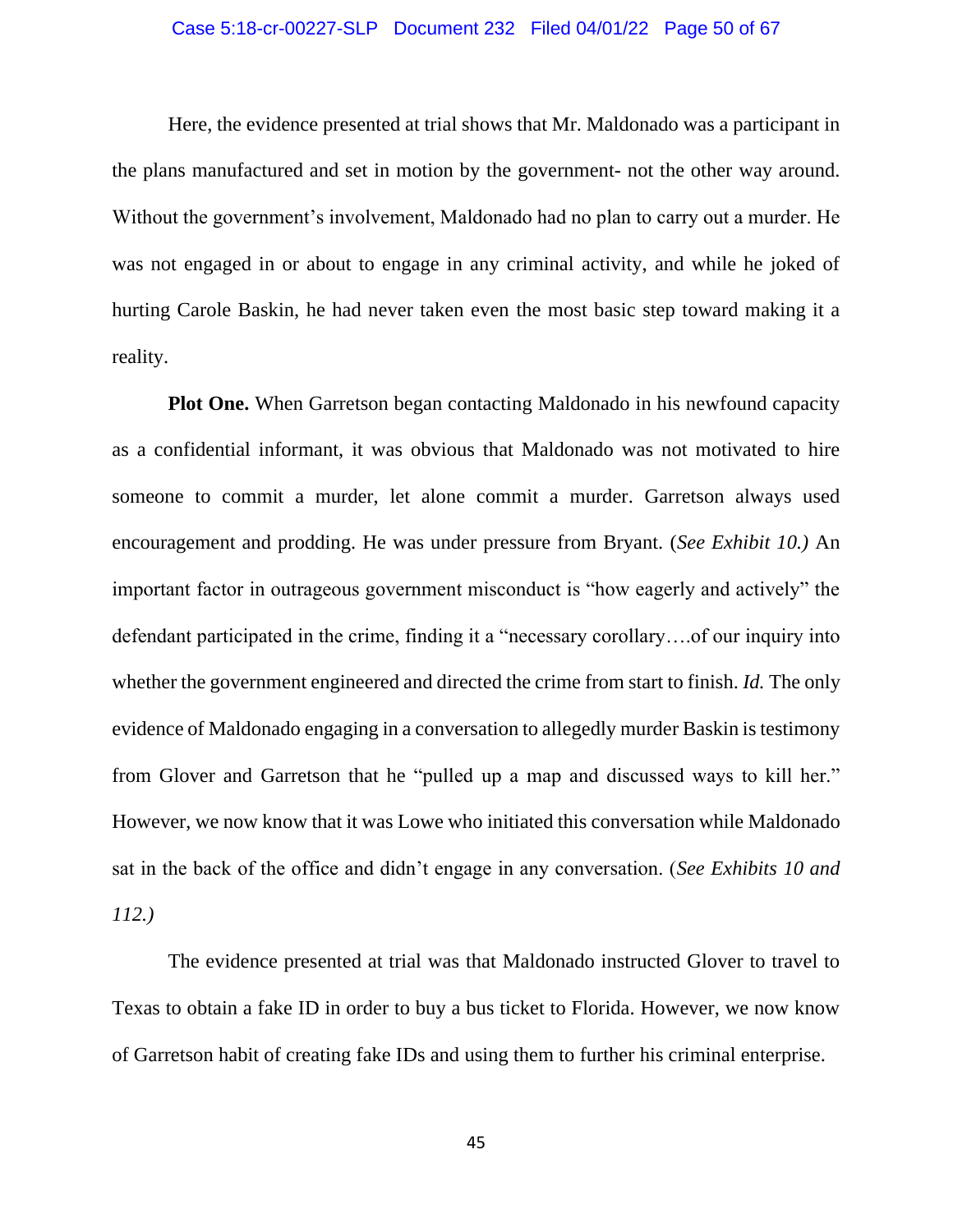#### Case 5:18-cr-00227-SLP Document 232 Filed 04/01/22 Page 51 of 67

**Plot Two.** This plot also failed. And again AUSA Maxfield-Green admits to such in her Netflix interview. In support of Count 2, the government played a recorded cell phone call from December 5, 2017, in which Maldonado-Passage agreed to meet with James and Mark to discuss killing Baskin" At trial, the judge instructed the jury that the cell phone Maldonado was using for this call was a "facility of interstate commerce" in itself. [Appellant's App. vol. 1B at 5]

When using an informant in a murder-for-hire investigation, the government must not manufacture the interstate nexus required for jurisdiction. Such actions may be grounds for reversal. *See, e.g.*, *United States v. Coates*, 949 F. 2d 104 (4th Cir. 1991) (reversal of convictions where only basis for Federal jurisdiction was interstate calls government agent arranged for sole purpose of creating Federal jurisdiction); *United States v. Archer*, 486 F. 2d 670 (2d Cir. 1973). Such cases are typically analyzed by courts as outrageous government misconduct or government overreaching. *See, e.g.*, *United States v. Keats*, 937 F.2d 58, 65 (2d Cir.), *cert. denied*, 112 S.Ct. 399 (1991); *United States v. Bagnariol*, 665 F.2d 877, 898 n.15 (9th Cir. 1981), *cert. denied*, 456 U.S. 962 (1982); *United States v. Hall*, 536 F.2d 313, 327 (10th Cir.), *cert. denied*, 429 U.S. 919 (1976).

Here, the government inserted the UCE when the Allen Glover plot failed. Garretson arranged this call with the UCE at the direction of Bryant and for the sole purpose of creating federal jurisdiction. The evidence presented shows that Garretson made two calls to Maldonado regarding "his guy, but Mr. Maldonado blew it off. He expressed no interest in learning more about him. Growing impatient and under extreme pressure from Bryant to get it done, Garretson engaged in a call to Maldonado while in the presence of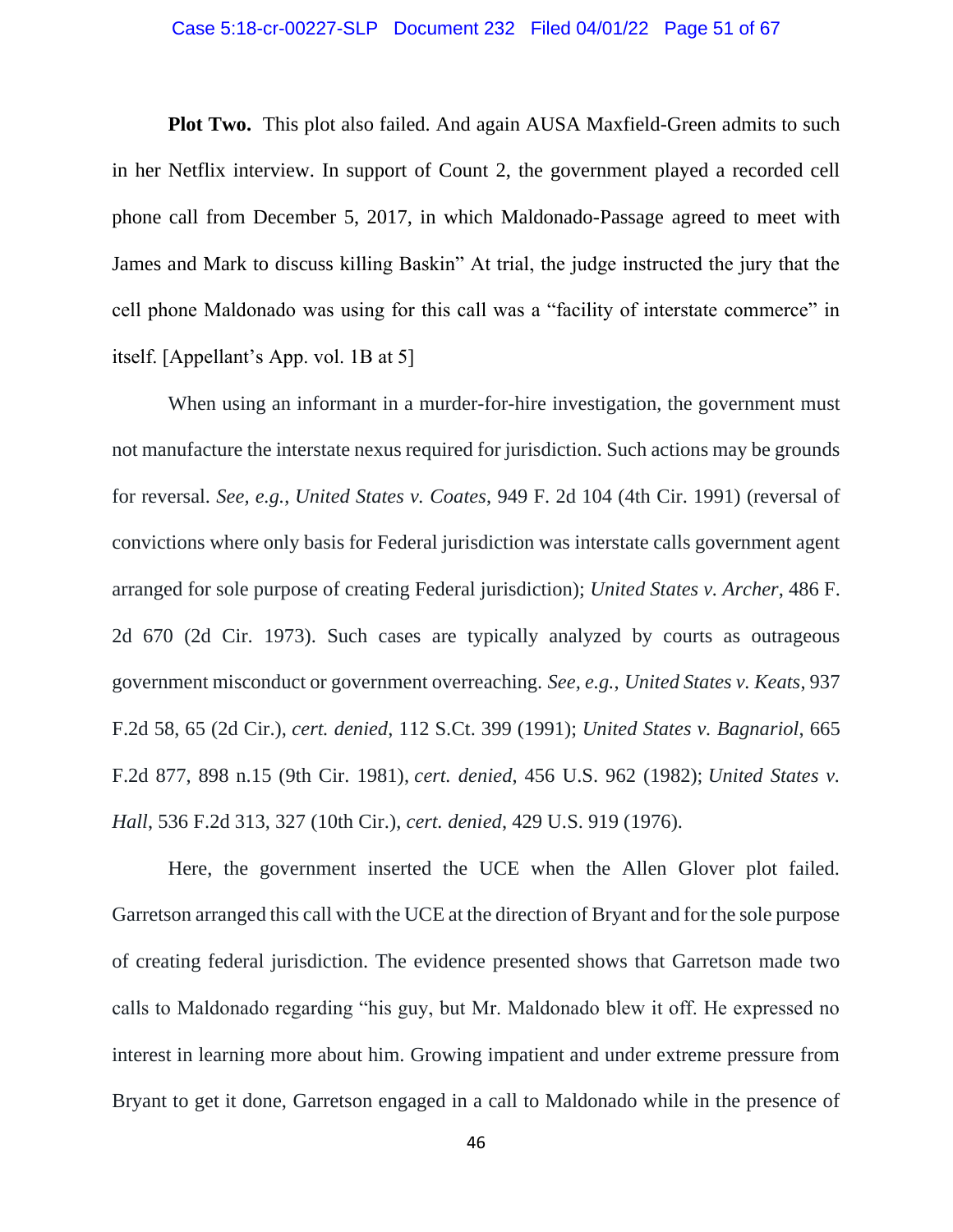#### Case 5:18-cr-00227-SLP Document 232 Filed 04/01/22 Page 52 of 67

the UCE to set up a meeting. Not at the direction or request of Maldonado, but rather by Garretson's own actions at the direction of Bryant. Bryant specifically instructed Garretson what to say and how to phrase the words in the conversation to make sure he "got the words out of Joe's mouth." When Garretson phrased the way he would initiate the call, Bryant again corrected him.

During this meeting Maldonado never specifically agreed to a plan. He never provided money, a weapon, or a place in furtherance of the plan. Following this meeting, Garretson engaged in over ten communications with Maldonado in an attempt to get him to take the bait. Not once or at any time thereafter did Maldonado engage in an overt act to commit a crime. The conversations leading up to Maldonado's arrest do not support the government's view that Maldonado was an active an eager participant in the crime.

**Plot Three.** Plot one failed. Plot two failed. Bryant was frustrated. The AUSAs were frustrated. Their investigation wasn't going as planned. So, they decided to involve Lowe. It is no mere coincidence that Jeff Lowe gets arrested in Las Vegas, and upon return home to Oklahoma immediately starts working with federal agents to set Maldonado up. In the initial meeting, they discuss ways they can set up Maldonado and certain things they need to be able to prove in order to "make the charges stick." Lowe admits that "Glover would do anything for him." (See Exhibit xx) Suddenly the pieces fit for federal murder-for-hire charges. The cell phone was shipped to Vegas to hide Allen's whereabouts, Allen did, in fact, travel to Florida. The murder for hire money came from a \$3,000 cub sale.

However, we now know that Jeff wanted the cell phone shipped and the date it actually arrived is unknown. Allen went to Florida, but with no intent to commit a murder.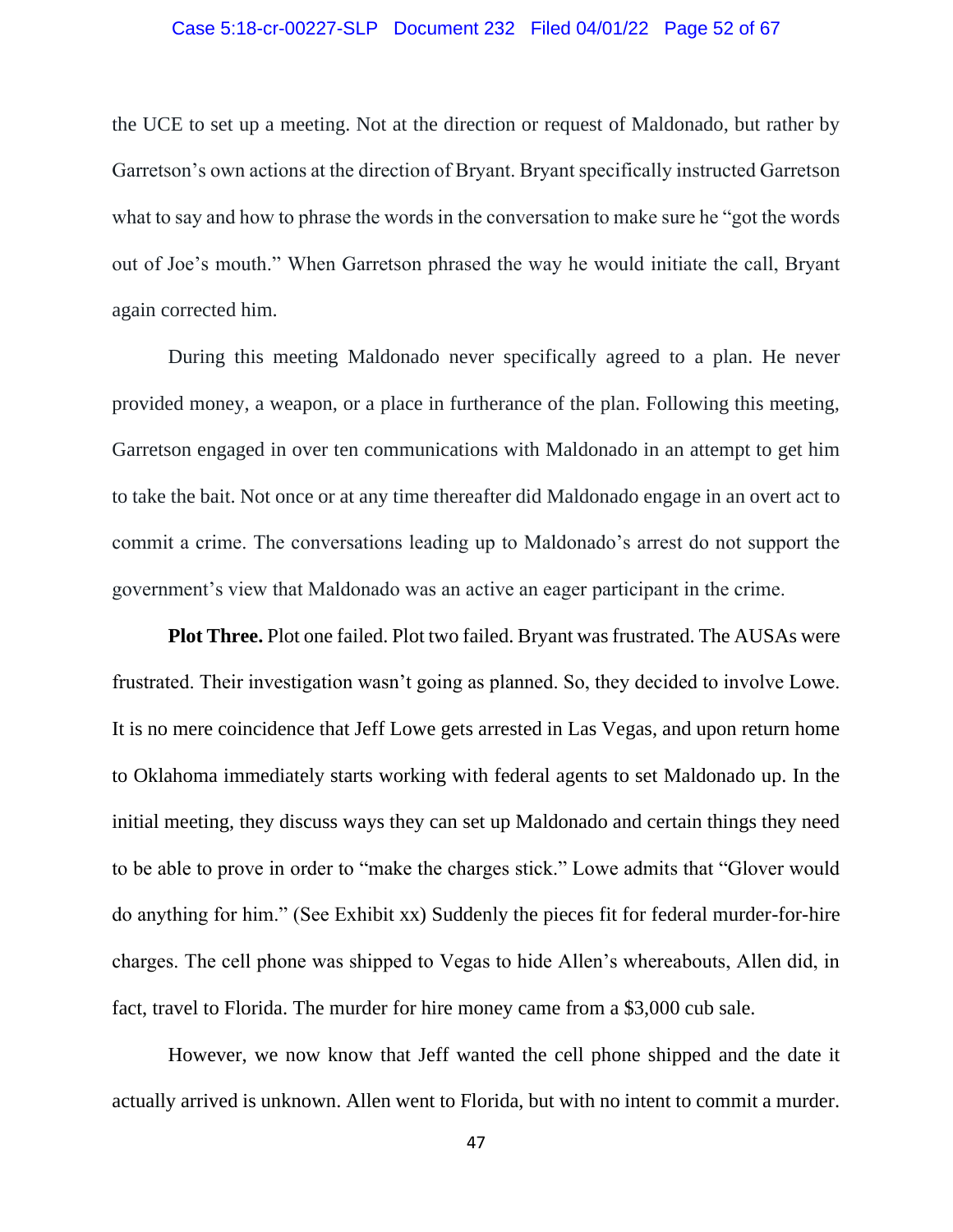#### Case 5:18-cr-00227-SLP Document 232 Filed 04/01/22 Page 53 of 67

In fact, he never intended to commit a murder. (*See Exhibit 112*.) And we know from a recorded call between Bryant and the Lowes, that the federal government knew a cub sale didn't occur to fund the murder for hire. (*See Exhibit 128*.)

Lowe worked with Glover, Garretson and Bryant in order to make the puzzle pieces fit so they could put Maldonado behind bars. The AUSAs and Bryant's persistent efforts to induce Maldonado to commit this crime, combined with them concocting a story to fit all the essential elements of the crime, demonstrate that absent the governments involvement and help from their cooperating witnesses, Maldonado would never have been charged with these crimes.

The confidential informant and undercover agent, acted under pressure and with direction from Bryant and FBI agents - not Maldonado. Maldonado was an unknowing participant. He simply answered the phone.

Plot one failed, plot two failed and plot three was created at the hands of the federal government. The totality of the circumstances reveals a sequence of events where the conduct of law enforcement agents is so outrageous that due process principles should absolutely bar the government from invoking the judicial process of this Court to obtain a conviction.

# <span id="page-52-0"></span>**The recordings**

As outline above, the government was excessively involved in the creation of the crime. Bryant's behavior documented in the recordings is "conduct so shocking, outrageous and intolerable that it offends the universal sense of justice." (*See Exhibit 144.)*

48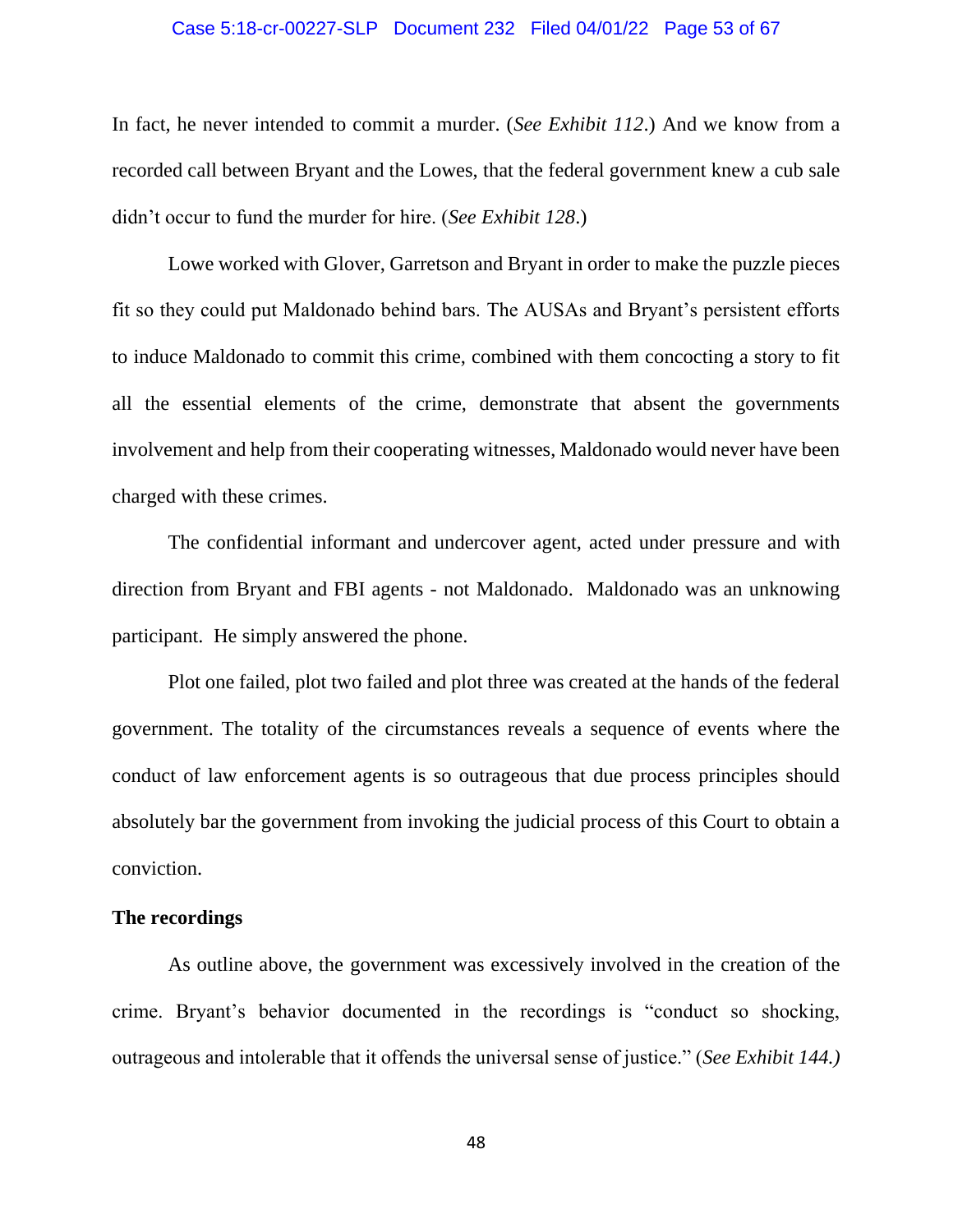## Case 5:18-cr-00227-SLP Document 232 Filed 04/01/22 Page 54 of 67

During the investigation and trial, witnesses lied at the behest of Bryant. During the investigation, witnesses fabricated and altered evidence at the behest of Bryant. The false testimony and altered evidence were used against Maldonado in an attempt to make it appear as if he had committed the crimes charged. Bryant's actions had a direct and meaningful impact on the criminal proceedings. And Maldonado is now serving a 21 years sentence. In fact, if the sentence wasn't great enough for the federal government, they were going to go back and try to investigate other crimes in order to put Maldonado away for life. (*See Exhibit 165.)* In viewing the totality of the circumstances and all the new evidence obtained by PCC, this behavior is nothing short of shocking and outrageous.

# **GIGLIO VIOLATIONS**

<span id="page-53-0"></span>Mr. Maldonado's PCC discovered new evidence indicating that the government failed to disclose promises made to key witnesses that they would be immune from prosecution if they testified **favorably** for the government. "The suppression of material evidence violate[s] due process and warrant[s] a new trial whether it result[s] from the prosecution's negligence or deliberate deception. *Giglio v. United States*, 405 U.S. 150, 150 (1972). Under *Giglio*, the suppression of material evidence justifies a new trial when the reliability of a given witness is determinative of guilt or innocence."

In *Giglio*, John Giglio was prosecuted federally for negotiating forged money orders. Robert Taliento, a bank teller, helped Giglio commit the crime. Taliento was named as an unindicted coconspirator and testified at trial as a government witness. Neither Giglio nor the trial AUSA knew until after the trial that a different AUSA, the one who had handled the grand jury proceedings, had given Taliento full immunity in exchange for his testimony.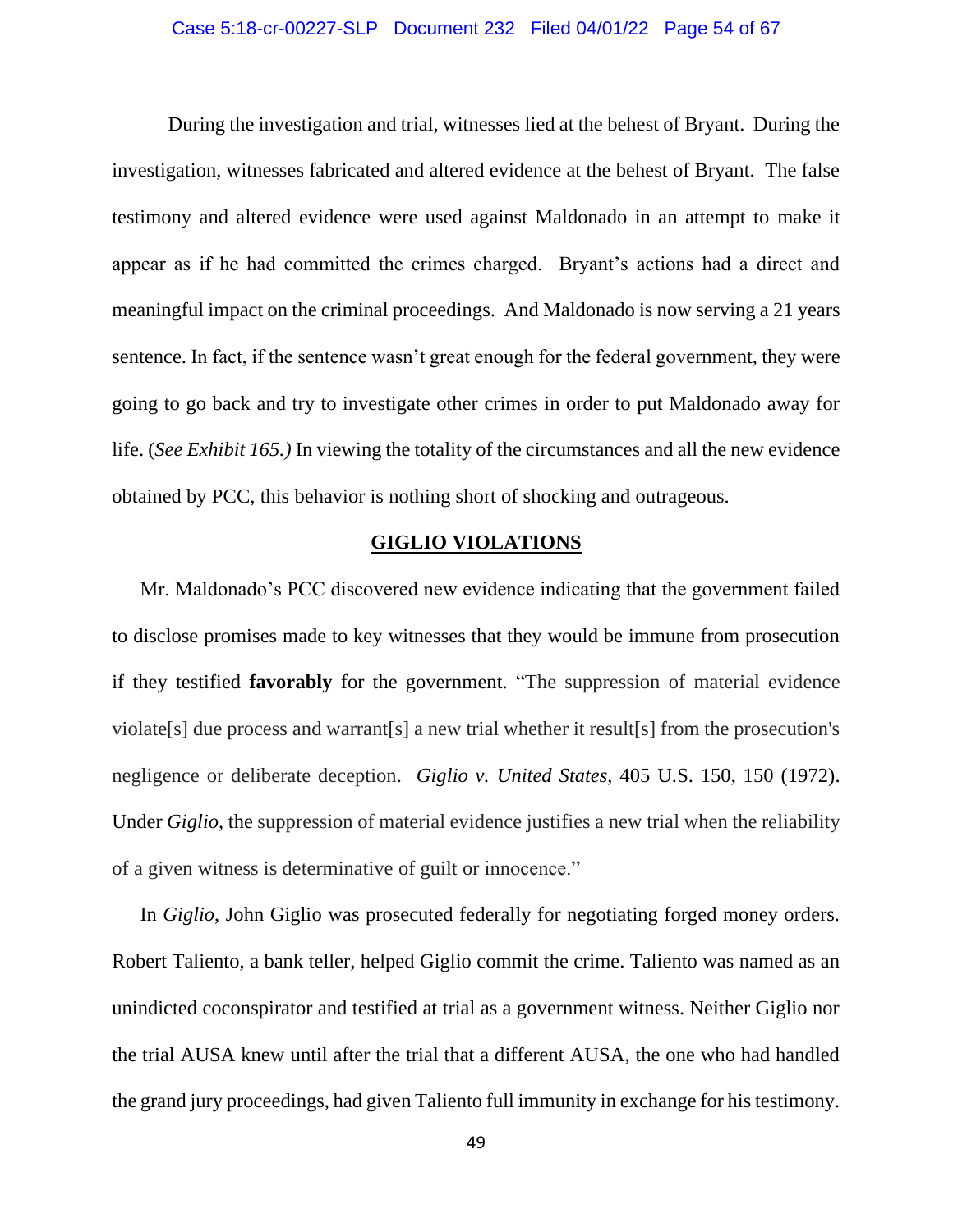## Case 5:18-cr-00227-SLP Document 232 Filed 04/01/22 Page 55 of 67

The United States Supreme Court decided that the government's failure to disclose the immunity agreement violated due process and overturned Giglio's conviction. The Court explained, "credibility as a witness was therefore an important issue in the case, and evidence of any understanding or agreement as to a future prosecution would be relevant to his credibility and the jury was entitled to know of it."

The purpose of a trial is not to mislead or trick the jury into rendering manipulated verdicts. "The purpose of trials is to find the truth, and to allow the jury -- the people - to find the truth." *Martin v. City of Albuquerque*, No. CIV 14-1011 JB/GBW, 2015 U.S. Dist. LEXIS 162691, at \*28 (D.N.M. Nov. 9, 2015). "The process -- not just the end result -- is important" in determining if "the appearance of justice has been satisfied." *Id.* A prosecutor's knowing use of false testimony involves, not just prosecutorial misconduct, but more importantly the corruption of the truth-seeking function of the trial process." *Fontenot v. Allbaugh*, 402 F. Supp. 3d 1110, 1118 (E.D. Okla. 2019).

Garretson and Bryant are such witnesses. Despite the federal governments knowledge of witnesses engaging in illegal criminal activity throughout the investigation and continuing post-trial, none of these witnesses have been criminally charged. Not one. Yet, the prosecution stands by the fact that they were never offered immunity. This extends beyond Allen Glover's undisclosed immunity for participating in the alleged murder-for hire to criminal activity involving other witnesses ranging from credit card fraud, prostitution, drug dealing, animal sales, animal transfers and animal abuse. Threatening witnesses was a continuing theme of the federal government in order to indict Mr. Maldonado.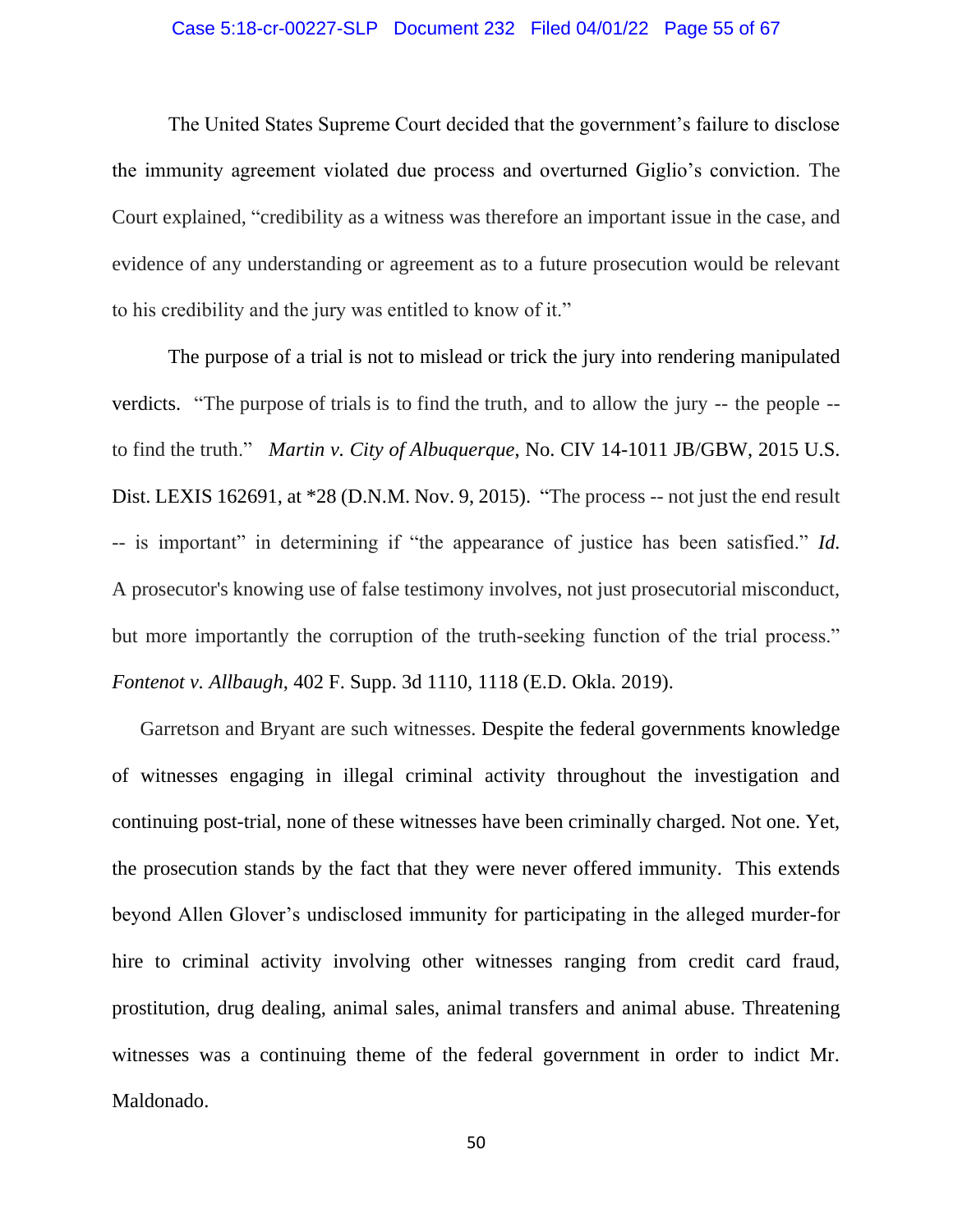In additional to the Giglio violations noted throughout this Motion, the following additional violations are detailed below:

# <span id="page-55-0"></span>**Allen Glover**

According to Lowe's Affidavit, Bryant "made some calls" to get Glover's DUI's handled because "a conviction could impugn the credibility" of Glover's statements. (*See Exhibit 125*.) Glover's undisclosed messages with Bryant document some discussion regarding the DUI's, but in typical Bryant fashion, he says, "We do not need to be texting." (*See Exhibit 122*.)

At trial, Glover was asked by the government if he was promised immunity. Under direct examination by AUSA Maxfield Green, Glover testified he did not have immunity. (Trial Tr. 650: 1-7). During PCC's interview with Allen Glover, he stated that three government representatives, AUSA Green, Bryant, and AUSA Green's supervisor (name unknown), informed him during his trial preparation that "If [he] did what they asked then no charges would be brought against me now or in the future." [See Affidavit Allen Glover Ex. 2]. The nondisclosure of these promises, constitutes a violation of due process requiring a vacated conviction and sentence. Bryant also joked about his promises to Glover. (Exhibit 119.)

Similar to *Giglio*, the government's case on the first murder for hire count depended almost entirely on Glover's testimony; without it there could have been no indictment and no evidence to carry the case to the jury. Therefore, his credibility as a witness was an important issue in the case, and evidence of any understanding or agreement as to a future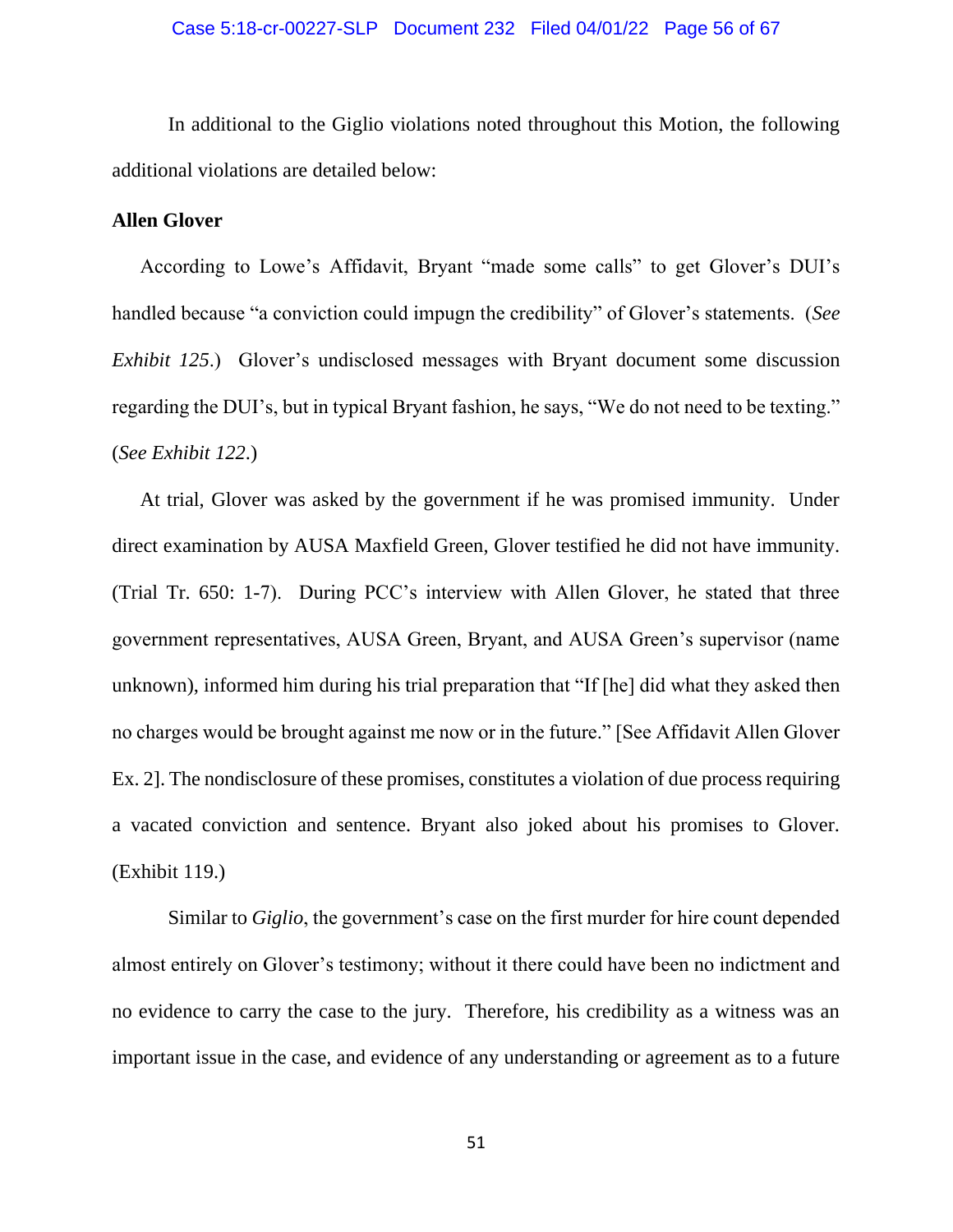prosecution would be relevant to his credibility and the jury was entitled to know of it. But for the false testimony, there would have been no conviction of Mr. Maldonado.

# <span id="page-56-0"></span>**Dr. JoAnne Green**

In a March 26, 2019 call between Garretson and an unidentified caller, Garretson is heard telling the other caller that he was present when the government called Dr. Joanne Green and said, "if you don't go, you're going to get arrested." (*See Exhibit 43*). PCC attempted to speak with Dr. Green during their investigation; however, she did not want to get involved again. She was able to confirm some level of coercion to testify.

# <span id="page-56-1"></span>**James Garretson**

James Garretson testified at trial that he was not offered immunity. (Trial Tr. 579: 19-25: 580:1-20). AUSA Amanda Green allowed Garretson's testimony to go uncorrected on direct examination, despite knowledge of its falsity. Forms of immunity/leniency were given for the sale of the lemur, his purchase of tigers, and his operation of Ringling Animal Care. (*See Exhibit 4, 8, 9, 31, 33, 34, and 35*.) Additionally, in Garretson's December 2, 2021 interview with the FBI, he confirmed AUSA Green "told me that I wouldn't be charged for this lemur." (*See Exhibit 152*.)

## <span id="page-56-2"></span>**John Finlay**

During trial, John Finley was never asked if he was provided immunity, nor was it questioned on cross examination by trial defense counsel. However, newly discovered evidence indicates Finlay was coerced into testifying. (Exhibits 21, 153, 163 and 171.)

52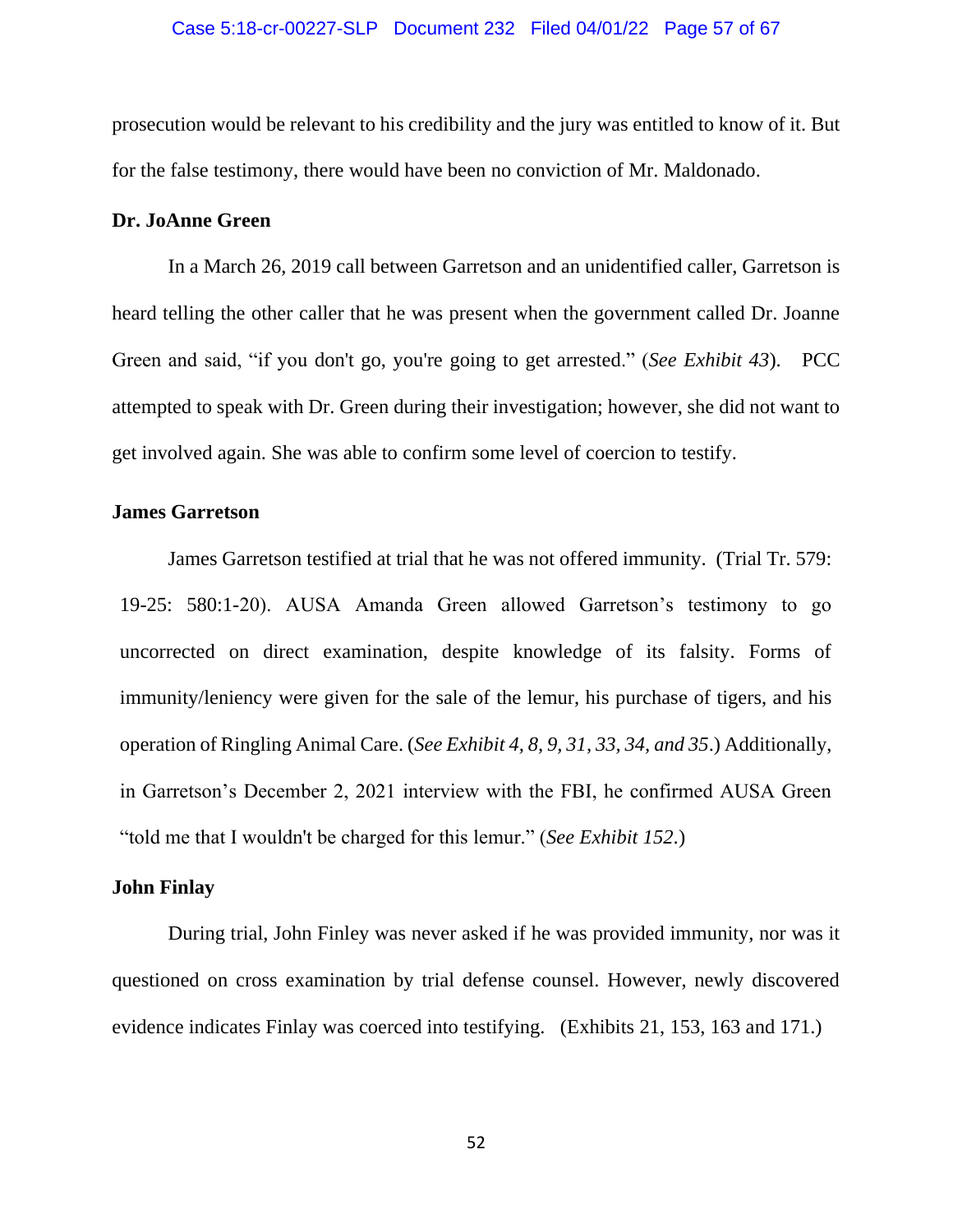# <span id="page-57-0"></span>**Jeff Lowe**

While Jeff Lowe did not testify at the trial, he was a cooperating witness for the government. In a call between Garretson and Johnson, Garretson informs Johnson that "[Jeff] got immunity. 100% immunity." (*See Exhibit 30.*) This was further confirmed in a December 5, 2018 phone call that was turned over to PCC wherein Bryant assures Lauren not to freak out because "ya'll are in good shape," and "[l]et it go because of that deal yesterday. It all worked out. We had that talk last night. So, Jeff knows. Don't read into anything if you didn't hear it from me, it ain't right so." (*See Exhibit 126*.) This immunity was also provided to Lauren Lowe as corroborated by this phone call.

# **NAUPE VIOLATIONS**

<span id="page-57-1"></span>The Due Process clause is a procedural shield for defendants against the threat of convictions by false evidence. *Naupe v. Illinois*, 360 U.S. 264, 269 (1959). In *Garcia*, "A *Napue* violation occurs when (1) a government witness committed perjury, (2) the prosecution knew the testimony to be false, and (3) the testimony was material. *United States v. Garcia*, 793 F. 3d 1194, 1199 (10th Cir. 2015). A conviction obtained through the use of false evidence or testimony is tainted. The jury's estimate of the truthfulness and reliability of a given witness may well be determinative of guilt or innocence" and it is upon "subtle factors" by a "witness in testifying falsely that a defendant's life or liberty may depend. *Id.* All convictions premises on such evidence are fundamentally unfair and must be set aside. *Id.* The Due Process Clause forbids the knowing use of false, material evidence. *Id.* at 270. The State violates a defendant's due process rights to a fair trial by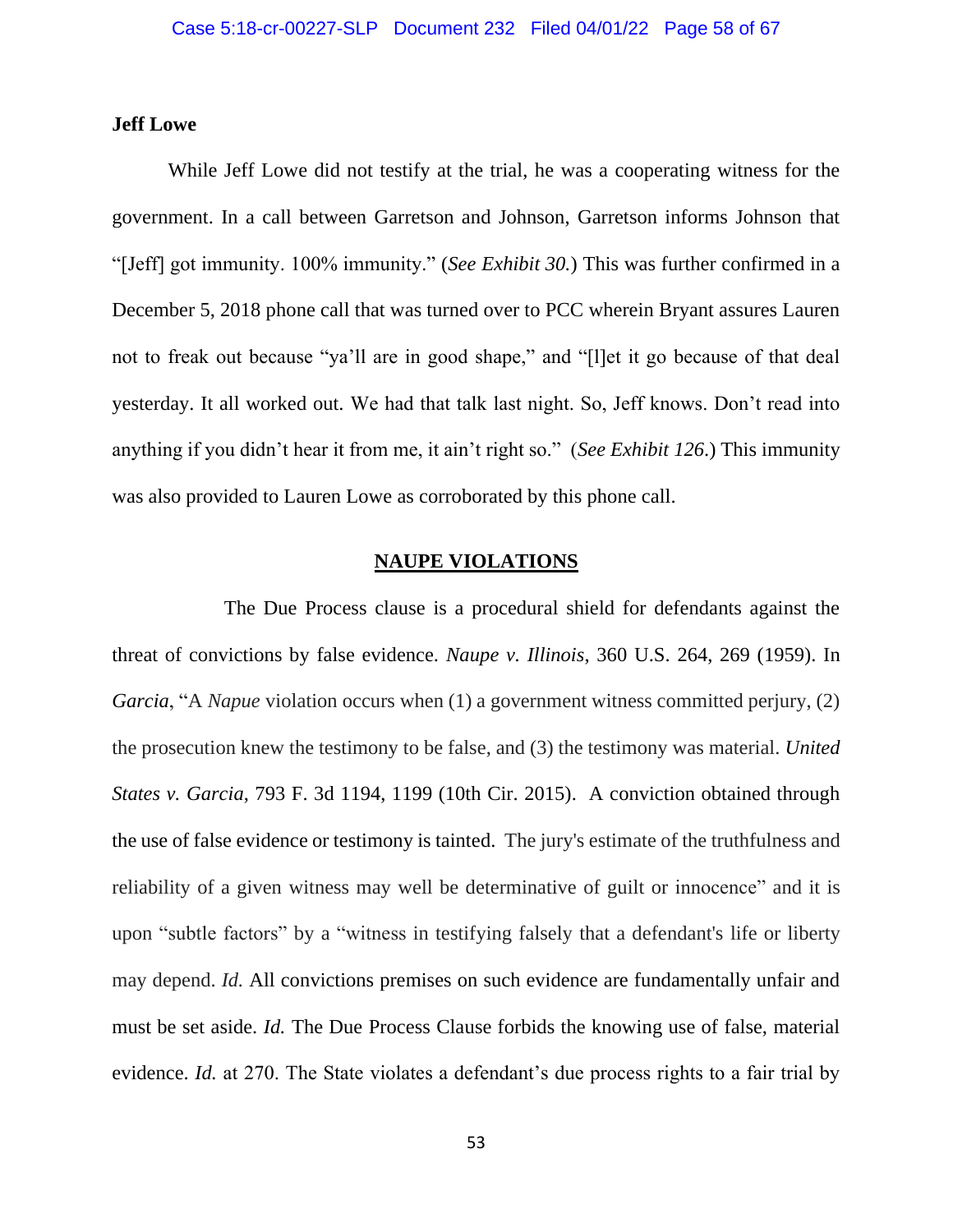#### Case 5:18-cr-00227-SLP Document 232 Filed 04/01/22 Page 59 of 67

using and failing to correct false testimony. The crux of a denial of due process is deliberate deception. *United States ex rel. Burnett v. Illinois*, 619 F. 2d 668, 674 (7th Cir. 1980). The same result obtains when the State, although not soliciting false evidence, allows it to go uncorrected when it appears. The "standard of fairness is interpreted to require that criminal defendants be afforded a meaningful opportunity to present a complete defense." *California v. Trombetta*, 467 U.S. 479, 104 S. Ct. 2528 (1984). Throughout the review of the new evidence, PCC has discovered several instances where witnesses lied during the criminal trial, and the government failed to correct the testimony. Included in the potential *Napue* violations previously outlined in this Motion are the following:

## <span id="page-58-0"></span>**James Garretson**

Bryant knew Garretson was lying and he failed to correct the untruthful testimony. Bryant is a Special Agent with the Department of Fish and Wildlife and "investigative officers are part of the prosecution." *United States v. Buchanan*, 891 F.2d 1436, 1437 (10th Cir. 1989). Additionally, according to the Department of Justice Manual "Members of the prosecution team include federal, state and local law enforcement officers."<sup>5</sup> Bryant, as a member of the prosecution team, was present in the court room at the prosecutor's table when Garretson testified.

The false testimony by Garretson outlines herein dramatically altered and limited the effectiveness of Maldonado's defenses at trial. The most rudimentary of the access-to-

<sup>&</sup>lt;sup>5</sup> https://www.justice.gov/jm/jm-9-5000-issues-related-trials-and-other-court-proceedings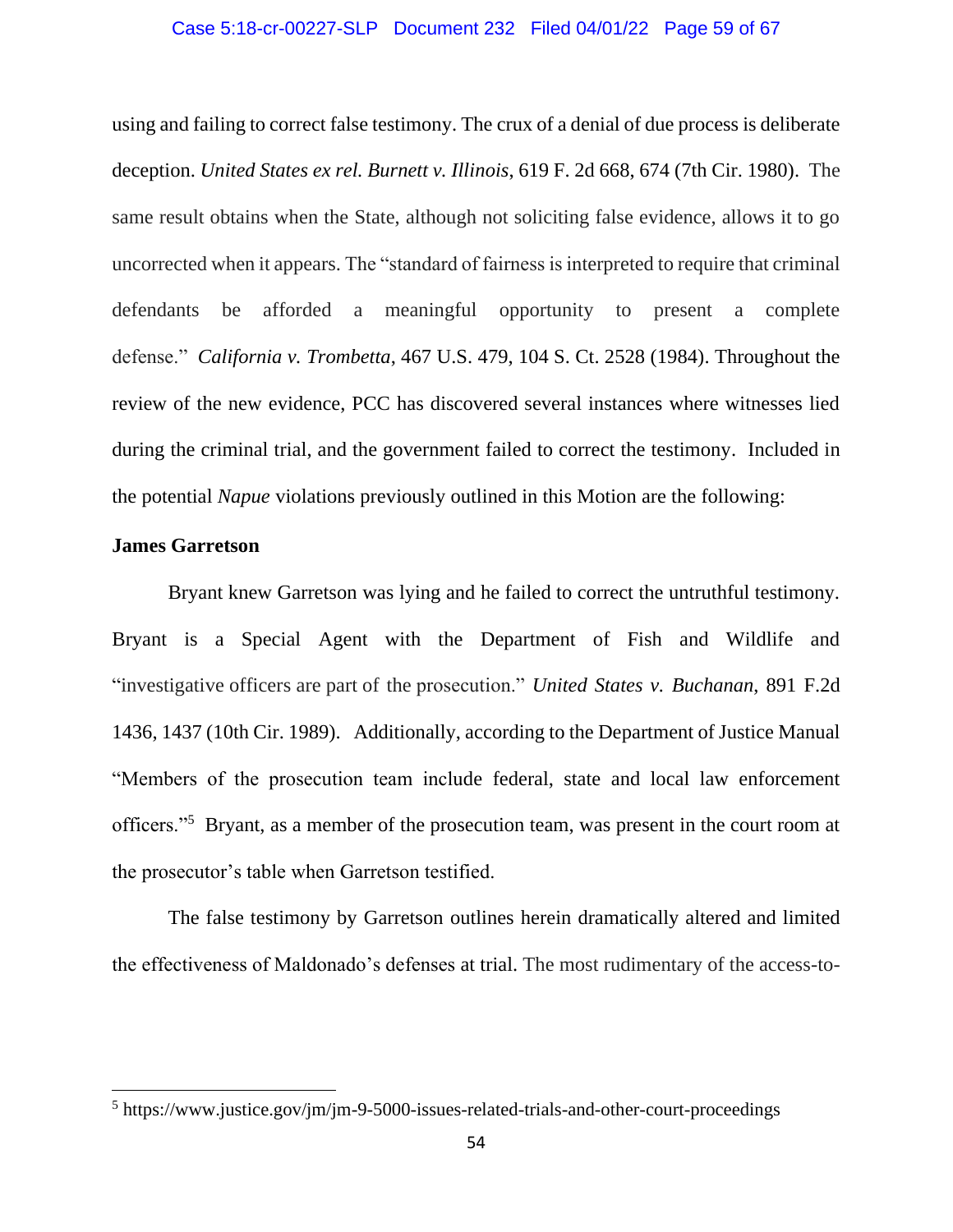evidence cases imposes upon the prosecution a constitutional obligation to report to the defendant and to the trial court whenever government witnesses lie under oath.

# <span id="page-59-0"></span>**Allen Glover**

The federal government had knowledge that Glover was committing perjury throughout the entirety of his testimony. They were aware it was not Engesser who conducted the cub sale in order to have money exchanging hands. (*See Exhibit 128*.)They were also aware Lowe was manipulating calls and texts with Glover, because "Glover would do whatever they wanted." Yet, the federal government encouraged the perjury for their own greed. (*See Exhibit 107.*)

# **PROSECUTORIAL MISCONDUCT**

<span id="page-59-1"></span>It is clearly established that prosecutorial misconduct, if it occurs, can "create constitutional error in one of two ways." *Matthews v. [Workman,](https://plus.lexis.com/document/?pdmfid=1530671&crid=8d25552a-3394-43c5-8dc6-59c0c377670d&pddocfullpath=%2Fshared%2Fdocument%2Fcases%2Furn%3AcontentItem%3A5S2T-BRT1-DXHD-G4RC-00000-00&pdcontentcomponentid=6420&pdteaserkey=&pdislpamode=false&pdworkfolderlocatorid=NOT_SAVED_IN_WORKFOLDER&ecomp=hf4k&earg=sr15&prid=5944878b-56b3-49a0-9182-df47a5f7c898)* 577 F. 3d 1175, 1186 (10th Cir. [2009\).](https://plus.lexis.com/document/?pdmfid=1530671&crid=8d25552a-3394-43c5-8dc6-59c0c377670d&pddocfullpath=%2Fshared%2Fdocument%2Fcases%2Furn%3AcontentItem%3A5S2T-BRT1-DXHD-G4RC-00000-00&pdcontentcomponentid=6420&pdteaserkey=&pdislpamode=false&pdworkfolderlocatorid=NOT_SAVED_IN_WORKFOLDER&ecomp=hf4k&earg=sr15&prid=5944878b-56b3-49a0-9182-df47a5f7c898) First, prosecutorial misconduct can prejudice 'a specific [constitutional] right. . . as to amount to a denial of that right.'" *Id.* When this occurs, one need not show that his entire trial was rendered fundamentally unfair. *See Dodd v. [Trammell](https://plus.lexis.com/document/?pdmfid=1530671&crid=8d25552a-3394-43c5-8dc6-59c0c377670d&pddocfullpath=%2Fshared%2Fdocument%2Fcases%2Furn%3AcontentItem%3A5S2T-BRT1-DXHD-G4RC-00000-00&pdcontentcomponentid=6420&pdteaserkey=&pdislpamode=false&pdworkfolderlocatorid=NOT_SAVED_IN_WORKFOLDER&ecomp=hf4k&earg=sr15&prid=5944878b-56b3-49a0-9182-df47a5f7c898)*, 753 F. 3d 971, 990 (10th Cir. [2013\).](https://plus.lexis.com/document/?pdmfid=1530671&crid=8d25552a-3394-43c5-8dc6-59c0c377670d&pddocfullpath=%2Fshared%2Fdocument%2Fcases%2Furn%3AcontentItem%3A5S2T-BRT1-DXHD-G4RC-00000-00&pdcontentcomponentid=6420&pdteaserkey=&pdislpamode=false&pdworkfolderlocatorid=NOT_SAVED_IN_WORKFOLDER&ecomp=hf4k&earg=sr15&prid=5944878b-56b3-49a0-9182-df47a5f7c898) Instead, he must show "that the constitutional guarantee was so prejudiced that it effectively amounted to a denial of that right." *Torres v. [Mullin](https://plus.lexis.com/document/?pdmfid=1530671&crid=8d25552a-3394-43c5-8dc6-59c0c377670d&pddocfullpath=%2Fshared%2Fdocument%2Fcases%2Furn%3AcontentItem%3A5S2T-BRT1-DXHD-G4RC-00000-00&pdcontentcomponentid=6420&pdteaserkey=&pdislpamode=false&pdworkfolderlocatorid=NOT_SAVED_IN_WORKFOLDER&ecomp=hf4k&earg=sr15&prid=5944878b-56b3-49a0-9182-df47a5f7c898)*, 317 F. 3d 1145, 1158 (10th Cir. [2003\).](https://plus.lexis.com/document/?pdmfid=1530671&crid=8d25552a-3394-43c5-8dc6-59c0c377670d&pddocfullpath=%2Fshared%2Fdocument%2Fcases%2Furn%3AcontentItem%3A5S2T-BRT1-DXHD-G4RC-00000-00&pdcontentcomponentid=6420&pdteaserkey=&pdislpamode=false&pdworkfolderlocatorid=NOT_SAVED_IN_WORKFOLDER&ecomp=hf4k&earg=sr15&prid=5944878b-56b3-49a0-9182-df47a5f7c898) "Second, even if the prosecutor's improper remarks do not impact a specific constitutional right, they may still create reversible error if they 'so infected the trial with unfairness as to make the resulting conviction a denial of due process.'" *[Matthews](https://plus.lexis.com/document/?pdmfid=1530671&crid=8d25552a-3394-43c5-8dc6-59c0c377670d&pddocfullpath=%2Fshared%2Fdocument%2Fcases%2Furn%3AcontentItem%3A5S2T-BRT1-DXHD-G4RC-00000-00&pdcontentcomponentid=6420&pdteaserkey=&pdislpamode=false&pdworkfolderlocatorid=NOT_SAVED_IN_WORKFOLDER&ecomp=hf4k&earg=sr15&prid=5944878b-56b3-49a0-9182-df47a5f7c898)*, 577 F. 3d at 1186.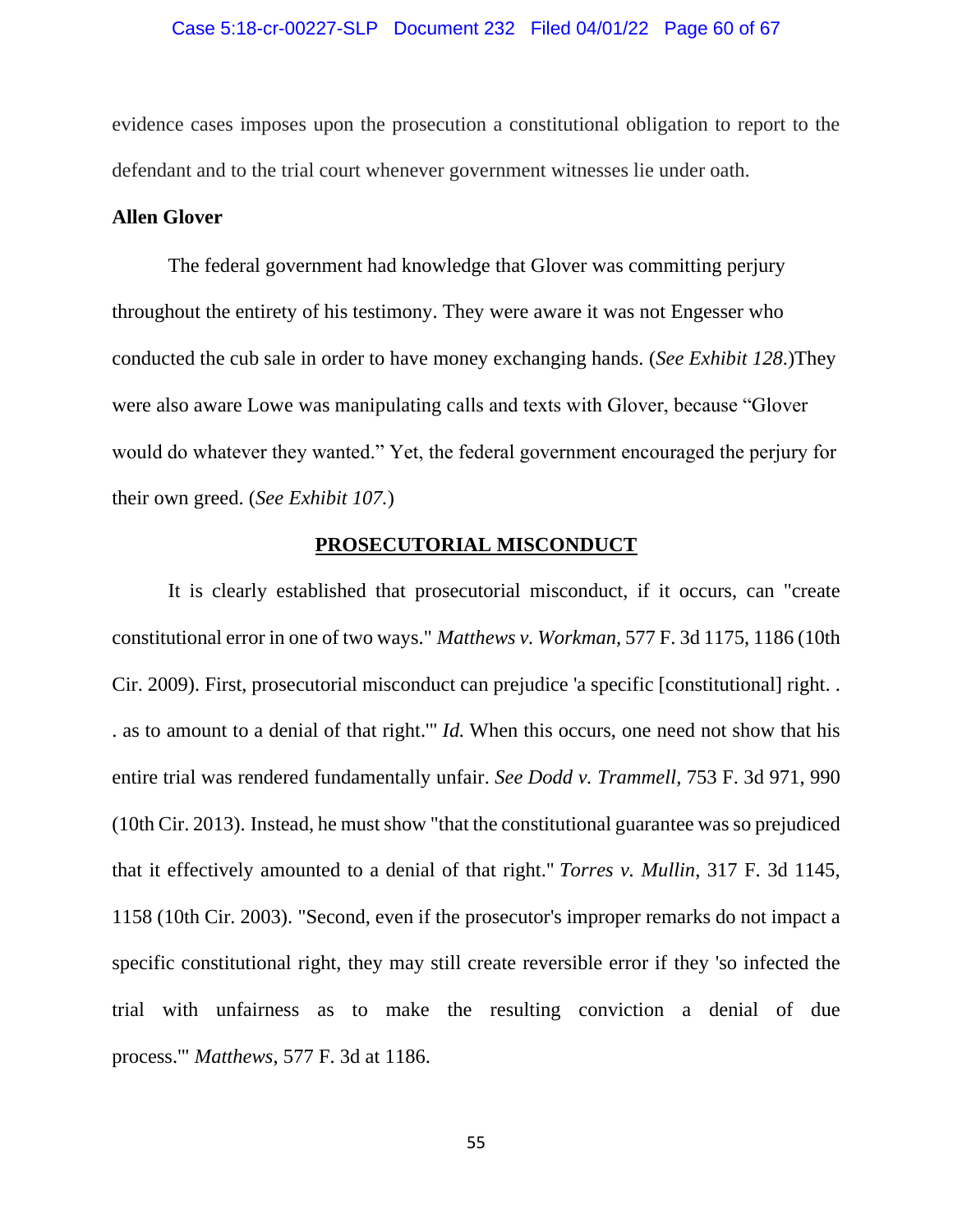## Case 5:18-cr-00227-SLP Document 232 Filed 04/01/22 Page 61 of 67

A prosecutor's deliberate deception of a court and jurors by the presentation of known false evidence is incompatible with the rudimentary demands of justice. A prosecutor's knowing use of false testimony involves, not just prosecutorial misconduct, but more importantly the corruption of the truth-seeking function of the trial process. *Fontenot v. Allbaugh*, 402 F. Supp. 3d 1110, 1118 (E.D. Okla. 2019). The function of a prosecutor under the federal constitution is not to tack as many skins of victims as possible to the wall. His function is to vindicate the right of people as expressed in the laws and give those accused of crime a fair trial. *Fontenot v. Allbaugh*, 402 F. Supp. 3d 1110, 1118 (E.D. Okla. 2019)

The following misconduct occurred at the hands of AUSA Amanda Green, AUSA Charles Brown and their direct supervisor: 1) the intentional exclusion of an exculpatory witnesses*; (See Exhibit 14-19.)* 2) the presentation of false evidence to the grand jury regarding a cub sale to indict Mr. Maldonado (*See Exhibit 128*.); 3) demanding souvenirs be collected due to the defendant's notoriety (*See Exhibit 125.);* 3) Allowing a USFWS agent to send personal emails to the CI regarding his initial interview; 4) having a bullseye with the Defendant's face on it in a government office (*See Exhibit 125); 5) a*sking a CI to obtain work product information relating to the defense (*See Exhibit 20 and 21.)* and 6) the suppression of recordings that were the subjects of trial testimony*. (See Exhibit 50.)*

The federal government presented false evidence that Mr. Maldonado conducted a cub sale and used those funds to pay Glover for the alleged murder for hire. The jury likely believed that evidence as illustrated by the guilty verdict, but current post-conviction counsel has demonstrated that evidence was false. AUSA Green presented the case to a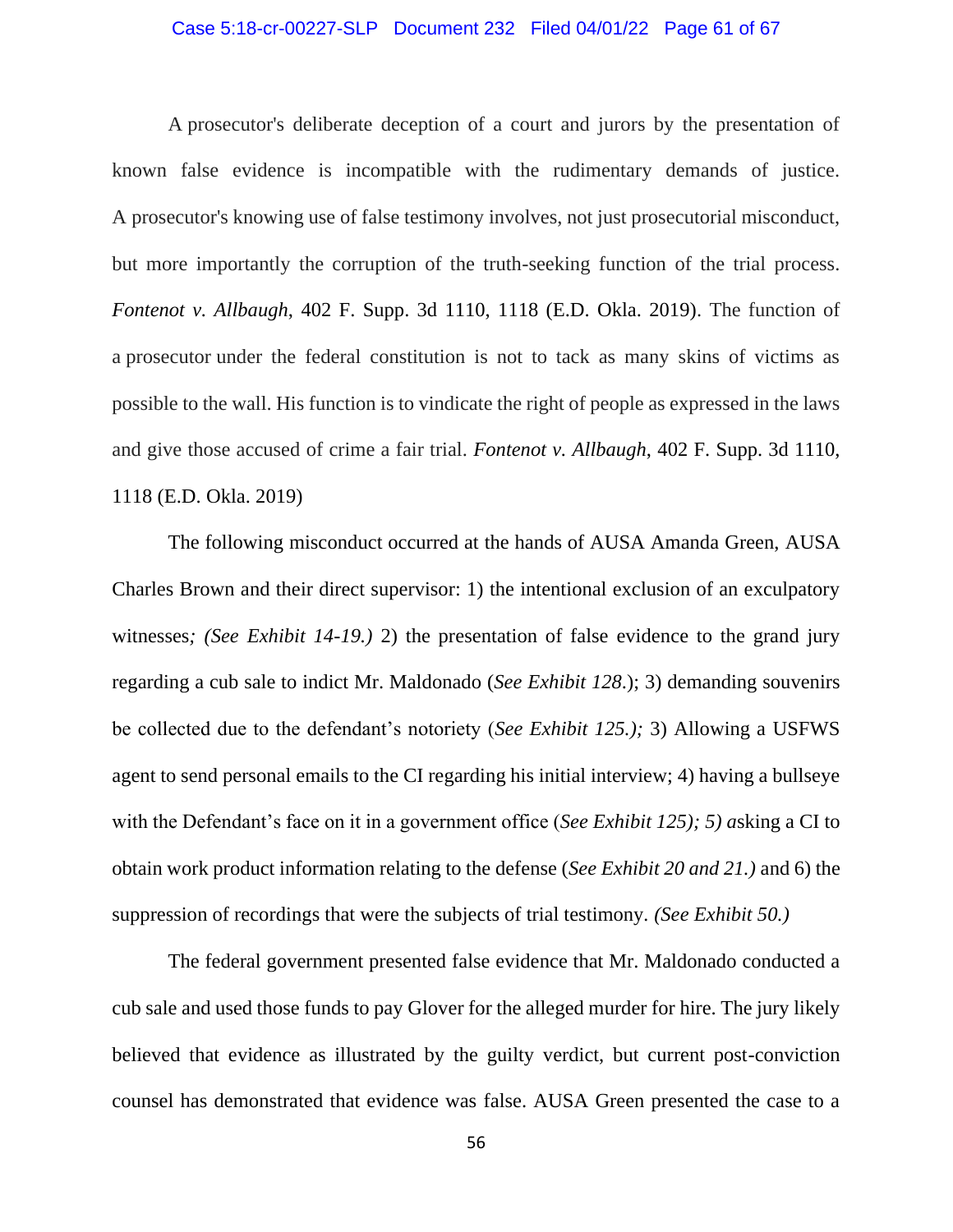## Case 5:18-cr-00227-SLP Document 232 Filed 04/01/22 Page 62 of 67

grand jury twice. Each time she did, she knew the statements she made alleging the sale in interstate commerce to fund the alleged murder for hire was false. Federal agents Farabow and Bryant corroborated it, yet she never corrected the testimony. She knew the only independent fact to corroborate her theory was testimony from Glover and Loweindividuals who went provided immunity for being on "team government." Mr. Maldonado's due process rights were violated by the State's presentation of the false evidence and his conviction must be vacated. Mr. Maldonado has conclusively demonstrated that evidence has been established through new information discovered pursuant to post convictions counsel's investigation.

PCC retained Mr. Doug Kouns who is a former Special Agent and Supervisory Special Agent of the FBI. During his 22 years, Mr. Kouns investigated and supervised investigations related to violations of Federal Crimes. (*See Exhibit 148- CV of Doug Kouns.*) Mr. Kouns provided opinions to a reasonable degree of certainty as an expert in investigatory practices and techniques on errors and misconduct on behalf of the government in this case. (*See Exhibit 144*.) Kouns noted several violations and examples of those violations follow: Bryant used his position and authority to intervene in a confidential human source's (CHS) local police matters; Bryant failed to disclose communication between himself and a CHS on his personal cell phone; Bryant interfered with and obstructed another federal agency's investigation by counseling a CHS, Lowe, not to cooperate with the government; Bryant attempted to influence a witness to not disclose his misconduct; Bryant was aware of a conspiracy to commit murder between two CHSs, had a duty as a law enforcement officer to report it, and yet failed to report it; Bryant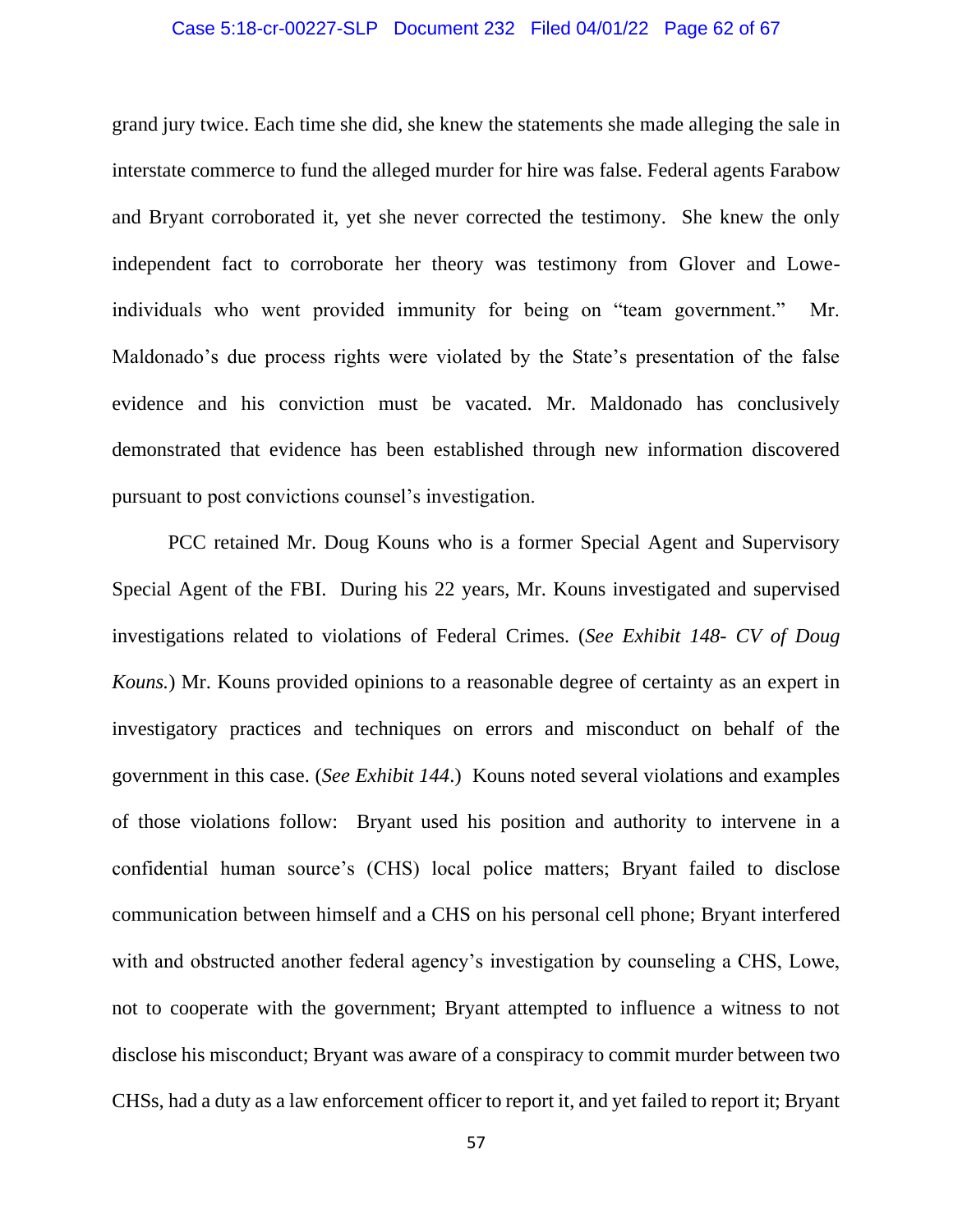#### Case 5:18-cr-00227-SLP Document 232 Filed 04/01/22 Page 63 of 67

and CHS Garretson intentionally mispresented information to influence the court's decision to exclude Johnson as a witness; Bryant was aware of and condoned the use of fake text messages generated by CHS Lowe, calling into question the integrity of any and all text messages produced by CHS Lowe; and Bryant, along with other investigators on the case, may have intentionally discarded/destroyed potentially exculpatory evidence in violation of the OPR. Kouns noted multiple red flags indicating the witnesses were not being truthful, had their own agendas, and held deep grudges against Maldonado. Attention to the credibility and reliability of the source should be considered by investigators and was not.

Additionally noted was that Bryant and Garretson demonstrated "cherry picking" pieces of conversations that benefit them, while omitting ones that did not and were damaging to the prosecution. A proclivity to orchestrate a narrative was noted by Bryant and his witnesses by the writer. This lack of candor is a potential OPR violation.

Kouns noted that it did not appear efforts were made to authenticate unsupervised recorded conversations or that steps were taken to preserve the integrity of electronic evidence. According to his report, it appears Bryant discounted potentially exculpatory evidence that Glover actually went to visit family in South Carolina using SSI funds in favor of a story that fit his narrative. Bryant seemed to only consider information that fit his predetermined narrative.

Further, Kouns stated the CHS operations did not all appear to be conducted within DOJ Guidelines. Additionally,

58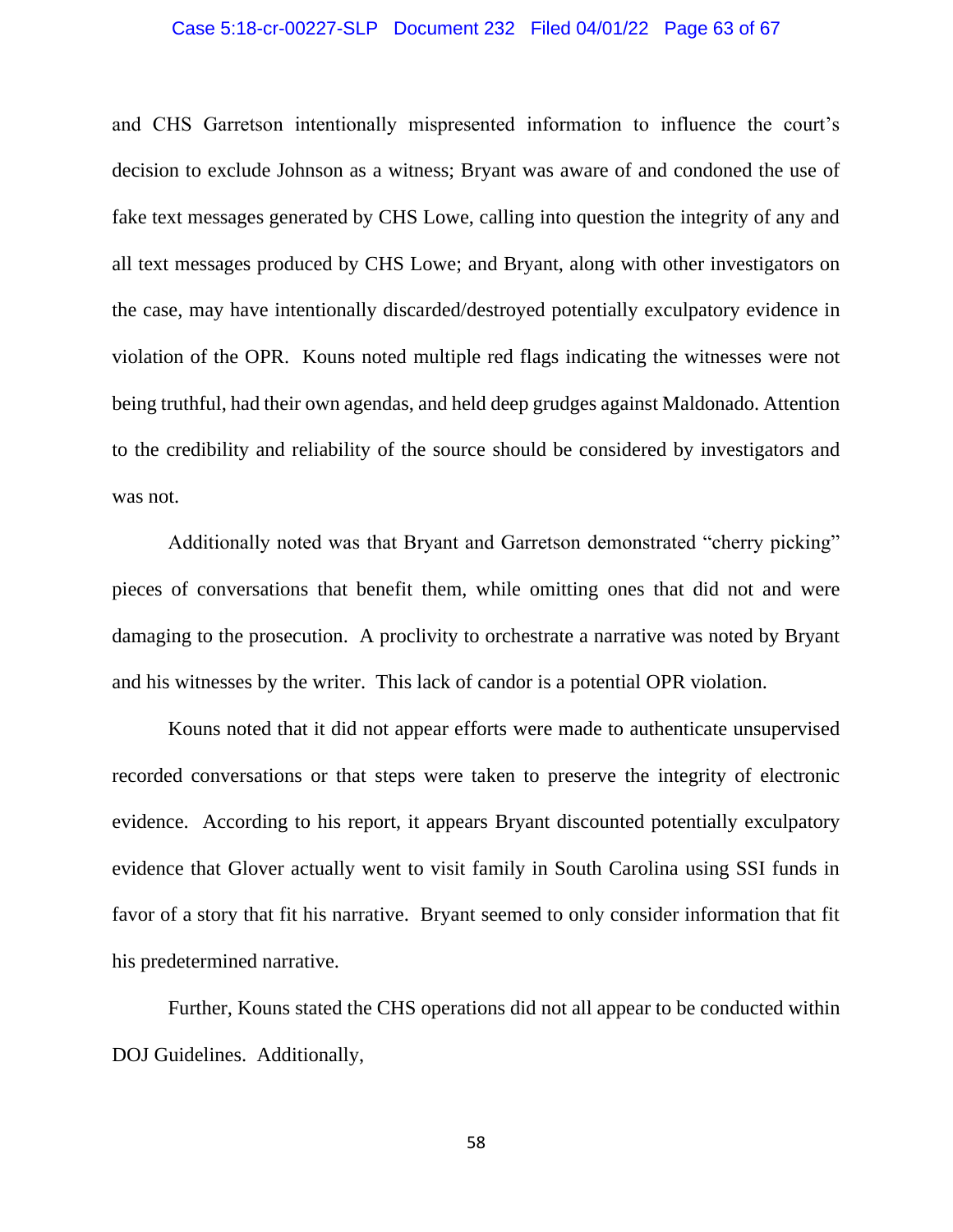"It seems unusual to the writer that only one attempt at contacting the subject by the FBI UC was made. It also seems odd to the writer the FBI played such a small role in this investigation. It is the writer's opinion the FBI may have intentionally distanced themselves from this sloppy and wholly unprofessional investigation conducted by Bryant."

Bryant actions as a member of the prosecution are imputed to the AUSAs. *Kyles*, 514 U.S. at 437.

Furthermore, during the re-sentencing of Mr. Maldonado, this Court asked if the prosecution had anything to add, and they simply "stood by" the original PSR and their objections and arguments contained therein. They offered nothing to supplement the information supplied to this Court in previous proceedings. In that moment, the prosecution "stood by" facts they knew to be false and that the facts relied upon by the probation officer in building his report were based off of the false testimony of Garretson and Glover and the compromised evidence gathered by law enforcement. They allowed the testimony and evidence to proceed uncorrected before this Court.

We know this because on January 25, 2022, just a few days prior, the prosecution produced the results of their investigation regarding the claims alleged in Mr. Maldonado's Sentencing Memorandum. The results of which supported the allegations of perjury and misconduct during the criminal trial as outlined in the defendant's Sentencing Memorandum via affidavits, transcripts of phones, and text message receipts. Additionally, on January 26, 2022, post-conviction counsel provided the prosecution with approximately 40 previously undisclosed recordings captured by Garretson during the criminal investigation. Recordings that the mere existence of unequivocally demonstrated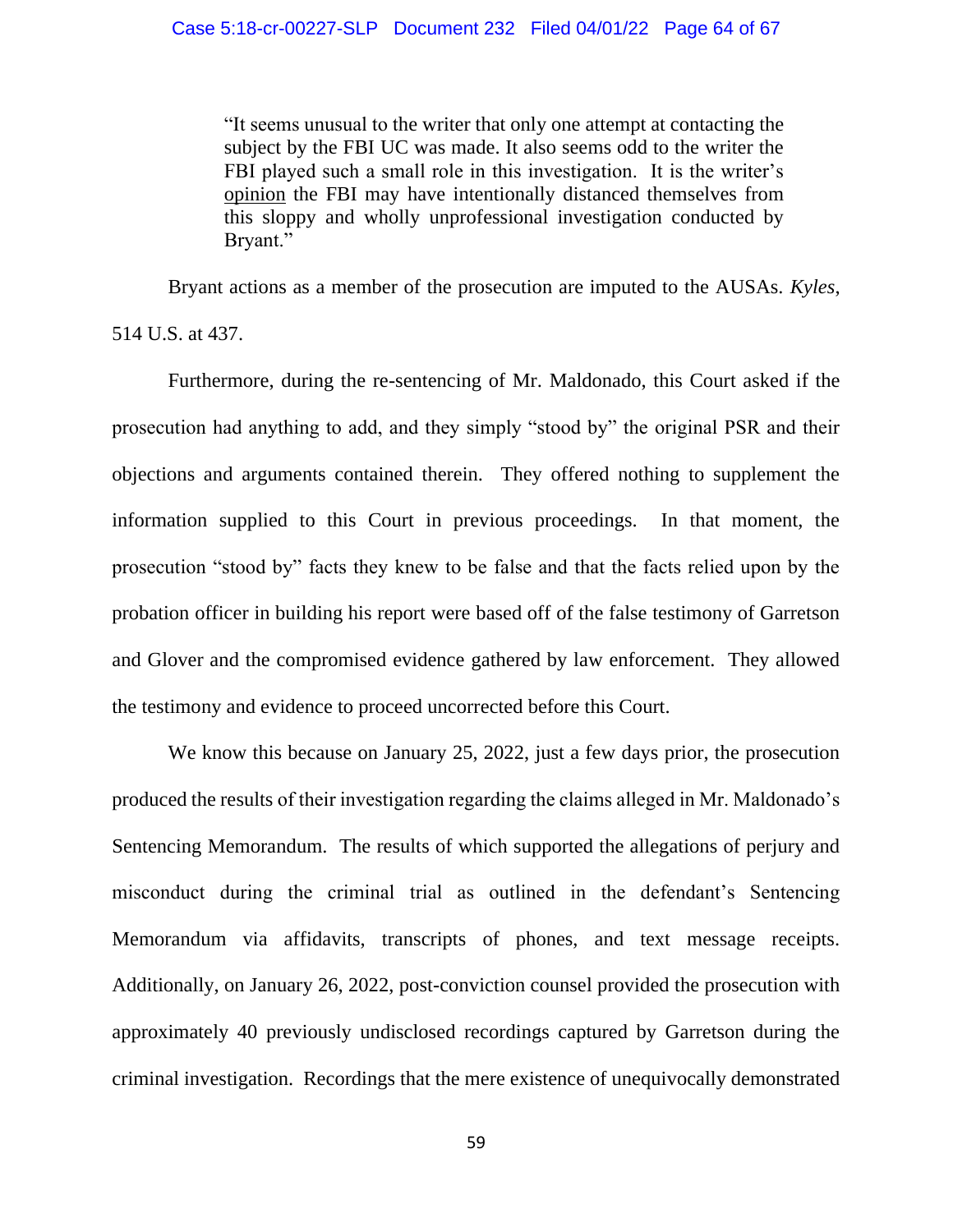#### Case 5:18-cr-00227-SLP Document 232 Filed 04/01/22 Page 65 of 67

perjury by Garretson. Yet, two days later, on January 28, 2022, the AUSAs stood before this Court and stood by information they knew to be false. And this was not the first time the prosecution allowed false testimony to proceed uncorrected. It happened throughout the entirety of the criminal investigation and criminal trial. The prosecutor should have corrected the trial testimony and the impression it created. The prosecution stood by in silence and that the "silence was not the result of guile or a desire to prejudice matters little, for its impact was the same, preventing, as it did, a trial that could in any real sense be termed fair." *Id.* And a fair trial is what Mr. Maldonado deserves.

## **CONCLUSION**

<span id="page-64-0"></span>As noted herein, James Garretson, Allen Glover, Jeff Lowe, Lauren Lowe and others have provided terabytes of new data, recorded calls and documents. Maldonado has put the U.S. Attorney's Office on notice of these matters, including past and present crimes, conspiracies, and collusions between the witnesses herein, as well as intermeddling third parties. Maldonado did not even get the courtesy of a response. We attached a letter hereto we sent related to Garretson, Lowe and National Geographic, which further establishes *Brady* collusion by witnesses, substantial government misconduct, witness harassment and extortion and even bribes of payment by the producers of *Tiger King* to "license" evidence away from the public eye and pay witnesses for information even during the trial of this matter. (*See Exhibits 160 – 162*.) This new evidence is of such a serious nature that it justifies the Court's granting of a new trial.

The jury was not given the opportunity to hear important testimony that bore on important issues in the case. The real "controversy" was not fully tried and therefore, a new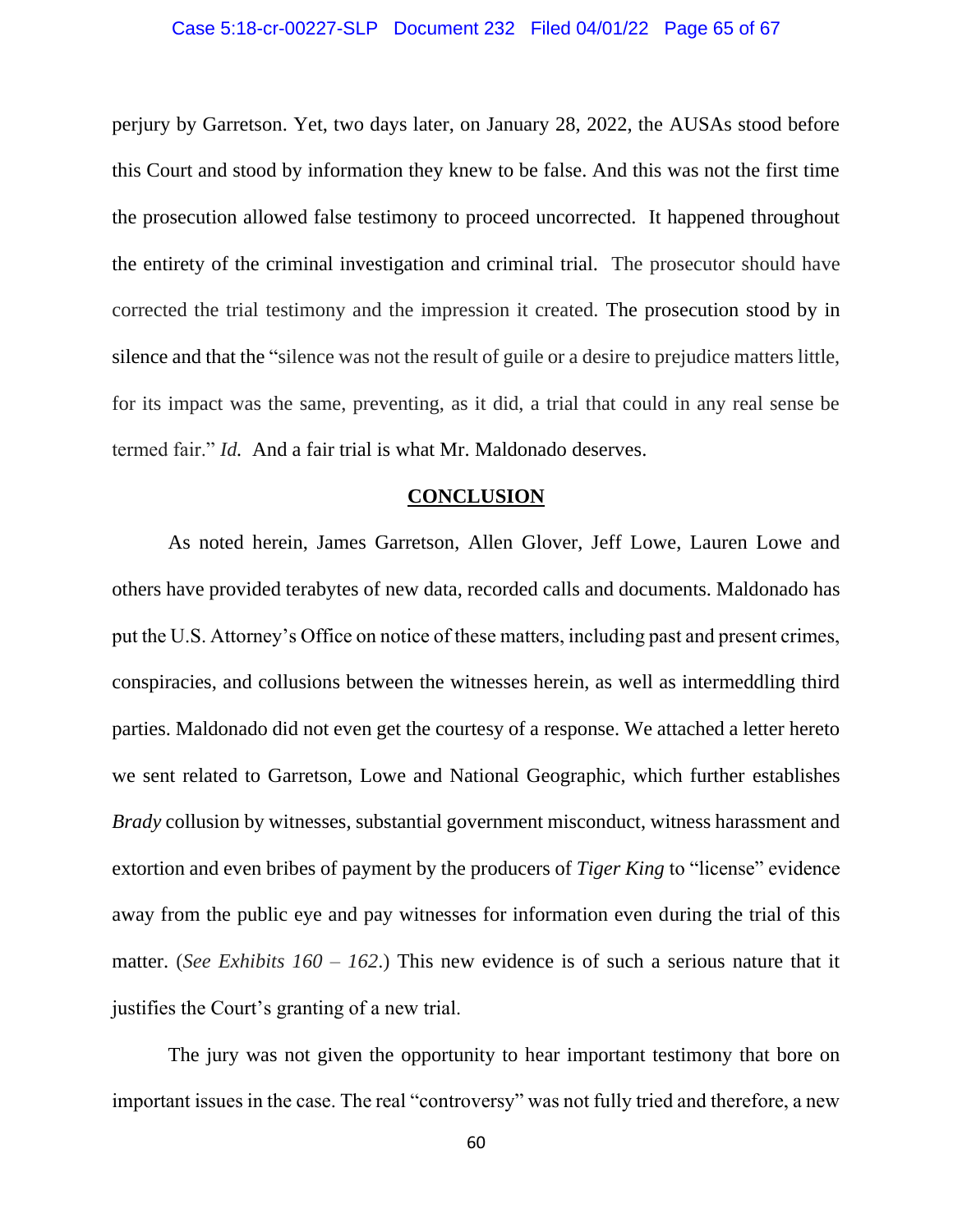# Case 5:18-cr-00227-SLP Document 232 Filed 04/01/22 Page 66 of 67

trial is required. The integrity of the justice system should afford a jury the opportunity to hear and evaluate the evidence. Here, the new evidence obtained by PCC directly contradicts the government's theory presented at trial, but the jury never heard this testimony. It also shows the level of misconduct that went out throughout the investigation and prosecution. Maldonado respectfully request this Honorable Court consider this Motion, the attached exhibits, order an evidentiary hearing and grant the relief requested herein.